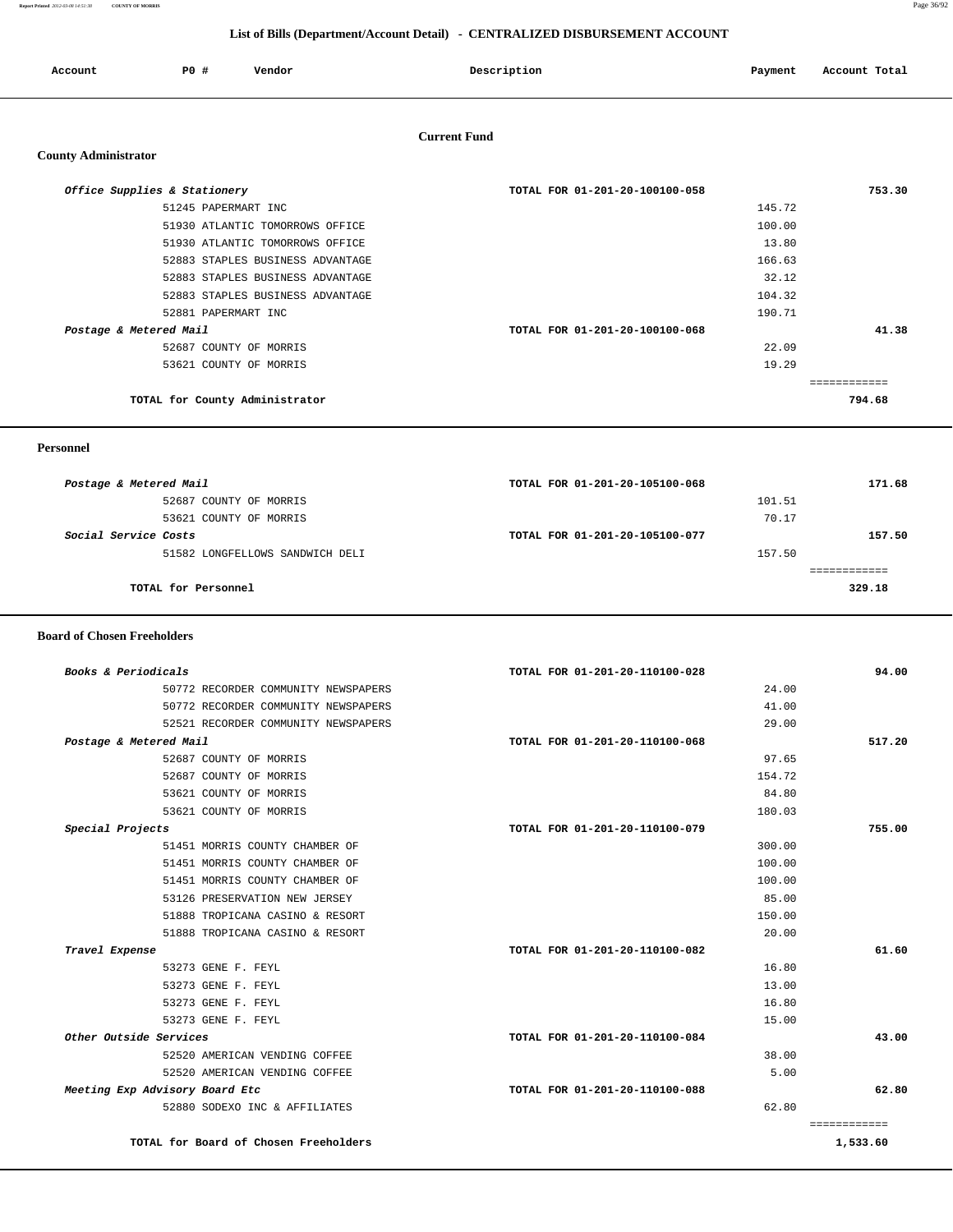**Report Printed** *2012-03-08 14:51:38* **COUNTY OF MORRIS** Page 37/92

## **List of Bills (Department/Account Detail) - CENTRALIZED DISBURSEMENT ACCOUNT**

| Account | <b>PO #</b> | Vendor | Description | Payment | Account Total |
|---------|-------------|--------|-------------|---------|---------------|
|         |             |        |             |         |               |

## **Clerk of the Board**

| Advertising                      | TOTAL FOR 01-201-20-110105-022 | 887.84       |
|----------------------------------|--------------------------------|--------------|
| 52420 THE DAILY RECORD           | 66.72                          |              |
| 52420 THE DAILY RECORD           | 68.28                          |              |
| 52742 THE DAILY RECORD           | 80.24                          |              |
| 53122 THE DAILY RECORD           | 65.42                          |              |
| 53122 THE DAILY RECORD           | 65.42                          |              |
| 53270 THE DAILY RECORD           | 53.20                          |              |
| 53285 THE DAILY RECORD           | 283.04                         |              |
| 53576 THE DAILY RECORD           | 51.64                          |              |
| 53576 THE DAILY RECORD           | 49.56                          |              |
| 53576 THE DAILY RECORD           | 52.16                          |              |
| 53576 THE DAILY RECORD           | 52.16                          |              |
| Office Supplies & Stationery     | TOTAL FOR 01-201-20-110105-058 | 43.74        |
| 53271 STAPLES BUSINESS ADVANTAGE | 3.51                           |              |
| 53271 STAPLES BUSINESS ADVANTAGE | 2.46                           |              |
| 53271 STAPLES BUSINESS ADVANTAGE | 16.41                          |              |
| 53271 STAPLES BUSINESS ADVANTAGE | 9.42                           |              |
| 53271 STAPLES BUSINESS ADVANTAGE | 11.94                          |              |
| (2011) Advertising               | TOTAL FOR 01-203-20-110105-022 | 69.84        |
| 52742 THE DAILY RECORD           | 69.84                          |              |
|                                  |                                | ============ |
| TOTAL for Clerk of the Board     |                                | 1,001.42     |

## **County Clerk**

| Associations and Memberships        | TOTAL FOR 01-201-20-120100-023 | 750.00   |
|-------------------------------------|--------------------------------|----------|
| 51722 COANJ                         | 750.00                         |          |
| Books & Periodicals                 | TOTAL FOR 01-201-20-120100-028 | 463.95   |
| 51723 WEST PAYMENT CENTER           | 435.00                         |          |
| 52507 I D CHECKING GUIDE            | 28.95                          |          |
| Equipment Service Agreements        | TOTAL FOR 01-201-20-120100-044 | 8,774.09 |
| 52470 E-PROBATE LLC                 | 1,320.00                       |          |
| 53408 XEROX CORP                    | 31.64                          |          |
| 53408 XEROX CORP                    | 74.85                          |          |
| 53019 IMAGE ACCESS CORP             | 7,347.60                       |          |
| Microfilming                        | TOTAL FOR 01-201-20-120100-054 | 247.00   |
| 52509 IMAGE ACCESS CORP             | 247.00                         |          |
| Office Supplies & Stationery        | TOTAL FOR 01-201-20-120100-058 | 30.00    |
| 53401 JOAN BRAMHALL                 | 30.00                          |          |
| Other General Expenses              | TOTAL FOR 01-201-20-120100-059 | 96.75    |
| 52495 THE TAB GROUP                 | 96.75                          |          |
| Postage & Metered Mail              | TOTAL FOR 01-201-20-120100-068 | 4,072.41 |
| 52687 COUNTY OF MORRIS              | 1,861.83                       |          |
| 53621 COUNTY OF MORRIS              | 2,210.58                       |          |
| Travel Expense                      | TOTAL FOR 01-201-20-120100-082 | 97.04    |
| 53003 KATHY CRATE                   | 25.90                          |          |
| 52878 PAMELA JAMES                  | 16.03                          |          |
| 53011 JANE BURTON                   | 23.45                          |          |
| 53221 ALYSON GIZZI                  | 31.66                          |          |
| Other Outside Services              | TOTAL FOR 01-201-20-120100-084 | 251.46   |
| 52518 UNITED PARCEL SERVICE         | 135.89                         |          |
| 52518 UNITED PARCEL SERVICE         | 115.57                         |          |
| Other Administrative Supplies       | TOTAL FOR 01-201-20-120100-095 | 69.89    |
| 53120 POLAND SPRING                 | 69.89                          |          |
| Food                                | TOTAL FOR 01-201-20-120100-185 | 51.92    |
| 53401 JOAN BRAMHALL                 | 51.92                          |          |
| (2011) Books & Periodicals          | TOTAL FOR 01-203-20-120100-028 | 414.50   |
| 51723 WEST PAYMENT CENTER           | 414.50                         |          |
| (2011) Equipment Service Agreements | TOTAL FOR 01-203-20-120100-044 | 1,318.04 |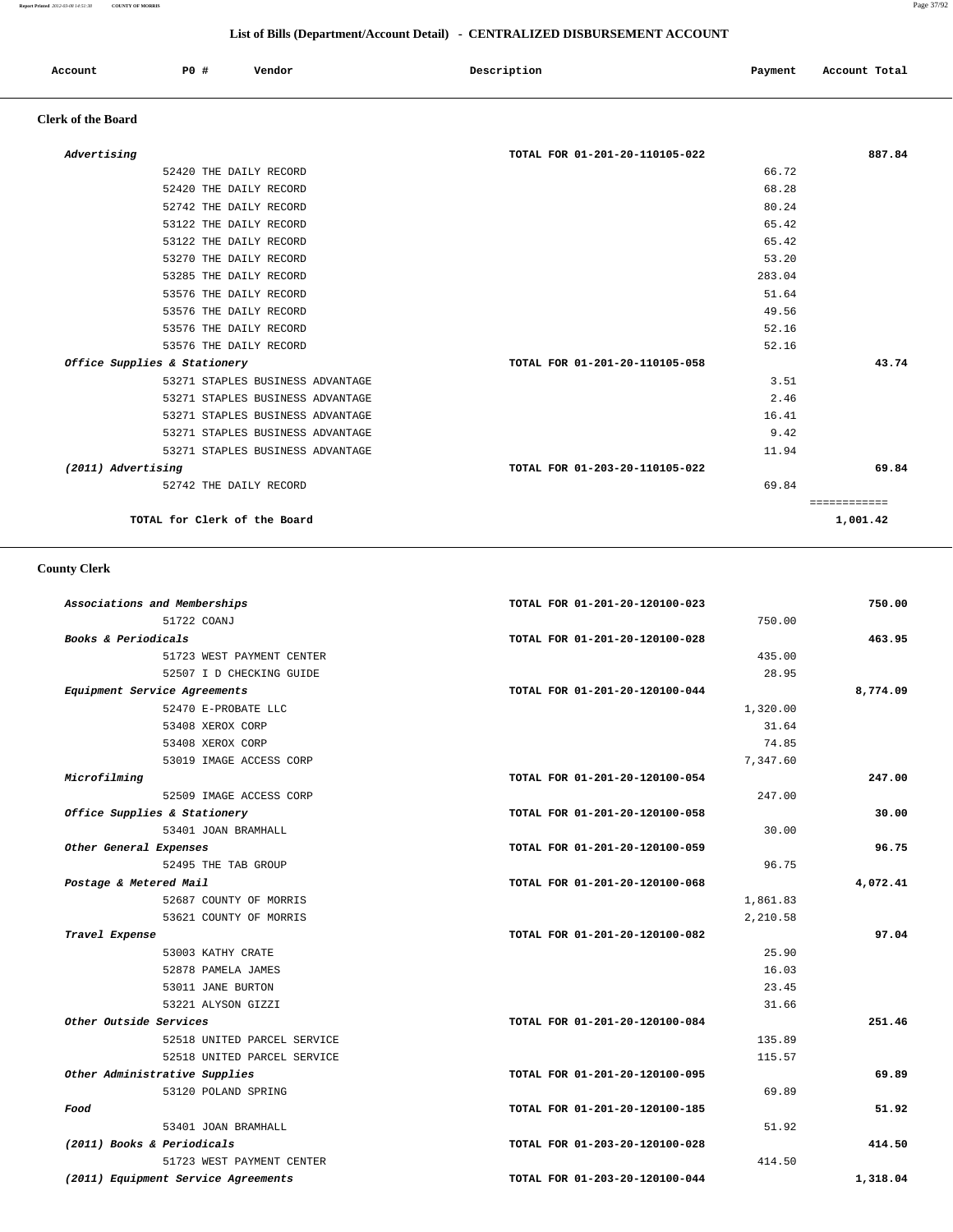### **Report Printed** *2012-03-08 14:51:38* **COUNTY OF MORRIS** Page 38/92

 **List of Bills (Department/Account Detail) - CENTRALIZED DISBURSEMENT ACCOUNT**

| Account                              | P0 #                | Vendor                           | Description                    | Payment  | Account Total |
|--------------------------------------|---------------------|----------------------------------|--------------------------------|----------|---------------|
| <b>County Clerk</b>                  |                     |                                  |                                |          |               |
|                                      |                     | 52512 KONICA MINOLTA BUSINESS    |                                | 1,119.84 |               |
|                                      | 53408 XEROX CORP    |                                  |                                | 56.13    |               |
|                                      | 53408 XEROX CORP    |                                  |                                | 56.13    |               |
|                                      | 53408 XEROX CORP    |                                  |                                | 85.94    |               |
| (2011) Other Administrative Supplies |                     |                                  | TOTAL FOR 01-203-20-120100-095 |          | 143.86        |
|                                      | 53120 POLAND SPRING |                                  |                                | 27.44    |               |
|                                      | 53120 POLAND SPRING |                                  |                                | 48.58    |               |
|                                      | 53120 POLAND SPRING |                                  |                                | 67.84    |               |
| (2011) Equipment Rental              |                     |                                  | TOTAL FOR 01-203-20-120100-259 |          | 1,006.08      |
|                                      |                     | 51118 KYOCERA MITA AMERICA, INC. |                                | 1,006.08 |               |
|                                      |                     |                                  |                                |          | ------------  |
| TOTAL for County Clerk               |                     |                                  |                                |          | 17,786.99     |

## **County Board of Elections**

| Postage & Metered Mail              | TOTAL FOR 01-201-20-121100-068 | 22.40 |
|-------------------------------------|--------------------------------|-------|
| 52687 COUNTY OF MORRIS              | 8.50                           |       |
| 53621 COUNTY OF MORRIS              | 13.90                          |       |
|                                     |                                |       |
| TOTAL for County Board of Elections |                                | 22.40 |

## **Superintendent of Elections**

| National Voter Registration   |                                       | TOTAL FOR 01-201-20-121105-057 | 3,605.24    |
|-------------------------------|---------------------------------------|--------------------------------|-------------|
|                               | 52357 BRIAN HAMILTON                  | 51.34                          |             |
|                               | 52356 PHYLLIS COPPOLA                 | 9.89                           |             |
|                               | 52356 PHYLLIS COPPOLA                 | 9.69                           |             |
|                               | 52356 PHYLLIS COPPOLA                 | 9.89                           |             |
|                               | 52356 PHYLLIS COPPOLA                 | 8.99                           |             |
|                               | 52356 PHYLLIS COPPOLA                 | 2.69                           |             |
|                               | 52358 D. C. EXPRESS INC               | 380.00                         |             |
|                               | 52111 PAPERMART INC                   | 3,132.75                       |             |
| Postage & Metered Mail        |                                       | TOTAL FOR 01-201-20-121105-068 | 2,338.83    |
|                               | 52687 COUNTY OF MORRIS                | 831.60                         |             |
|                               | 53621 COUNTY OF MORRIS                | 1,507.23                       |             |
| Other Administrative Supplies |                                       | TOTAL FOR 01-201-20-121105-095 | 49.33       |
|                               | 53121 POLAND SPRING WATER CO.         | 49.33                          |             |
|                               |                                       |                                | =========== |
|                               | TOTAL for Superintendent of Elections |                                | 5,993.40    |

## **County Elections (Cty Clerk)**

| Postage & Metered Mail |                                        | TOTAL FOR 01-201-20-121110-068 |          | 110.16   |
|------------------------|----------------------------------------|--------------------------------|----------|----------|
|                        | 52687 COUNTY OF MORRIS                 |                                | 46.44    |          |
|                        | 53621 COUNTY OF MORRIS                 |                                | 63.72    |          |
| Printing               |                                        | TOTAL FOR 01-201-20-121110-069 |          | 1,084.55 |
|                        | 52494 PAPERMART INC                    |                                | 1,084.55 |          |
|                        |                                        |                                |          |          |
|                        | TOTAL for County Elections (Cty Clerk) |                                |          | 1,194.71 |
|                        |                                        |                                |          |          |

## **County Treasurer**

| Outside Salaries & Wages | TOTAL FOR 01-201-20-130100-016 | 3,028.20 |
|--------------------------|--------------------------------|----------|
| 52108 ACCOUNTEMPS        | 1,081.50                       |          |
| 52108 ACCOUNTEMPS        | 865.20                         |          |
| 52118 ACCOUNTEMPS        | 1,081.50                       |          |
|                          |                                |          |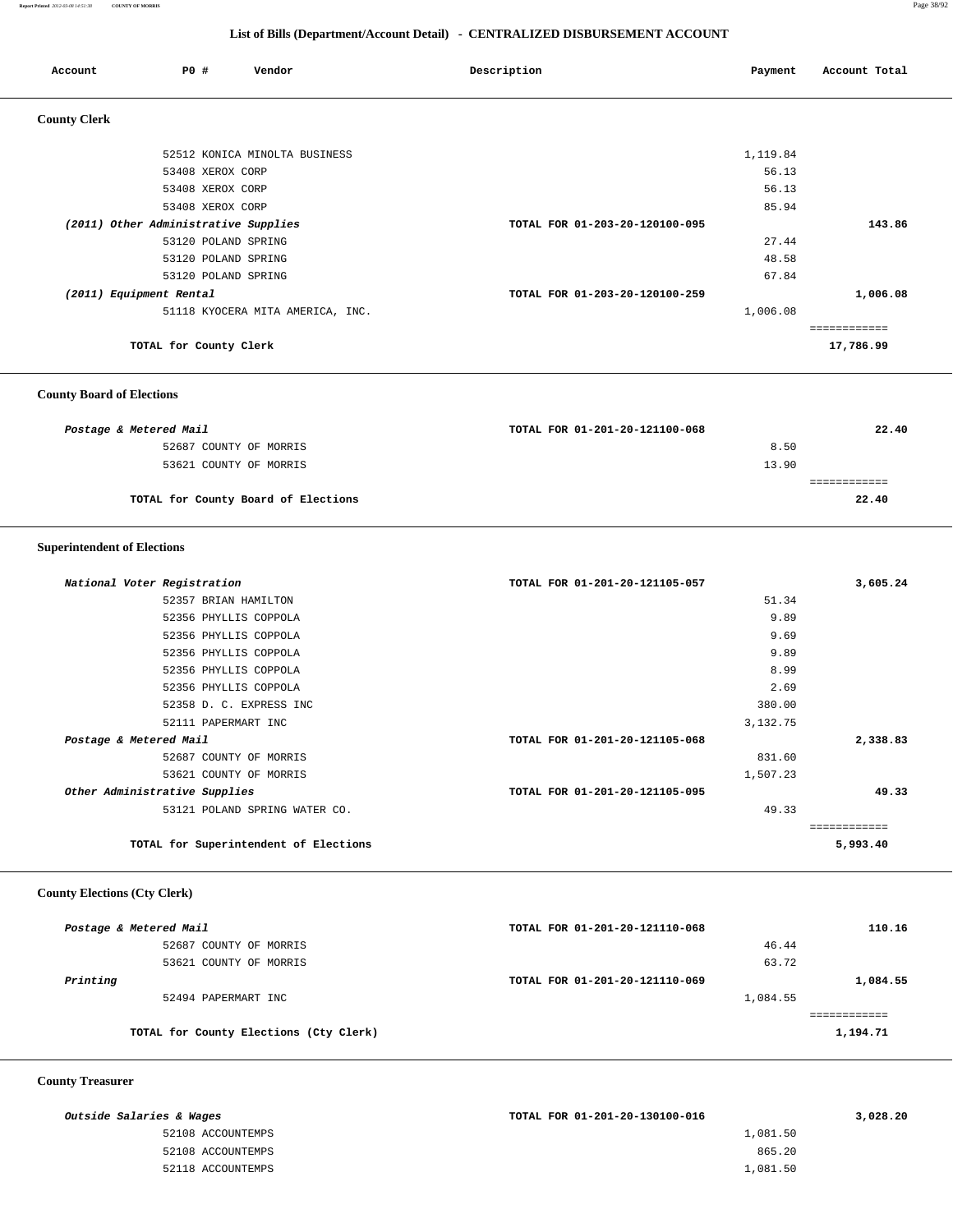**Report Printed** *2012-03-08 14:51:38* **COUNTY OF MORRIS** Page 39/92

## **List of Bills (Department/Account Detail) - CENTRALIZED DISBURSEMENT ACCOUNT**

| Account                 | <b>PO #</b>                  | Vendor                       | Description                    | Payment | Account Total |
|-------------------------|------------------------------|------------------------------|--------------------------------|---------|---------------|
| <b>County Treasurer</b> |                              |                              |                                |         |               |
|                         | Office Supplies & Stationery |                              | TOTAL FOR 01-201-20-130100-058 |         | 814.54        |
|                         | 50281 XSTAMPER               |                              |                                | 65.70   |               |
|                         | 52111 PAPERMART INC          |                              |                                | 444.25  |               |
|                         |                              | 52107 W.B. MASON COMPANY INC |                                | 304.59  |               |
| Postage & Metered Mail  |                              |                              | TOTAL FOR 01-201-20-130100-068 |         | 595.94        |
|                         |                              | 52687 COUNTY OF MORRIS       |                                | 214.70  |               |
|                         |                              | 53621 COUNTY OF MORRIS       |                                | 381.24  |               |
|                         |                              |                              |                                |         | ============  |
|                         | TOTAL for County Treasurer   |                              |                                |         | 4,438.68      |

## **Purchasing Division**

| Postage & Metered Mail        |                               | TOTAL FOR 01-201-20-130105-068 |        | 305.21 |
|-------------------------------|-------------------------------|--------------------------------|--------|--------|
|                               | 52687 COUNTY OF MORRIS        |                                | 96.84  |        |
|                               | 53621 COUNTY OF MORRIS        |                                | 208.37 |        |
| Other Administrative Supplies |                               | TOTAL FOR 01-201-20-130105-095 |        | 245.31 |
|                               | 52794 DEER PARK               |                                | 18.81  |        |
|                               | 52111 PAPERMART INC           |                                | 226.50 |        |
|                               |                               |                                |        |        |
|                               | TOTAL for Purchasing Division |                                |        | 550.52 |

## **Office Services**

| Office Supplies & Stationery   | TOTAL FOR 01-201-20-130110-058 | 20.90                   |
|--------------------------------|--------------------------------|-------------------------|
| 51105 DEER PARK                | 8.36                           |                         |
| 52745 DEER PARK                | 12.54                          |                         |
| Postage & Metered Mail         | TOTAL FOR 01-201-20-130110-068 | 55.36                   |
| 52687 COUNTY OF MORRIS         | 35.43                          |                         |
| 53621 COUNTY OF MORRIS         | 19.93                          |                         |
| Printing                       | TOTAL FOR 01-201-20-130110-069 | 15,333.33               |
| 52141 COUNTY COLLEGE OF MORRIS | 15, 333.33                     |                         |
|                                |                                | . = = = = = = = = = = = |
| TOTAL for Office Services      |                                | 15,409.59               |
|                                |                                |                         |

## **Medical Services**

| Laboratory Services                 | TOTAL FOR 01-201-20-130115-049 | 65.00        |
|-------------------------------------|--------------------------------|--------------|
| 52142 CLINICAL REFERENCE LABORATORY | 65.00                          |              |
| Office Supplies & Stationery        | TOTAL FOR 01-201-20-130115-058 | 157.65       |
| 52111 PAPERMART INC                 | 49.37                          |              |
| 53312 STAPLES BUSINESS ADVANTAGE    | 108.28                         |              |
| Other General Expenses              | TOTAL FOR 01-201-20-130115-059 | 650.00       |
| 52123 THE INSTITUTE FOR FORENSIC    | 650.00                         |              |
| Postage & Metered Mail              | TOTAL FOR 01-201-20-130115-068 | 6.60         |
| 52687 COUNTY OF MORRIS              | 2.80                           |              |
| 53621 COUNTY OF MORRIS              | 3.80                           |              |
| Other Outside Services              | TOTAL FOR 01-201-20-130115-084 | 90.00        |
| 53346 FASTER URGENT CARE            | 90.00                          |              |
| (2011) Laboratory Services          | TOTAL FOR 01-203-20-130115-049 | 428.35       |
| 52109 PSS NORTHEAST                 | 118.00                         |              |
| 52109 PSS NORTHEAST                 | 51.39                          |              |
| 52109 PSS NORTHEAST                 | 50.05                          |              |
| 52109 PSS NORTHEAST                 | 51.67                          |              |
| 52109 PSS NORTHEAST                 | 157.24                         |              |
|                                     |                                | ------------ |
| TOTAL for Medical Services          |                                | 1,397.60     |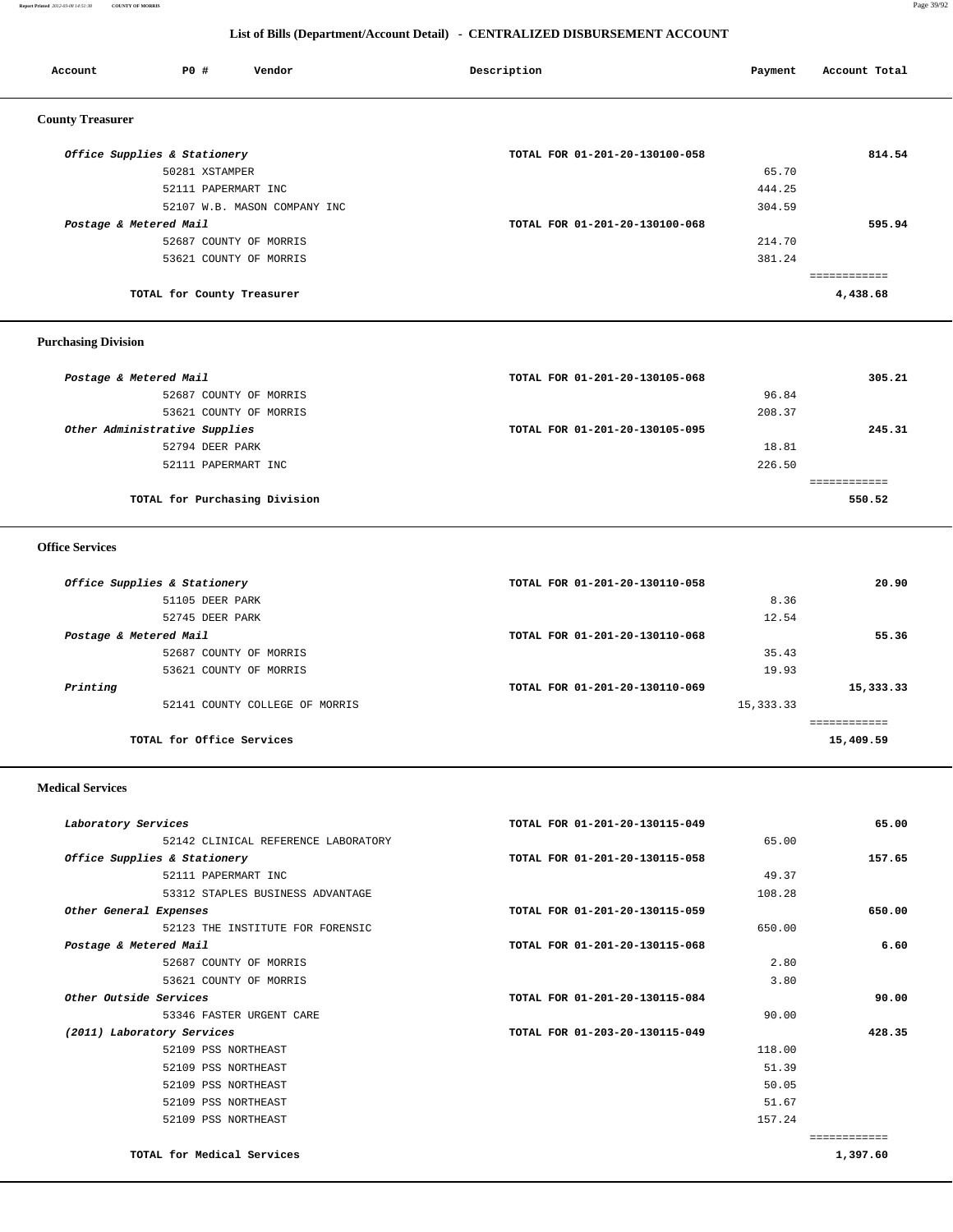**Report Printed** *2012-03-08 14:51:38* **COUNTY OF MORRIS** Page 40/92

| List of Bills (Department/Account Detail) - CENTRALIZED DISBURSEMENT ACCOUNT |                                   |                                  |                                |           |               |
|------------------------------------------------------------------------------|-----------------------------------|----------------------------------|--------------------------------|-----------|---------------|
| Account                                                                      | PO#                               | Vendor                           | Description                    | Payment   | Account Total |
| <b>Information Technology Div</b>                                            |                                   |                                  |                                |           |               |
|                                                                              | Education Schools & Training      |                                  | TOTAL FOR 01-201-20-140100-039 |           | 45.00         |
|                                                                              |                                   | 51126 M.C. CHAMBER OF COMMERCE   |                                | 45.00     |               |
|                                                                              | Office Supplies & Stationery      |                                  | TOTAL FOR 01-201-20-140100-058 |           | 20.31         |
|                                                                              | 52653 DEER PARK                   |                                  |                                | 20.31     |               |
|                                                                              | Publication & Subscriptions       |                                  | TOTAL FOR 01-201-20-140100-070 |           | 59.95         |
|                                                                              | 52172 RYAN DUMPERT                |                                  |                                | 59.95     |               |
| Software Maintenance                                                         |                                   |                                  | TOTAL FOR 01-201-20-140100-078 |           | 51,480.64     |
|                                                                              | 50323 KRONOS INC                  |                                  |                                | 44,592.61 |               |
|                                                                              | 50323 KRONOS INC                  |                                  |                                | 1,133.55  |               |
|                                                                              | 50323 KRONOS INC                  |                                  |                                | 5,651.44  |               |
|                                                                              | 50323 KRONOS INC                  |                                  |                                | 103.04    |               |
|                                                                              | Other Operating&Repair Supply     |                                  | TOTAL FOR 01-201-20-140100-098 |           | 870.13        |
|                                                                              |                                   | 50321 CIRCLE COMPUTER INC        |                                | 536.00    |               |
|                                                                              |                                   | 50321 CIRCLE COMPUTER INC        |                                | 26.00     |               |
|                                                                              |                                   | 50322 DELL MARKETING L.P.        |                                | 129.12    |               |
|                                                                              | 52172 RYAN DUMPERT                |                                  |                                | 42.79     |               |
|                                                                              |                                   | 52318 STAPLES BUSINESS ADVANTAGE |                                | 95.64     |               |
|                                                                              |                                   | 52318 STAPLES BUSINESS ADVANTAGE |                                | 40.58     |               |
|                                                                              | (2011) Records Managment Services |                                  | TOTAL FOR 01-203-20-140100-073 |           | 9,845.61      |
|                                                                              |                                   | 53108 C.C. CORPORATE STORAGE     |                                | 9,845.61  |               |
|                                                                              | (2011) Software Maintenance       |                                  | TOTAL FOR 01-203-20-140100-078 |           | 88,550.51     |
|                                                                              |                                   | 49413 DELL MARKETING L.P.        |                                | 87,980.51 |               |
|                                                                              | 48995 NET OPTICS                  |                                  |                                | 142.50    |               |
|                                                                              | 48995 NET OPTICS                  |                                  |                                | 427.50    |               |

**TOTAL for Information Technology Div 150,872.15**

 **O.L.I.S.** 

| Travel Expense |                                     | TOTAL FOR 01-201-20-140105-082 |        | 31.75  |
|----------------|-------------------------------------|--------------------------------|--------|--------|
|                | 52543 HENRY HONG                    |                                | 31.75  |        |
|                | Office Machines - Rental            | TOTAL FOR 01-201-20-140105-164 |        | 946.05 |
|                | 50828 KYOCERA MITA AMERICA, INC.    |                                | 946.05 |        |
|                | (2011) Office Supplies & Stationery | TOTAL FOR 01-203-20-140105-058 |        | 14.63  |
|                | 50816 DEER PARK                     |                                | 14.63  |        |
|                |                                     |                                |        |        |
|                | TOTAL for O.L.I.S.                  |                                |        | 992.43 |
|                |                                     |                                |        |        |

============

## **County Board of Taxation**

| Office Supplies & Stationery       | TOTAL FOR 01-201-20-150100-058 | 838.13   |
|------------------------------------|--------------------------------|----------|
| 52591 RIOS' ENGRAVING              | 180.00                         |          |
| 52591 RIOS' ENGRAVING              | 78.00                          |          |
| 52591 RIOS' ENGRAVING              | 12.00                          |          |
| 52591 RIOS' ENGRAVING              | 40.00                          |          |
| 52111 PAPERMART INC                | 528.13                         |          |
| Postage & Metered Mail             | TOTAL FOR 01-201-20-150100-068 | 578.82   |
| 52687 COUNTY OF MORRIS             | 267.30                         |          |
| 53621 COUNTY OF MORRIS             | 311.52                         |          |
|                                    |                                |          |
| TOTAL for County Board of Taxation |                                | 1,416.95 |

## **County Counsel**

|       | Law Books            | TOTAL FOR 01-201-20-155100-050 |        | 121.00   |
|-------|----------------------|--------------------------------|--------|----------|
|       | 50403 GANN LAW BOOKS |                                | 121.00 |          |
| Legal |                      | TOTAL FOR 01-201-20-155100-051 |        | 2,052.00 |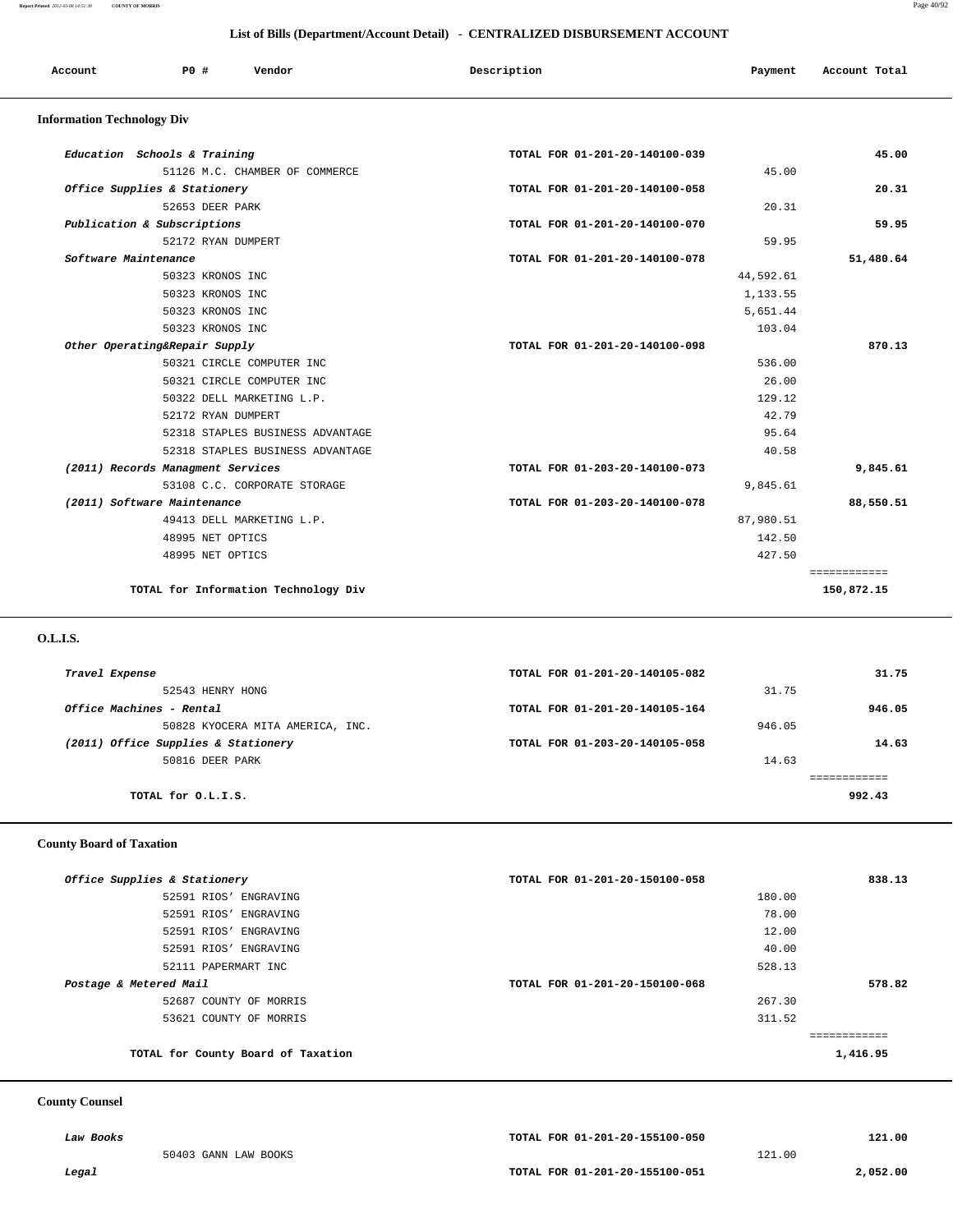**Report Printed** *2012-03-08 14:51:38* **COUNTY OF MORRIS** Page 41/92

# **List of Bills (Department/Account Detail) - CENTRALIZED DISBURSEMENT ACCOUNT**

| Account                | P0 #<br>Vendor                   | Description                    | Payment  | Account Total |
|------------------------|----------------------------------|--------------------------------|----------|---------------|
| <b>County Counsel</b>  |                                  |                                |          |               |
|                        | 53162 CARMAGNOLA & RITARDI LLC   |                                | 2,052.00 |               |
|                        | Office Supplies & Stationery     | TOTAL FOR 01-201-20-155100-058 |          | 400.66        |
|                        | 52122 STAPLES BUSINESS ADVANTAGE |                                | 125.73   |               |
|                        | 52106 W.B. MASON COMPANY INC     |                                | 105.51   |               |
|                        | 52106 W.B. MASON COMPANY INC     |                                | 105.51   |               |
|                        | 52106 W.B. MASON COMPANY INC     |                                | 63.91    |               |
| Postage & Metered Mail |                                  | TOTAL FOR 01-201-20-155100-068 |          | 56.20         |
|                        | 52687 COUNTY OF MORRIS           |                                | 42.95    |               |
|                        | 53621 COUNTY OF MORRIS           |                                | 13.25    |               |
|                        |                                  |                                |          | ------------  |
|                        | TOTAL for County Counsel         |                                |          | 2,629.86      |

# **County Surrogate**

| Education Schools & Training        | TOTAL FOR 01-201-20-160100-039 | 180.00       |
|-------------------------------------|--------------------------------|--------------|
| 52796 CHRISTOPHER P. LUONGO         | 180.00                         |              |
| Office Supplies & Stationery        | TOTAL FOR 01-201-20-160100-058 | 186.65       |
| 51019 W.B. MASON COMPANY INC        | 31.16                          |              |
| 51013 W.B. MASON COMPANY INC        | 155.49                         |              |
| Postage & Metered Mail              | TOTAL FOR 01-201-20-160100-068 | 561.97       |
| 52687 COUNTY OF MORRIS              | 302.68                         |              |
| 53621 COUNTY OF MORRIS              | 259.29                         |              |
| Travel Expense                      | TOTAL FOR 01-201-20-160100-082 | 9.28         |
| 53081 JOHN PECORARO                 | 9.28                           |              |
| Other Administrative Supplies       | TOTAL FOR 01-201-20-160100-095 | 570.16       |
| 51015 DEER PARK                     | 18.22                          |              |
| 52111 PAPERMART INC                 | 551.94                         |              |
| (2011) Office Supplies & Stationery | TOTAL FOR 01-203-20-160100-058 | 639.21       |
| 51012 STAPLES BUSINESS ADVANTAGE    | 78.94                          |              |
| 51012 STAPLES BUSINESS ADVANTAGE    | 109.10                         |              |
| 51012 STAPLES BUSINESS ADVANTAGE    | 429.36                         |              |
| 51014 DEER PARK                     | 21.81                          |              |
|                                     |                                | ============ |
| TOTAL for County Surrogate          |                                | 2,147.27     |

## **Engineering**

| Office Supplies & Stationery        | TOTAL FOR 01-201-20-165100-058 | 462.78   |
|-------------------------------------|--------------------------------|----------|
| 52536 W.B. MASON COMPANY INC        | 58.20                          |          |
| 52536 W.B. MASON COMPANY INC        | 65.10                          |          |
| 52536 W.B. MASON COMPANY INC        | 65.85                          |          |
| 52536 W.B. MASON COMPANY INC        | 9.42                           |          |
| 53184 DEER PARK                     | 30.76                          |          |
| 53185 W.B. MASON COMPANY INC        | 224.99                         |          |
| 53477 W.B. MASON COMPANY INC        | 8.46                           |          |
| Postage & Metered Mail              | TOTAL FOR 01-201-20-165100-068 | 112.37   |
| 52687 COUNTY OF MORRIS              | 1.35                           |          |
| 52687 COUNTY OF MORRIS              | 80.57                          |          |
| 53621 COUNTY OF MORRIS              | 10.41                          |          |
| 53621 COUNTY OF MORRIS              | 20.04                          |          |
| Other Outside Services              | TOTAL FOR 01-201-20-165100-084 | 6.010.00 |
| 52171 TREASURER-STATE OF NEW JERSEY | 900.00                         |          |
| 52170 TREASURER-STATE OF NEW JERSEY | 5,100.00                       |          |
| 51372 TREASURER-STATE OF NJ         | 10.00                          |          |
| Uniform & Clothing Allowance        | TOTAL FOR 01-201-20-165100-207 | 90.00    |
| 53207 JOE CIFELLI                   | 90.00                          |          |
| (2011) Chemicals & Sprays           | TOTAL FOR 01-203-20-165100-225 | 177.47   |
| 46186 RESIDEX, LLC                  | 18.13                          |          |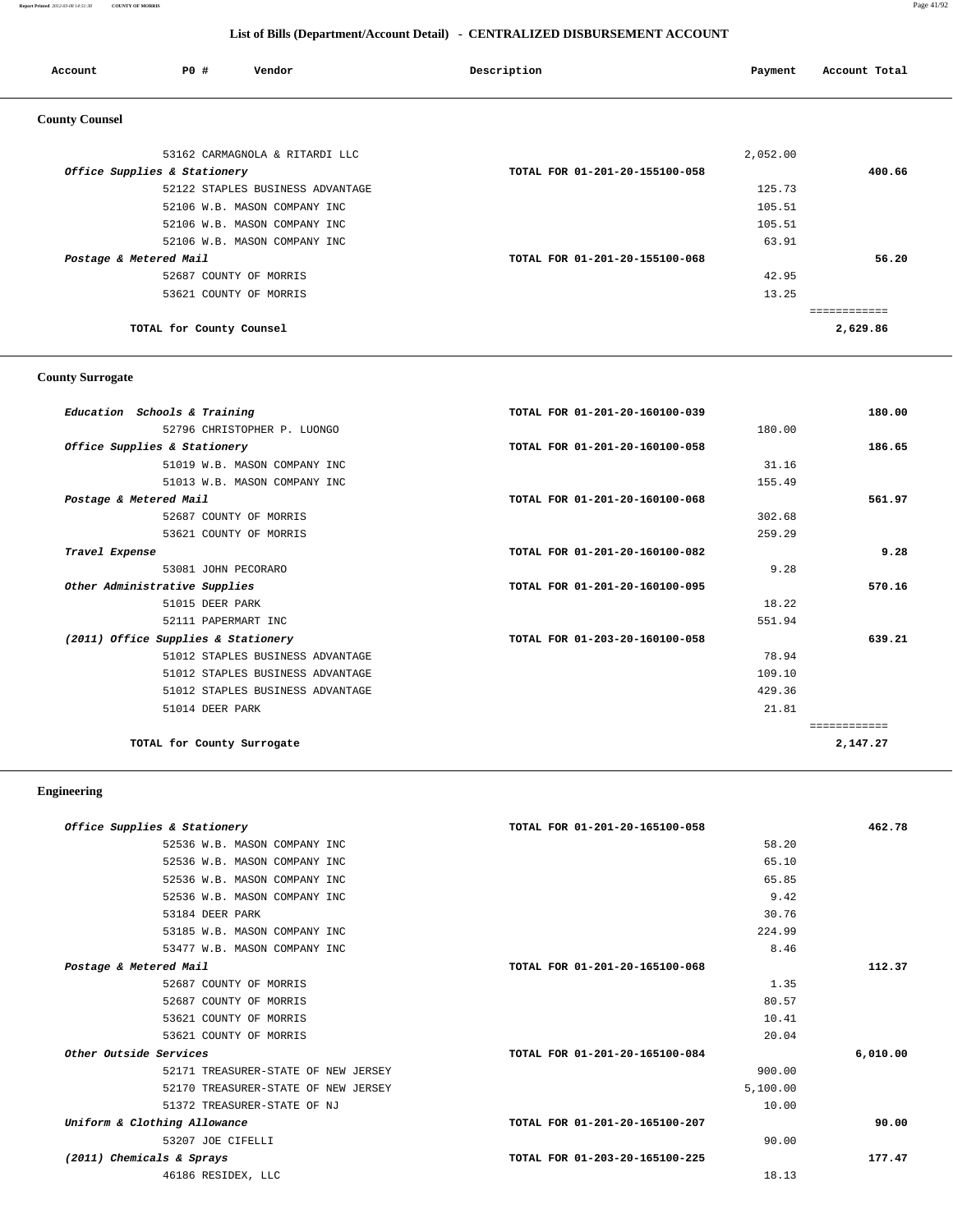**Report Printed** *2012-03-08 14:51:38* **COUNTY OF MORRIS** Page 42/92

## **List of Bills (Department/Account Detail) - CENTRALIZED DISBURSEMENT ACCOUNT**

| Account            | Vendor<br>PO#             | Description | Account Total<br>Payment |
|--------------------|---------------------------|-------------|--------------------------|
| <b>Engineering</b> |                           |             |                          |
|                    | 46186 RESIDEX, LLC        |             | 7.83                     |
|                    | 52169 MORRISTOWN LUMBER & |             | 19.99                    |
|                    | 52169 MORRISTOWN LUMBER & |             | 10.99                    |
|                    | 52169 MORRISTOWN LUMBER & |             | 10.47                    |
|                    | 52169 MORRISTOWN LUMBER & |             | 2.89                     |
|                    | 52169 MORRISTOWN LUMBER & |             | 7.59                     |
|                    | 52169 MORRISTOWN LUMBER & |             | 5.99                     |
|                    | 52169 MORRISTOWN LUMBER & |             | 13.99                    |
|                    | 44840 RESIDEX, LLC        |             | 79.60                    |
|                    |                           |             | ============             |
|                    | TOTAL for Engineering     |             | 6,852.62                 |

## **Heritage Commission**

| Associations and Memberships        | TOTAL FOR 01-201-20-175100-023 | 150.00 |
|-------------------------------------|--------------------------------|--------|
| 51478 MORRIS COUNTY HISTORICAL SOC. | 50.00                          |        |
| 52824 MC TOURISM BUREAU             | 100.00                         |        |
| Postage & Metered Mail              | TOTAL FOR 01-201-20-175100-068 | 2.15   |
| 52687 COUNTY OF MORRIS              | 1.70                           |        |
| 53621 COUNTY OF MORRIS              | 0.45                           |        |
|                                     |                                |        |
| TOTAL for Heritage Commission       |                                | 152.15 |
|                                     |                                |        |

# **Planning Board**

| Education Schools & Training         | TOTAL FOR 01-201-20-180100-039 | 190.00 |
|--------------------------------------|--------------------------------|--------|
| 52760 NJ COUNTY PLANNERS ASSOCIATION | 30.00                          |        |
| 52139 NEW JERSEY FUTURE              | 125.00                         |        |
| 52715 M. C. ECONOMIC DEVELOPMENT     | 35.00                          |        |
| Postage & Metered Mail               | TOTAL FOR 01-201-20-180100-068 | 170.08 |
| 52687 COUNTY OF MORRIS               | 98.95                          |        |
| 53621 COUNTY OF MORRIS               | 71.13                          |        |
|                                      |                                |        |
| TOTAL for Planning Board             |                                | 360.08 |

## **Transportation Management**

| Other General Expenses              | TOTAL FOR 01-201-20-180105-059 |       | 52.94 |
|-------------------------------------|--------------------------------|-------|-------|
| 52355 THE DAILY RECORD              |                                | 52.94 |       |
|                                     |                                |       |       |
| TOTAL for Transportation Management |                                |       | 52.94 |
|                                     |                                |       |       |

# **PDT - General Admin**

| Associations and Memberships     | TOTAL FOR 01-201-20-180115-023 | 434.00 |
|----------------------------------|--------------------------------|--------|
| 53056 DEENA CYBULSKI             | 434.00                         |        |
| Education Schools & Training     | TOTAL FOR 01-201-20-180115-039 | 35.00  |
| 52715 M. C. ECONOMIC DEVELOPMENT | 35.00                          |        |
| Office Supplies & Stationery     | TOTAL FOR 01-201-20-180115-058 | 35.26  |
| 53056 DEENA CYBULSKI             | 35.26                          |        |
| Other General Expenses           | TOTAL FOR 01-201-20-180115-059 | 34.94  |
| 53056 DEENA CYBULSKI             | 15.00                          |        |
| 53056 DEENA CYBULSKI             | 19.94                          |        |
| Publication & Subscriptions      | TOTAL FOR 01-201-20-180115-070 | 49.04  |
| 53280 THE DAILY RECORD           | 49.04                          |        |
|                                  |                                |        |

============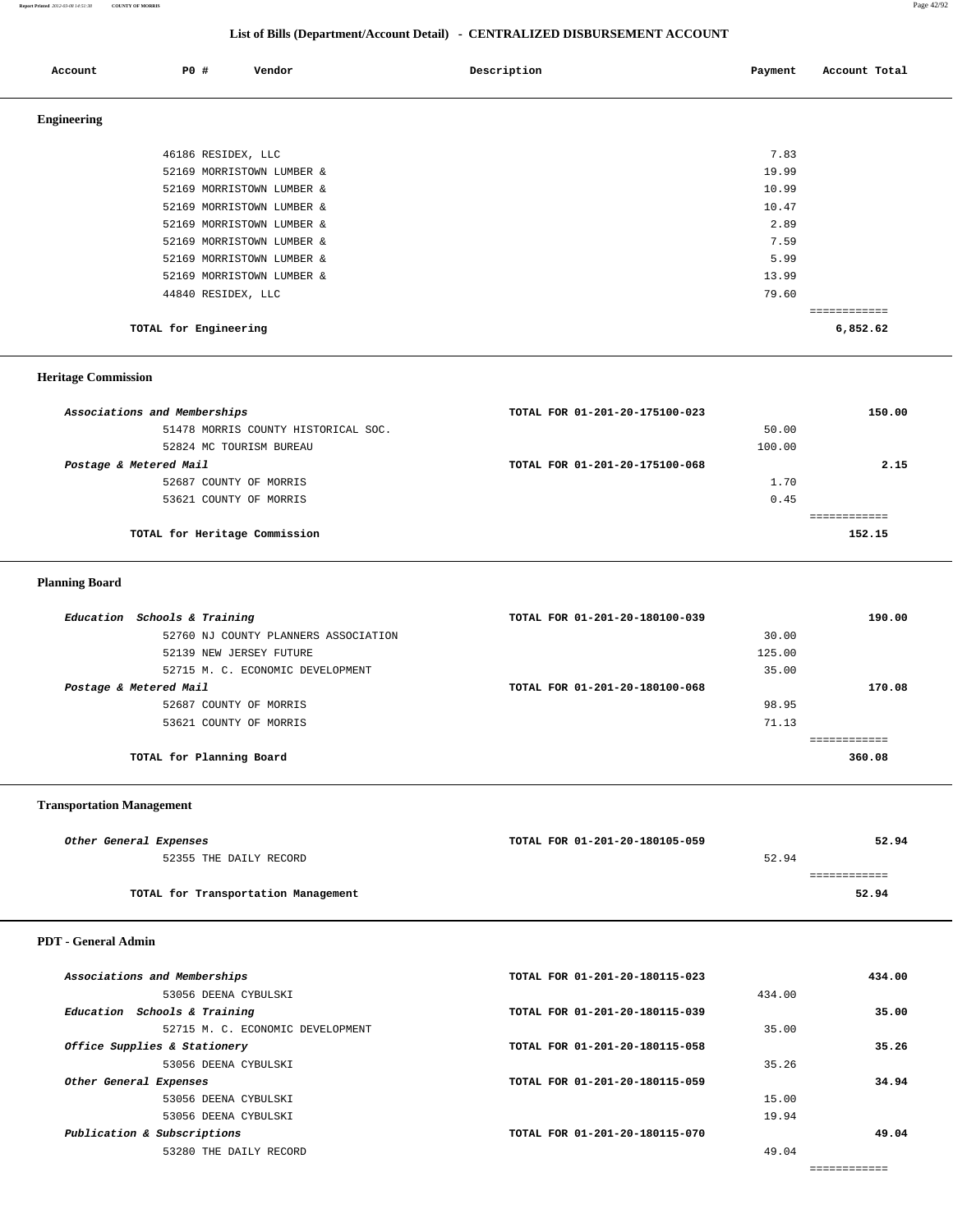**Report Printed** *2012-03-08 14:51:38* **COUNTY OF MORRIS** Page 43/92

## **List of Bills (Department/Account Detail) - CENTRALIZED DISBURSEMENT ACCOUNT**

| Account             | PO# | Vendor | Description | Payment | Account Total |
|---------------------|-----|--------|-------------|---------|---------------|
| PDT - General Admin |     |        |             |         |               |

**TOTAL for PDT - General Admin 588.24**

 **County Weights & Measures**

| Office Supplies & Stationery        | TOTAL FOR 01-201-22-201100-058 | 55.25        |
|-------------------------------------|--------------------------------|--------------|
| 52111 PAPERMART INC                 | 55.25                          |              |
| Other General Expenses              | TOTAL FOR 01-201-22-201100-059 | 125.23       |
| 53054 ROBERT ALVIENE                | 5.00                           |              |
| 53054 ROBERT ALVIENE                | 4.50                           |              |
| 53054 ROBERT ALVIENE                | 6.25                           |              |
| 53054 ROBERT ALVIENE                | 5.00                           |              |
| 53054 ROBERT ALVIENE                | 5.00                           |              |
| 53054 ROBERT ALVIENE                | 19.98                          |              |
| 53054 ROBERT ALVIENE                | 15.65                          |              |
| 53054 ROBERT ALVIENE                | 14.57                          |              |
| 53054 ROBERT ALVIENE                | 42.78                          |              |
| 53054 ROBERT ALVIENE                | 6.50                           |              |
| Postage & Metered Mail              | TOTAL FOR 01-201-22-201100-068 | 50.30        |
| 52687 COUNTY OF MORRIS              | 25.35                          |              |
| 53621 COUNTY OF MORRIS              | 24.95                          |              |
| Other Outside Services              | TOTAL FOR 01-201-22-201100-084 | 17.33        |
| 53053 DEER PARK                     | 17.33                          |              |
| Natural Gas                         | TOTAL FOR 01-201-22-201100-141 | 1,671.79     |
| 53409 PSE&G CO                      | 1,671.79                       |              |
| Equipment                           | TOTAL FOR 01-201-22-201100-258 | 217.27       |
| 52062 HENRY TROEMNER LLC            | 200.00                         |              |
| 52062 HENRY TROEMNER LLC            | 17.27                          |              |
| (2011) Telephone                    | TOTAL FOR 01-203-22-201100-146 | 6.04         |
| 52728 AT&T                          | 6.04                           |              |
|                                     |                                | ============ |
| TOTAL for County Weights & Measures |                                | 2,143.21     |

| Employee Group Insurance Expenditures    | TOTAL FOR 01-201-23-220100-090 | 91,130.42  |
|------------------------------------------|--------------------------------|------------|
| 53043 HORIZON BLUE CROSS BLUE SHIELD     | 44, 159. 25                    |            |
| 52688 HORIZON BLUE CROSS BLUE SHIELD     | 46,941.17                      |            |
| 53094 COBRA ELECT                        | 30.00                          |            |
| (2011) Employee Group Insurance Expendit | TOTAL FOR 01-203-23-220100-090 | 197,034.60 |
| 52308 LAWRENCE VAN RIPER JR.             | 1,156.80                       |            |
| 52309 JOHN ENRIGHT                       | 1,156.80                       |            |
| 52310 HATEF QUAZI                        | 1,156.80                       |            |
| 52311 BARBARA OREFICE                    | 1,156.80                       |            |
| 52299 JACK LUCAS                         | 1,156.80                       |            |
| 52300 NORA SERVICE                       | 1,156.80                       |            |
| 52301 JOHN DUNNE                         | 1,156.80                       |            |
| 52302 VIVIAN O'KEEFE                     | 1,156.80                       |            |
| 52235 GLORIA ZAPRAUSKIS                  | 1,156.80                       |            |
| 52303 JEAN VIZZA                         | 1,156.80                       |            |
| 52304 JOSEPH RICCARDI                    | 1,156.80                       |            |
| 52305 ERNEST GILLILAND                   | 1,156.80                       |            |
| 52306 GAETANO SPINELLA                   | 1,156.80                       |            |
| 52307 VERONICA SMITH                     | 1,156.80                       |            |
| 52359 ANGELINA GUERRIERO                 | 578.40                         |            |
| 52360 ALICE REDFIELD                     | 578.40                         |            |
| 52361 NANCY CHARETTE                     | 578.40                         |            |
| 52362 SUSAN LEBLANC                      | 578.40                         |            |
| 52364 CAROL DI ANTHONY                   | 578.40                         |            |
|                                          |                                |            |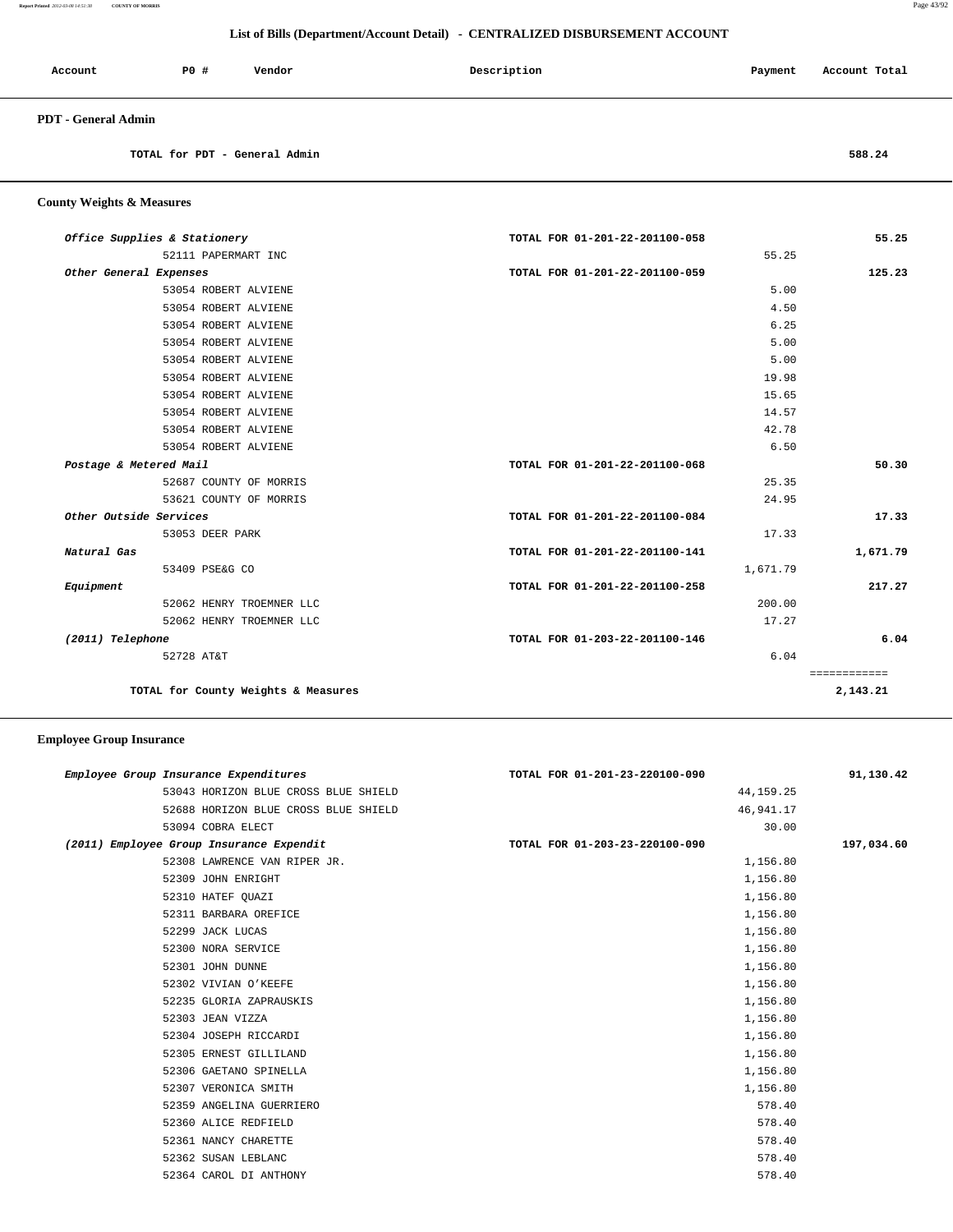| Account<br>. | P0 | Vendor<br>. | Description | Payment | Account Total<br>.<br>. |
|--------------|----|-------------|-------------|---------|-------------------------|
|              |    |             |             |         |                         |

| 52365 ELBERITA DELABASTIDE  | 578.40 |
|-----------------------------|--------|
| 52366 SUSIE GLEATON         | 578.40 |
| 52367 RUTH CRANE            | 578.40 |
| 52368 JOHN R. MCGILL        | 578.40 |
| 52369 ELIZABETH LASSITER    | 578.40 |
| 52370 JUAN MULERO           | 578.40 |
| 52371 JEANETTE TAYLOR       | 578.40 |
| 52372 RICHARD KNISS         | 578.40 |
| 52373 MURIEL TREVENA        | 578.40 |
| 52374 MARJORIE WADE         | 578.40 |
| 52375 FRANK REILLY          | 578.40 |
| 52376 LORI TRAETTINO        | 578.40 |
| 52377 BENJAMIN STRUBLE      | 578.40 |
| 52378 JOAN MARTIN           | 578.40 |
| 52379 LOUIS VIOLIO          | 578.40 |
| 52380 MARIA FONSECA         | 578.40 |
| 52381 JEANNE NICHOLS        | 578.40 |
| 52382 ANJU THAKUR           | 578.40 |
|                             |        |
| 52383 RAE BACHRACH          | 578.40 |
| 52384 DOROTHY RETTBERG      | 578.40 |
| 52385 VELMA VIGILANTE       | 578.40 |
| 52386 AUDREY GOLDBERG       | 578.40 |
| 52387 PAULA WARGO           | 578.40 |
| 52388 EVELYN BROWN          | 578.40 |
| 52389 ANNABELLE BECKER      | 578.40 |
| 52390 SAM MATRISCIANO       | 578.40 |
| 52391 WILLIAM CARHUFF, JR.  | 578.40 |
| 52392 JOAN PEANO            | 578.40 |
| 52393 CHOLLETTE TILLIE      | 578.40 |
| 52394 ALICE SEARS           | 578.40 |
| 52395 GENEVA MIMS           | 578.40 |
| 52396 KATHLIN FACEY         | 578.40 |
| 52398 CHRISTINA DORR        | 578.40 |
| 52399 MILTON SMITH          | 578.40 |
| 52400 LUCILLE LAWRENCE      | 578.40 |
| 52401 ALBERT ANDERSON       | 578.40 |
| 52402 ARTHUR O'BRIEN        | 578.40 |
| 52403 BARBARA BROWN         | 578.40 |
| 52404 LUCILLE SCERBO        | 578.40 |
| 52405 MARIE ALBERT          | 578.40 |
| 52406 DAVID MCKIM           | 578.40 |
| 52407 JOSEPH ELLIOTT        | 578.40 |
| 52408 JEANNE MARIE BELLUCCI | 578.40 |
| 52409 GEORGE NAY            | 578.40 |
| 52410 ROSAMOND SANTELLA     | 578.40 |
| 52411 FRANK HOFFMAN         | 578.40 |
| 52412 THOMAS JANKE          | 578.40 |
| 52413 AMELIA PALAZZO        | 578.40 |
| 52414 BETTY LISOVSKY        | 578.40 |
| 52415 JOYCE WALL            | 578.40 |
| 52416 ROBERT EMMONS         | 578.40 |
| 52417 ESTHER SEWELL         | 578.40 |
| 52418 ALBERT ROCCHETTI      | 578.40 |
| 52550 MARGARET MATRISCIANO  | 578.40 |
| 52551 CLARIS BERNARD        | 578.40 |
| 52553 JEAN BAKER            | 578.40 |
| 52552 HELEN MARSH           | 578.40 |
| 52554 CHARLOTTE GRAHAM      | 578.40 |
| 52555 MARGARET VIOLA        | 578.40 |
|                             | 578.40 |
| 52556 CLAUDIA BELL          |        |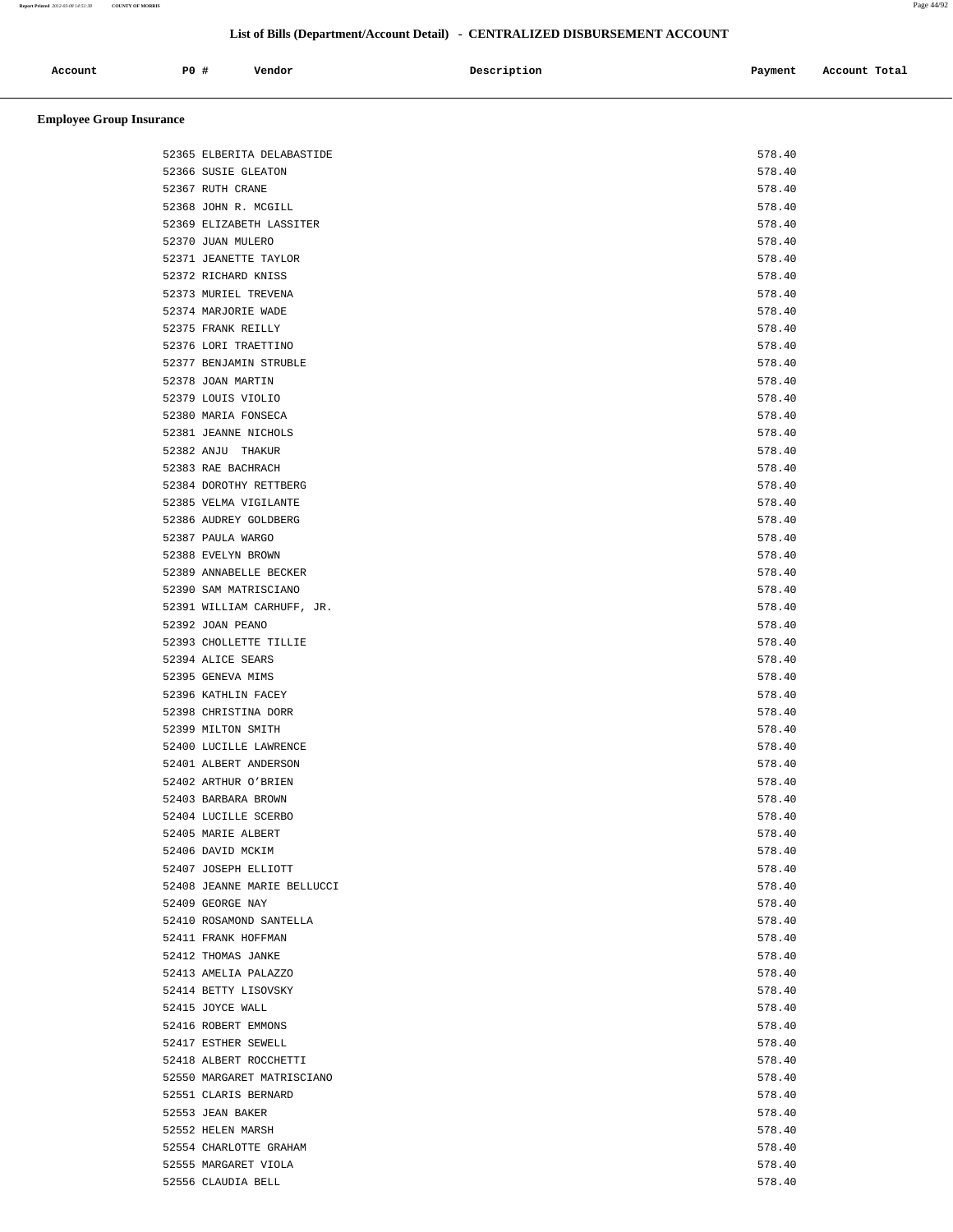**Report Printed** *2012-03-08 14:51:38* **COUNTY OF MORRIS** Page 45/92

# **List of Bills (Department/Account Detail) - CENTRALIZED DISBURSEMENT ACCOUNT**

| Account | P0 | Vendor | Description | Payment | Account Total |
|---------|----|--------|-------------|---------|---------------|
|         |    |        |             |         |               |

| 52557 UNA HUTCHIN         | 578.40   |
|---------------------------|----------|
| 52558 ELIZABETH BARRADALE | 578.40   |
| 52559 EMELDA WALCOTT      | 578.40   |
| 52599 ZERISH FYFFE        | 578.40   |
| 52600 BETTY O'KEEFFE      | 578.40   |
| 52602 LUCY LILLY          | 578.40   |
| 52603 BARBARA TEMPLE      | 578.40   |
| 52604 JANET WATTERS       | 578.40   |
| 52605 DOROTHY ALLEN       | 578.40   |
| 52606 DONNA HARDEN        | 578.40   |
| 52607 ELVA WEININGER      | 578.40   |
| 52608 JOAN BARRY          | 578.40   |
| 52609 RUDOLPH BRIGHT      | 578.40   |
| 52610 MARILYN CRANDON     | 578.40   |
| 52611 DELIA SPARKES       | 578.40   |
| 52612 BOTSKO GEORGE JR    | 578.40   |
| 52613 ANTOINETTE MENNELLA | 578.40   |
| 52614 ROBERT REDER        | 578.40   |
| 52615 BETTY DIXON         | 578.40   |
| 52616 GLORIA NIEC         | 578.40   |
| 52617 LAURETTA RUNYON     | 1,156.80 |
|                           |          |
| 52618 EUGENE JACKSON      | 1,156.80 |
| 52619 JOSEPH OLIVIA, MD.  | 1,156.80 |
| 52620 ELLEN LEWIS         | 1,156.80 |
| 52621 VERNA KOLMAN        | 1,156.80 |
| 52622 MARIE UGLIALORO     | 1,156.80 |
| 52623 MARGARET FAUST      | 965.40   |
| 52624 FRANCES DUFF        | 1,241.40 |
| 52625 PRISCILLA HARTWELL  | 663.00   |
| 52626 FRANK SORIANO       | 584.40   |
| 52627 JOHN MENZEL         | 1,270.80 |
| 52628 MARY NORA KOLLER    | 663.00   |
| 52749 ELEANOR SGRO        | 1,326.00 |
| 52629 MARGARET BREE       | 1,326.00 |
| 52630 PATRICK O'CONNOR    | 579.00   |
| 52631 JOANN DAMELIO       | 1,326.00 |
| 52632 EVELYN CAFFREY      | 1,241.40 |
| 52633 RONALD CIUFFREDA    | 663.00   |
| 52634 ROBERT JORDAN       | 645.60   |
| 52635 ELIZABETH LORI      | 399.00   |
| 52637 ANTHONY LORI        | 399.00   |
| 52638 CAROL ALCOCK        | 1,326.00 |
| 52639 WILLIAM HIBLER      | 1,381.80 |
| 52640 LINDA MATHEW        | 1,241.40 |
| 52641 ANNE CACCAMO        | 513.00   |
| 52642 LOUIS MASTERBONE    | 692.40   |
| 52643 GARY RIETH          | 692.40   |
| 52644 PAUL DATTOLO        | 663.00   |
| 52645 CHRISTINE BRAUN     | 692.40   |
| 52647 ETHEL HAWKINS       | 692.40   |
| 52649 MERITSUM WHITE      | 663.00   |
| 52650 LILLIAN MUELLER     | 1,241.40 |
| 52651 VIOLET FORBES       | 692.40   |
| 52652 PATRICIA MIGLIORINO | 1,326.00 |
| 52654 CHERYL BARTOW       | 663.00   |
| 52655 CAROLANN ROBERTO    | 663.00   |
| 52656 WILLIAM STATON      | 1,241.40 |
| 52657 IDA RANDLE          | 663.00   |
| 52658 ROBERT WHITMORE     | 692.40   |
| 52659 JOHN BERNI JR       | 663.00   |
|                           |          |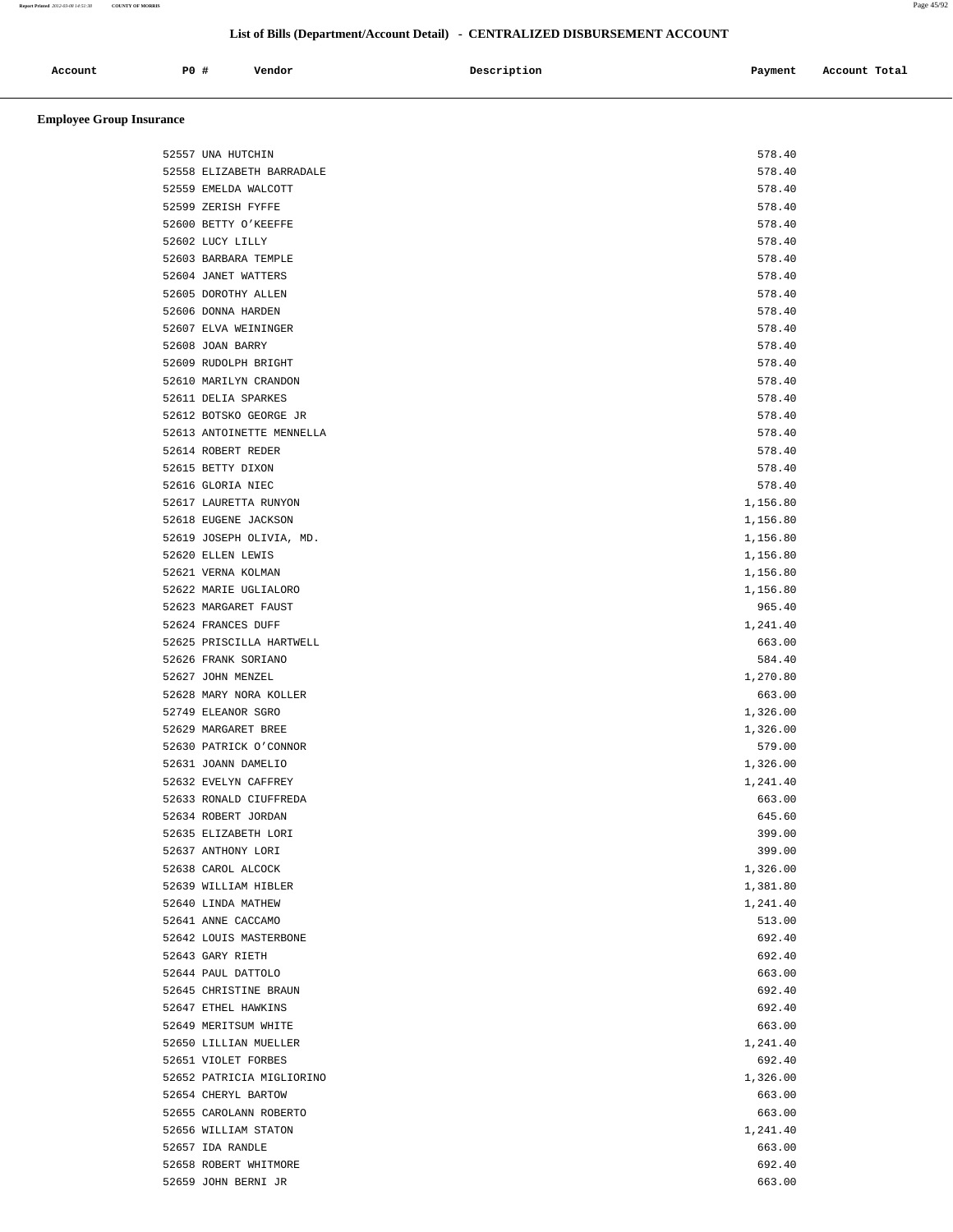| Account | P0 # | Vendor<br>. | Description<br>$\sim$ $\sim$ $\sim$ | Payment | Account Total |
|---------|------|-------------|-------------------------------------|---------|---------------|
|         |      |             |                                     |         |               |

| 52660 HERBERT ROSA               | 663.00   |
|----------------------------------|----------|
| 52661 ELEANOR CARROLL            | 692.40   |
| 52662 GERALD NEWELL              | 1,270.80 |
| 52663 EILEEN BONFANTI            | 1,270.80 |
| 52664 THERESA LATORE             | 663.00   |
| 52665 GORDON BREEDING JR         | 663.00   |
| 53068 ELOUISE KING               | 831.00   |
| 53067 BOBBIE CLARY               | 115.40   |
| 53066 CAROLYN JOY                | 230.80   |
| 53065 EILEEN TORMEY              | 692.40   |
| 53064 EVA DAVIS                  | 761.40   |
| 53069 JOHN CIARAMELLA            | 1,038.60 |
| 53070 CHARLES MAROTTA            | 692.40   |
| 53071 PHILIP GALATI              | 461.60   |
| 53072 JENNIFER SHELL             | 692.40   |
|                                  | 577.00   |
| 53073 GARY COLBURN               |          |
| 53074 SERAFIN GONZALEZ           | 230.80   |
| 53075 VICTORIA BRYANT            | 692.40   |
| 53076 LAURA GARUBO               | 346.20   |
| 53077 MARY SNYDER                | 578.40   |
| 53078 TERESA PANNULLO            | 461.60   |
| 53062 ANNE MARSTON               | 578.40   |
| 53063 PRISCILLA CONOVER          | 346.20   |
| 53059 OMAR BETANCOURT            | 578.40   |
| 52667 ELEANOR SYLVESTER          | 965.40   |
| 52668 LUCILLE DUETSCH            | 1,384.80 |
| 53061 ESTATE OF OSCAR SANDUS     | 385.60   |
| 52669 EILEEN TRONCONE            | 1,241.40 |
| 52670 AILEEN OZDEN               | 663.00   |
| 52671 JANICE TRUSZ               | 663.00   |
| 52672 HELEN TYKOWSKI             | 771.20   |
| 52673 VERONICA VASSEL            | 663.00   |
| 52674 CARMELLA WILLIAMS          | 1,241.40 |
| 52675 JUNE TAYLOR                | 663.00   |
| 52677 GLORIA LIMONIUS            | 692.40   |
| 52678 DAISY WATSON               | 1,241.40 |
| 52679 ISABEL RUIZ                | 663.00   |
| 52752 MAUREEN BURIAN             | 663.00   |
| 52753 NANCY MEEKER               | 578.40   |
| 52754 ANGEL VERGARA              | 578.40   |
| 52755 GLENN DEGROAT              | 1,156.80 |
| 52756 ESTHER ROBERTS             | 1,156.80 |
| 52757 JOHN FOX                   | 1,776.50 |
| 52758 LESTER JOSEPH              | 692.40   |
| 52759 JAMES MURRAY               | 924.60   |
| 52761 BETTY MCBURNEY             | 1,156.80 |
|                                  |          |
| 52762 WALKER CONKLIN             | 1,156.80 |
| 52763 DONALD KOSTKA              | 1,156.80 |
| 52764 LALITHAMMA GEORGE          | 692.40   |
| 52765 JEAN FRANCIS               | 578.40   |
| 52766 ELIZABETH SHANKLIN         | 578.40   |
| 52767 CORRESTINE TROWERS         | 1,241.40 |
| 52768 BEVERLY FANOK              | 1,241.40 |
| 52769 ROBERT PECK                | 663.00   |
| 52770 ESTATE OF NORMA S. CHANLEY | 192.80   |
| 52771 ESTATE OF ETHEL NELSON     | 192.80   |
| 52772 ESTATE OF JOHN WATTS       | 674.40   |
| 52773 MAUREEN BARRATT            | 663.00   |
| 52774 ROBERT DURR                | 692.40   |
| 52775 JAMES GRUBBS               | 1,478.40 |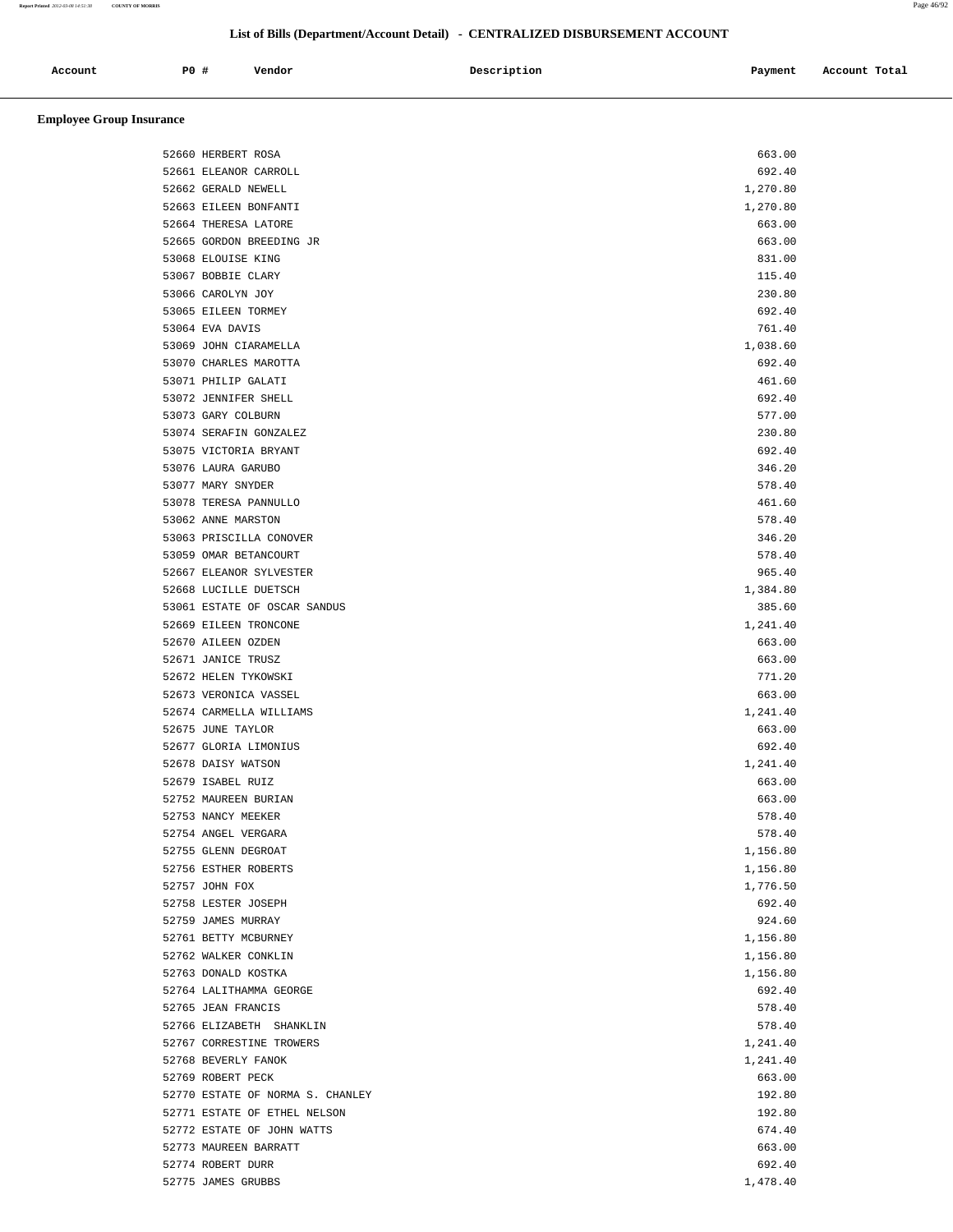| Account | P <sub>0</sub> | Vendor<br>. | Description | Pavment | Account Total |
|---------|----------------|-------------|-------------|---------|---------------|
|         |                |             |             |         |               |

# **Employee Group Insurance**

| 52776 ELLEN DODD          | 693.80    |              |
|---------------------------|-----------|--------------|
| 52777 PETER HEYWANG       | 1,009.20  |              |
| 52778 MARILYN L CIOFFI    | 1,384.80  |              |
| 52779 WALTER PETERSON     | 1,241.40  |              |
| 52780 WILLIAM EVERS       | 1,240.00  |              |
| 52750 FRANCIS J. SPANN    | 809.20    |              |
| 52785 SYLVIA MIDLER       | 692.40    |              |
| 52786 JOAN MOSCHELLA      | 578.40    |              |
| 52787 BERYL MCPHERSON     | 578.40    |              |
| 52788 JOHN KRUGER         | 578.40    |              |
| 52789 MARGARET HESLIN     | 578.40    |              |
| 52790 JAMES DEACON        | 578.40    |              |
| 52791 ROGER SAVAGE        | 578.40    |              |
| 53091 JOHN WALSH          | 578.40    |              |
| 53092 TERESA BURKE        | 1,156.80  |              |
| 53093 COBRA ELECT         | 120.00    |              |
| 52733 RHM BENEFITS, INC.  | 12,499.50 |              |
| 53370 EILEEN SWEEDY       | 578.40    |              |
| 53371 MARY VEDDER         | 1,154.00  |              |
| 53374 STEPHEN TURKO       | 1,270.80  |              |
| 53372 RALPH MCGRANE       | 230.60    |              |
| 53373 ANDY TROSKY         | 1,040.00  |              |
| 53375 ARNE GOYTIL         | 1,384.20  |              |
| 53347 WILLIAM CALLERY     | 399.00    |              |
| 53580 ROBERT VOELKER      | 969.00    |              |
| 53574 RAYMOND TERWILLIGER | 1,040.00  |              |
| 53561 ETHEL FENTZLAFF     | 1,384.80  |              |
| 53562 OLGA VISCO          | 1,156.80  |              |
| 53563 WILLIAM WILLIS      | 692.40    |              |
| 53565 WILLIAM JOHNSON     | 1,355.40  |              |
| 53558 CYNTHIA MILLER      | 578.40    |              |
| 53559 ARLENE WILLIAMS     | 578.40    |              |
| 53560 FRANCIS ZABRISKIE   | 1,156.80  |              |
| 53557 FRANKIE SATCHER     | 1,059.00  |              |
| 53564 CAROL SCHABLIK      | 692.40    |              |
| 53573 MARY V SHEA         | 578.40    |              |
| 53572 JOHN MCGOVERN       | 578.40    |              |
| 53571 JULIA POPOVICH      | 578.40    |              |
| 53570 DOROTHY WULFERS     | 578.40    |              |
| 53569 IRVING WEISS        | 1,156.80  |              |
| 53546 GERHARD VIENNA      | 1,156.80  |              |
| 53568 LEONARD LAUTER      | 1,156.80  |              |
| 53579 LARISSA PENCAK      | 1,384.80  |              |
|                           |           | ============ |

**TOTAL for Employee Group Insurance 288,165.02**

## **Office of Emergency Management**

| Associations and Memberships    | TOTAL FOR 01-201-25-252100-023 | 92.00 |
|---------------------------------|--------------------------------|-------|
| 52876 APCO-AFC, INC.            | 92.00                          |       |
| Cellular Phones/Pagers          | TOTAL FOR 01-201-25-252100-031 | 84.64 |
| 52636 SATCOM GLOBAL INC         | 37.37                          |       |
| 53275 AT&T MOBILITY             | 47.27                          |       |
| Education Schools & Training    | TOTAL FOR 01-201-25-252100-039 | 75.00 |
| 49955 NJ EMERGENCY PREPAREDNESS | 75.00                          |       |
| Office Supplies & Stationery    | TOTAL FOR 01-201-25-252100-058 | 29.06 |
| 52793 RAYMOND HAYLING           | 16.52                          |       |
| 53279 DEER PARK                 | 12.54                          |       |
| Postage & Metered Mail          | TOTAL FOR 01-201-25-252100-068 | 20.10 |
|                                 |                                |       |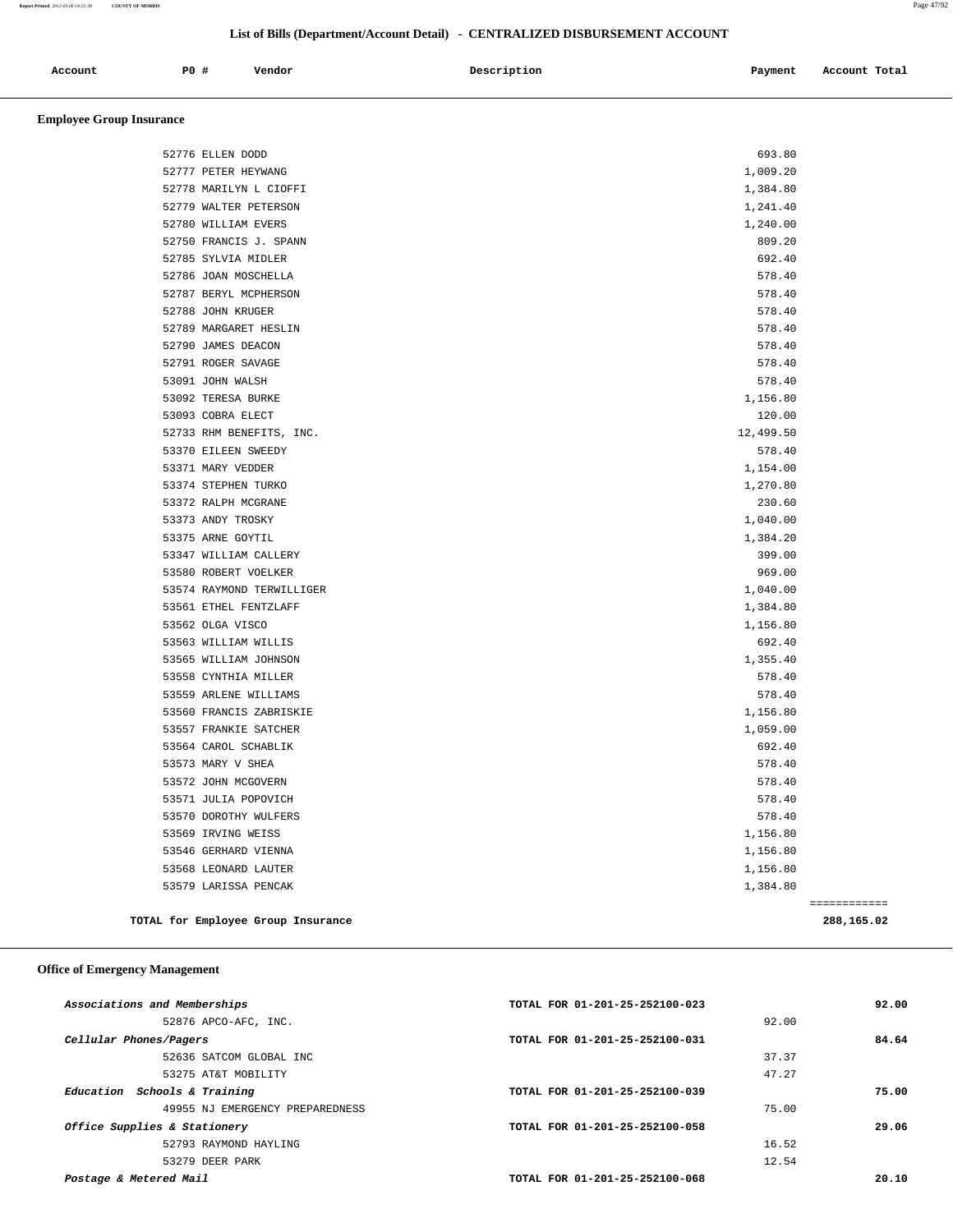| Account | PO# | Vendor | Description | Payment | Account Total |
|---------|-----|--------|-------------|---------|---------------|
|         |     |        |             |         |               |

# **Office of Emergency Management**

|                               | 52687 COUNTY OF MORRIS                   |                                | 18.30  |          |
|-------------------------------|------------------------------------------|--------------------------------|--------|----------|
|                               | 52687 COUNTY OF MORRIS                   |                                | 0.45   |          |
|                               | 53621 COUNTY OF MORRIS                   |                                | 0.45   |          |
|                               | 53621 COUNTY OF MORRIS                   |                                | 0.90   |          |
| Telephone                     |                                          | TOTAL FOR 01-201-25-252100-146 |        | 86.95    |
|                               | 53541 COPPER CONFERENCING                |                                | 86.95  |          |
| Equipment                     |                                          | TOTAL FOR 01-201-25-252100-258 |        | 51.78    |
|                               | 53278 LASHEN ELECTRONICS INC             |                                | 51.78  |          |
| (2011) Cellular Phones/Pagers |                                          | TOTAL FOR 01-203-25-252100-031 |        | 617.97   |
|                               | 47816 GLOBALSTAR INC.                    |                                | 126.53 |          |
|                               | 46455 GLOBALSTAR INC.                    |                                | 126.53 |          |
|                               | 37307 GLOBALSTAR INC.                    |                                | 110.69 |          |
|                               | 49722 GLOBALSTAR INC.                    |                                | 126.53 |          |
|                               | 51475 GLOBALSTAR INC.                    |                                | 127.69 |          |
| (2011) Other General Expenses |                                          | TOTAL FOR 01-203-25-252100-059 |        | 690.38   |
|                               | 52473 NJ TURNPIKE AUTHORITY              |                                | 12.50  |          |
|                               | 49734 MORRIS PLAINS T-SHIRT FACTORY      |                                | 317.88 |          |
|                               | 49734 MORRIS PLAINS T-SHIRT FACTORY      |                                | 360.00 |          |
|                               |                                          |                                |        |          |
|                               | TOTAL for Office of Emergency Management |                                |        | 1,747.88 |
|                               |                                          |                                |        |          |

### **Communications Center**

| 575.60    |           | TOTAL FOR 01-201-25-252105-058 |                                      | Office Supplies & Stationery   |
|-----------|-----------|--------------------------------|--------------------------------------|--------------------------------|
|           | 31.20     |                                | 51719 REPLACEMENT LIGHT BULBS        |                                |
|           | 5.00      |                                | 51719 REPLACEMENT LIGHT BULBS        |                                |
|           | 24.53     |                                | 51719 REPLACEMENT LIGHT BULBS        |                                |
|           | 403.93    |                                | 52533 STAPLES BUSINESS ADVANTAGE     |                                |
|           | 28.46     |                                | 52533 STAPLES BUSINESS ADVANTAGE     |                                |
|           | 7.96      |                                | 52533 STAPLES BUSINESS ADVANTAGE     |                                |
|           | 74.52     |                                | 53168 DEER PARK                      |                                |
| 34.05     |           | TOTAL FOR 01-201-25-252105-068 |                                      | Postage & Metered Mail         |
|           | 24.70     |                                | 52687 COUNTY OF MORRIS               |                                |
|           | 9.35      |                                | 53621 COUNTY OF MORRIS               |                                |
| 600.00    |           | TOTAL FOR 01-201-25-252105-072 |                                      | Radio Repairs                  |
|           | 600.00    |                                | 53211 ROYAL COMMUNICATIONS INC.      |                                |
| 20,000.00 |           | TOTAL FOR 01-201-25-252105-078 |                                      | Software Maintenance           |
|           | 20,000.00 |                                | 51496 KEYSTONE PUBLIC SAFETY INC.    |                                |
| 941.80    |           | TOTAL FOR 01-201-25-252105-117 |                                      | Interpretor Fees               |
|           | 941.80    |                                | 52561 LANGUAGE LINE SERVICES         |                                |
| 20,412.50 |           | TOTAL FOR 01-201-25-252105-131 |                                      | County Wide Radio System       |
|           | 20,412.50 |                                | 47665 MOTOROLA                       |                                |
| 539.89    |           | TOTAL FOR 01-201-25-252105-137 |                                      | Electricity                    |
|           | 207.92    |                                | 52537 JERSEY CENTRAL POWER & LIGHT   |                                |
|           | 331.97    |                                | 53149 JERSEY CENTRAL POWER & LIGHT   |                                |
| 2,497.75  |           | TOTAL FOR 01-201-25-252105-161 |                                      | Communications Equipment       |
|           | 2,497.75  |                                | 51579 ROYAL COMMUNICATIONS INC.      |                                |
| 1,950.00  |           | TOTAL FOR 01-201-25-252105-189 |                                      | Medical                        |
|           | 1,950.00  |                                | 52532 THE INSTITUTE FOR FORENSIC     |                                |
| 119.95    |           | TOTAL FOR 01-201-25-252105-239 |                                      | Small Tools                    |
|           | 119.95    |                                | 51508 LASHEN ELECTRONICS INC         |                                |
| 1,500.00  |           | TOTAL FOR 01-203-25-252105-189 |                                      | (2011) Medical                 |
|           | 1,500.00  |                                | 51505 THE INSTITUTE FOR FORENSIC     |                                |
| 1,039.50  |           | TOTAL FOR 01-203-25-252105-202 |                                      | (2011) Uniform And Accessories |
|           | 121.95    |                                | 51717 UNIVERSAL UNIFORM SALES CO INC |                                |
|           | 101.95    |                                | 51717 UNIVERSAL UNIFORM SALES CO INC |                                |
|           | 815.60    |                                | 51717 UNIVERSAL UNIFORM SALES CO INC |                                |
| 2,839.36  |           | TOTAL FOR 01-203-25-252105-258 |                                      | (2011) Equipment               |
|           |           |                                |                                      |                                |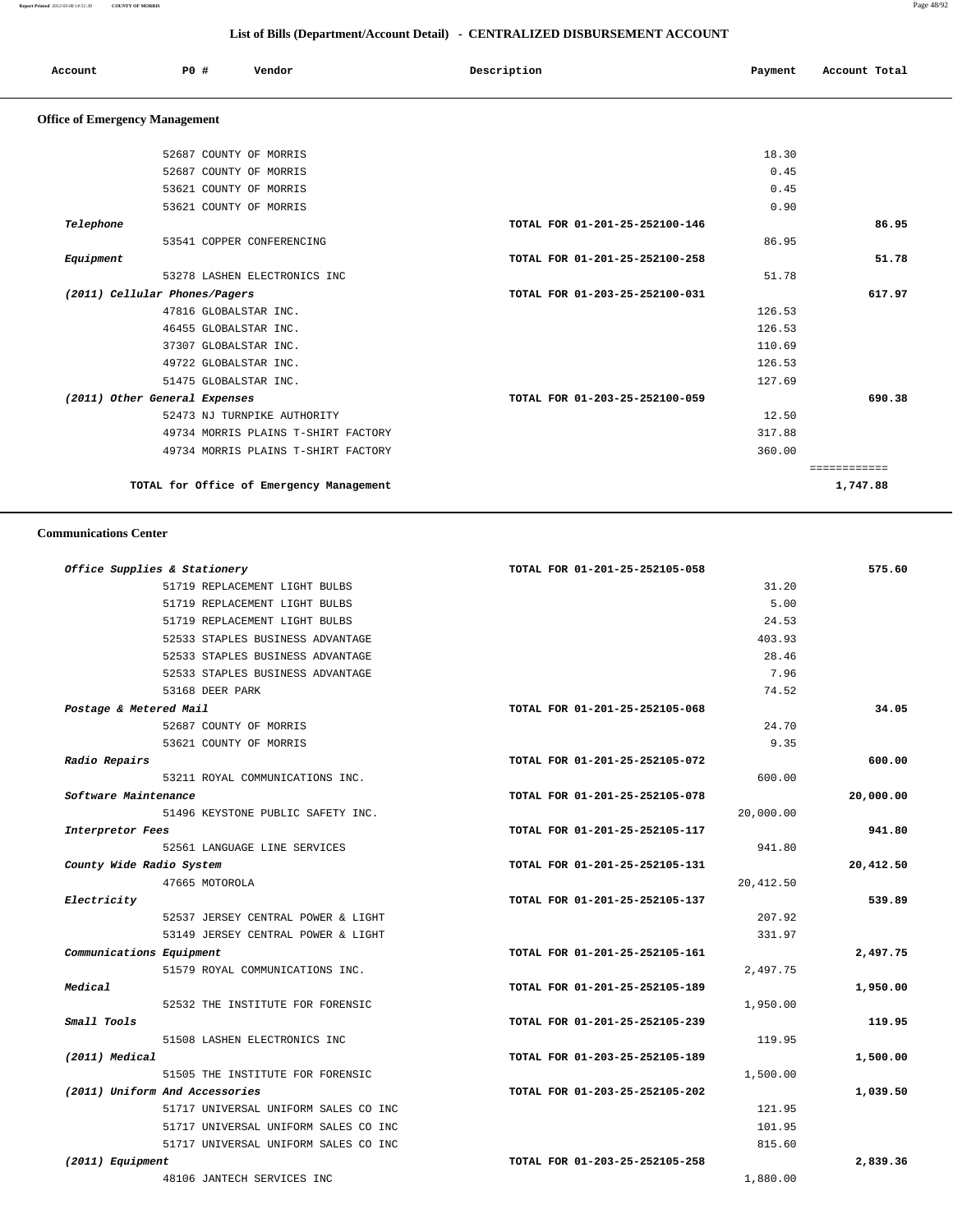**Report Printed** *2012-03-08 14:51:38* **COUNTY OF MORRIS** Page 49/92

## **List of Bills (Department/Account Detail) - CENTRALIZED DISBURSEMENT ACCOUNT**

| Account                      | PO# | Vendor                          | Description | Payment | Account Total |
|------------------------------|-----|---------------------------------|-------------|---------|---------------|
| <b>Communications Center</b> |     |                                 |             |         |               |
|                              |     | 48106 JANTECH SERVICES INC      |             | 700.00  |               |
|                              |     | 48106 JANTECH SERVICES INC      |             | 100.00  |               |
|                              |     | 48412 JANTECH SERVICES INC      |             | 119.36  |               |
|                              |     | 48412 JANTECH SERVICES INC      |             | 40.00   |               |
|                              |     |                                 |             |         | ============  |
|                              |     | TOTAL for Communications Center |             |         | 53,050.40     |

## **County Medical Examiner Office**

| Books & Periodicals                      | TOTAL FOR 01-201-25-254100-028 | 394.00       |
|------------------------------------------|--------------------------------|--------------|
| 52783 FORENSIC DRUG ABUSE                | 197.00                         |              |
| 52783 FORENSIC DRUG ABUSE                | 197.00                         |              |
| Office Supplies & Stationery             | TOTAL FOR 01-201-25-254100-058 | 491.28       |
| 52748 STAPLES BUSINESS ADVANTAGE         | 379.49                         |              |
| 53079 DEER PARK                          | 12.54                          |              |
| 52111 PAPERMART INC                      | 99.25                          |              |
| Other General Expenses                   | TOTAL FOR 01-201-25-254100-059 | 101.76       |
| 52746 FEDEX                              | 101.76                         |              |
| Postage & Metered Mail                   | TOTAL FOR 01-201-25-254100-068 | 46.10        |
| 52687 COUNTY OF MORRIS                   | 14.05                          |              |
| 53621 COUNTY OF MORRIS                   | 32.05                          |              |
| Other Outside Services                   | TOTAL FOR 01-201-25-254100-084 | 3,844.60     |
| 52965 NMS LABS                           | 1,282.00                       |              |
| 52965 NMS LABS                           | 1,281.00                       |              |
| 52965 NMS LABS                           | 1,281.60                       |              |
| X-Ray & Medical Supplies                 | TOTAL FOR 01-201-25-254100-203 | 272.50       |
| 49909 JANT PHARMACAL CORP.               | 272.50                         |              |
| $(2011)$ Cartage                         | TOTAL FOR 01-203-25-254100-030 | 500.00       |
| 49777 UNIVERSITY OF MISSOURI             | 500.00                         |              |
| (2011) Other General Expenses            | TOTAL FOR 01-203-25-254100-059 | 134.52       |
| 49910 FEDEX                              | 60.25                          |              |
| 49910 FEDEX                              | 74.27                          |              |
| (2011) Other Outside Services            | TOTAL FOR 01-203-25-254100-084 | 12,211.05    |
| 52747 NMS LABS                           | 5,705.00                       |              |
| 52747 NMS LABS                           | 2,101.00                       |              |
| 52747 NMS LABS                           | 1,880.65                       |              |
| 52751 NMS LABS                           | 842.00                         |              |
| 52751 NMS LABS                           | 841.00                         |              |
| 52751 NMS LABS                           | 841.40                         |              |
|                                          |                                | ============ |
| TOTAL for County Medical Examiner Office |                                | 17,995.81    |

# **County Sheriff's Department**

| Associations and Memberships         | TOTAL FOR 01-201-25-270100-023 | 715.00 |
|--------------------------------------|--------------------------------|--------|
| 50883 NATIONAL TACTICAL OFFICERS     | 40.00                          |        |
| 51751 NJ PUBLIC SAFETY ACCREDITATION | 300.00                         |        |
| 50900 INT. ASSOC OF LAW ENFORCEMENT  | 55.00                          |        |
| 52466 FBI NATIONAL ACADEMY           | 320.00                         |        |
| Cellular Phones/Pagers               | TOTAL FOR 01-201-25-270100-031 | 80.30  |
| 51752 VERIZON WIRELESS               | 80.30                          |        |
| Other General Expenses               | TOTAL FOR 01-201-25-270100-059 | 134.44 |
| 50899 MAROUIS BUSINESS SYSTEMS LLC   | 19.90                          |        |
| 50899 MAROUIS BUSINESS SYSTEMS LLC   | 7.61                           |        |
| 52486 BATTERIES PLUS                 | 106.93                         |        |
| Postage & Metered Mail               | TOTAL FOR 01-201-25-270100-068 | 885.58 |
| 52687 COUNTY OF MORRIS               | 501.25                         |        |
| 53621 COUNTY OF MORRIS               | 384.33                         |        |
|                                      |                                |        |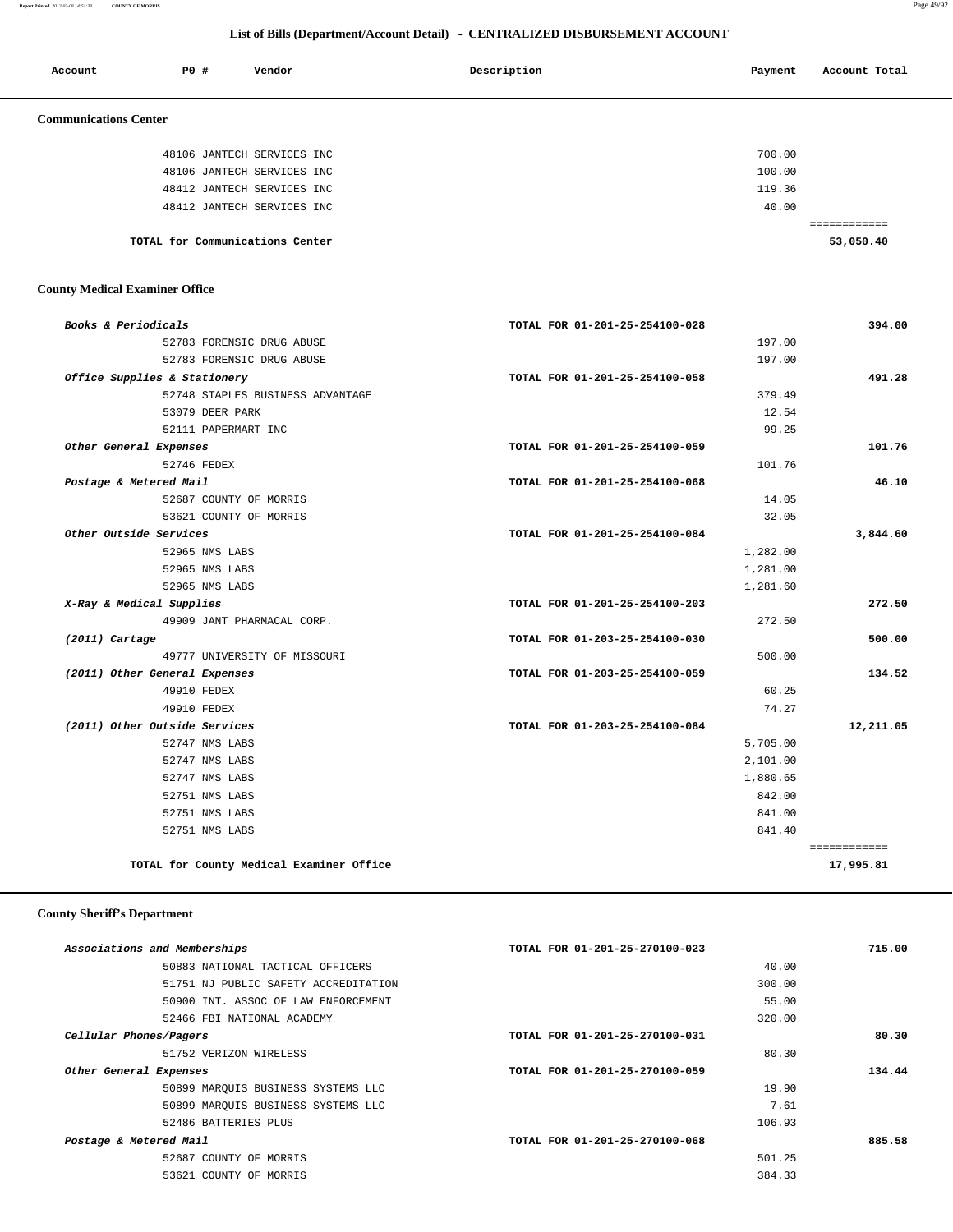| Account<br>. | P0 | Vendor<br>. | Description | Payment | Account Total |
|--------------|----|-------------|-------------|---------|---------------|
|              |    |             |             |         |               |

# **County Sheriff's Department**

| Software Maintenance        |                                                          | TOTAL FOR 01-201-25-270100-078 |                  | 155.00    |
|-----------------------------|----------------------------------------------------------|--------------------------------|------------------|-----------|
|                             | 52484 LEXIS NEXIS ACCURINT                               |                                | 155.00           |           |
|                             | Other Administrative Supplies                            | TOTAL FOR 01-201-25-270100-095 |                  | 939.76    |
|                             | 51753 STAPLES BUSINESS ADVANTAGE                         |                                | 30.84            |           |
|                             | 51753 STAPLES BUSINESS ADVANTAGE                         |                                | 124.57           |           |
|                             | 51753 STAPLES BUSINESS ADVANTAGE                         |                                | 29.95            |           |
|                             | 51754 W.B. MASON COMPANY INC                             |                                | 295.69           |           |
|                             | 52483 STAPLES BUSINESS ADVANTAGE                         |                                | 242.18           |           |
|                             | 52483 STAPLES BUSINESS ADVANTAGE                         |                                | 103.28           |           |
|                             | 52111 PAPERMART INC                                      |                                | 113.25           |           |
| Medical                     |                                                          | TOTAL FOR 01-201-25-270100-189 |                  | 418.12    |
|                             | 52481 STEVEN B. HODES, DVM PA                            |                                | 418.12           |           |
| X-Ray & Medical Supplies    |                                                          | TOTAL FOR 01-201-25-270100-203 |                  | 948.74    |
|                             | 50888 MIRION TECHNOLOGIES (GDS) INC                      |                                | 545.53           |           |
|                             | 52480 MIRION TECHNOLOGIES (GDS) INC                      |                                | 403.21           |           |
| Small Tools                 |                                                          | TOTAL FOR 01-201-25-270100-239 |                  | 33.98     |
|                             | 52469 MORRISTOWN LUMBER &                                |                                | 33.98            |           |
| Equipment                   |                                                          | TOTAL FOR 01-201-25-270100-258 |                  | 544.18    |
|                             | 52479 MORRISTOWN LUMBER &                                |                                | 544.18           |           |
| Vehicle Repairs             |                                                          | TOTAL FOR 01-201-25-270100-291 |                  | 95.00     |
|                             | 50891 L-3 COMMUNICATIONS                                 |                                | 95.00            |           |
|                             | (2011) Education Schools & Training                      | TOTAL FOR 01-203-25-270100-039 |                  | 615.00    |
|                             | 49342 SIG SAUER INC.                                     |                                | 615.00           |           |
| (2011) Software Maintenance |                                                          | TOTAL FOR 01-203-25-270100-078 |                  | 155.00    |
|                             | 50199 LEXIS NEXIS ACCURINT                               |                                | 155.00           |           |
|                             | (2011) Communications Equipment                          | TOTAL FOR 01-203-25-270100-161 |                  | 1,087.86  |
|                             | 48699 TIGER GPS                                          |                                | 1,079.91         |           |
|                             | 48699 TIGER GPS                                          |                                | 7.95             |           |
|                             | (2011) Transportation Vehicles                           | TOTAL FOR 01-203-25-270100-167 |                  | 20,804.69 |
|                             | 39607 WINNER FORD FLEET                                  |                                | 20,749.69        |           |
|                             | 39607 WINNER FORD FLEET                                  |                                | 25.00            |           |
|                             | 39607 WINNER FORD FLEET                                  |                                | 30.00            |           |
| (2011) Medical              |                                                          | TOTAL FOR 01-203-25-270100-189 |                  | 977.00    |
|                             | 50880 STEVEN B. HODES, DVM PA                            |                                | 977.00           |           |
|                             | (2011) Uniform And Accessories                           | TOTAL FOR 01-203-25-270100-202 |                  | 3,489.85  |
|                             | 50890 UNIVERSAL UNIFORM SALES CO INC                     |                                | 35.00            |           |
|                             | 50890 UNIVERSAL UNIFORM SALES CO INC                     |                                | 3.50             |           |
|                             | 50890 UNIVERSAL UNIFORM SALES CO INC                     |                                | 900.00           |           |
|                             | 50897 UNIVERSAL UNIFORM SALES CO INC                     |                                | 401.00           |           |
|                             | 50887 UNIVERSAL UNIFORM SALES CO INC                     |                                | 28.00            |           |
|                             | 50887 UNIVERSAL UNIFORM SALES CO INC                     |                                | 760.00           |           |
|                             | 50887 UNIVERSAL UNIFORM SALES CO INC                     |                                | 41.00            |           |
|                             | 50887 UNIVERSAL UNIFORM SALES CO INC                     |                                | 188.00           |           |
|                             | 50889 UNIVERSAL UNIFORM SALES CO INC                     |                                | 354.00           |           |
|                             | 50889 UNIVERSAL UNIFORM SALES CO INC                     |                                | 558.00           |           |
|                             | 50889 UNIVERSAL UNIFORM SALES CO INC                     |                                | 193.35           |           |
|                             | 50889 UNIVERSAL UNIFORM SALES CO INC                     |                                | 28.00            |           |
|                             |                                                          | TOTAL FOR 01-203-25-270100-258 |                  | 6,222.88  |
|                             | 50885 GALLS, AN ARAMARK CO.                              |                                | 1,213.74         |           |
|                             |                                                          |                                |                  |           |
| (2011) Equipment            |                                                          |                                |                  |           |
|                             | 50885 GALLS, AN ARAMARK CO.<br>51750 MAJOR POLICE SUPPLY |                                | 5.00<br>5,004.14 |           |

 **County Prosecutor's Office**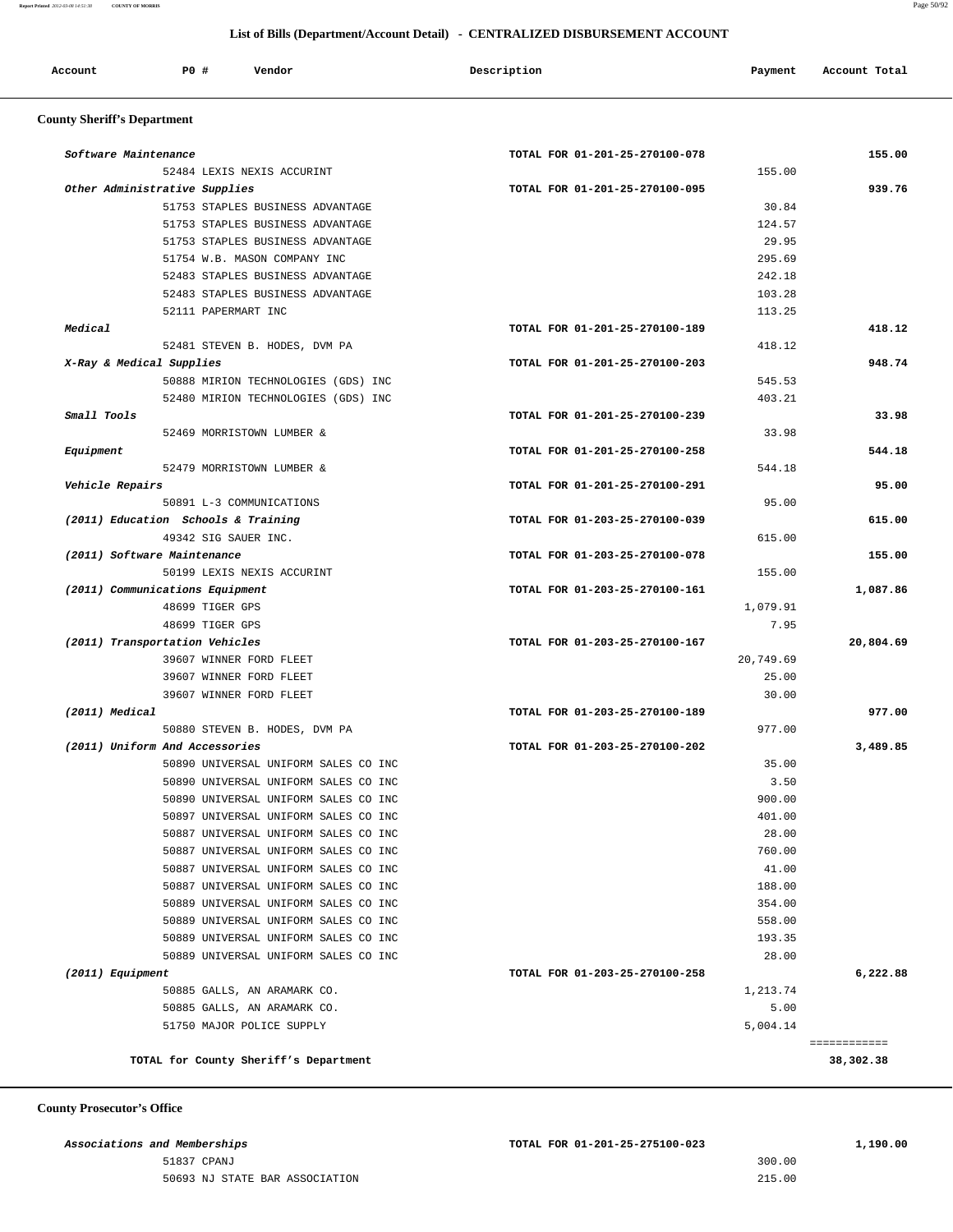**Report Printed** *2012-03-08 14:51:38* **COUNTY OF MORRIS** Page 51/92

# **List of Bills (Department/Account Detail) - CENTRALIZED DISBURSEMENT ACCOUNT**

| Account                           | PO# | Vendor                              | Description                    | Payment   | Account Total |
|-----------------------------------|-----|-------------------------------------|--------------------------------|-----------|---------------|
| <b>County Prosecutor's Office</b> |     |                                     |                                |           |               |
|                                   |     | 51811 NJ POLICE TRAFFIC             |                                | 35.00     |               |
|                                   |     | 51780 NJ STATE ASSOCIATION OF       |                                | 400.00    |               |
|                                   |     | 51379 NJ TOA                        |                                | 150.00    |               |
|                                   |     | 51796 FBI/LEEDA                     |                                | 50.00     |               |
|                                   |     | 51798 M.C. CHAMBER OF COMMERCE      |                                | 40.00     |               |
| Cellular Phones/Pagers            |     |                                     | TOTAL FOR 01-201-25-275100-031 |           | 84.53         |
|                                   |     | 51817 NEXTEL COMMUNICATIONS         |                                | 84.53     |               |
| Education Schools & Training      |     |                                     | TOTAL FOR 01-201-25-275100-039 |           | 463.00        |
|                                   |     | 51799 BENCHMARK PROFESSIONAL        |                                | 295.00    |               |
|                                   |     | 50650 NJICLE                        |                                | 168.00    |               |
| Equipment Service Agreements      |     |                                     | TOTAL FOR 01-201-25-275100-044 |           | 15,400.40     |
|                                   |     | 51792 JOHNSTON COMMUNICATIONS       |                                | 13,248.00 |               |
|                                   |     | 51792 JOHNSTON COMMUNICATIONS       |                                | 800.00    |               |
|                                   |     | 51792 JOHNSTON COMMUNICATIONS       |                                | 1,352.40  |               |
| Office Supplies & Stationery      |     |                                     | TOTAL FOR 01-201-25-275100-058 |           | 3,021.10      |
|                                   |     | 51808 STAPLES BUSINESS ADVANTAGE    |                                | 149.50    |               |
|                                   |     | 51808 STAPLES BUSINESS ADVANTAGE    |                                | 57.35     |               |
|                                   |     | 51808 STAPLES BUSINESS ADVANTAGE    |                                | 23.85     |               |
|                                   |     | 51808 STAPLES BUSINESS ADVANTAGE    |                                | 285.73    |               |
|                                   |     | 51808 STAPLES BUSINESS ADVANTAGE    |                                | 37.45     |               |
|                                   |     | 52044 STAPLES BUSINESS ADVANTAGE    |                                | 453.80    |               |
|                                   |     | 52044 STAPLES BUSINESS ADVANTAGE    |                                | 14.00     |               |
|                                   |     | 52946 WILLIAM SCHIEVELLA            |                                | 48.76     |               |
|                                   |     | 52045 ALPHA GRAPHICS MORRISTOWN     |                                | 17.50     |               |
|                                   |     | 52931 ALPHA GRAPHICS MORRISTOWN     |                                | 35.00     |               |
|                                   |     | 53103 STAPLES BUSINESS ADVANTAGE    |                                | 565.17    |               |
|                                   |     | 53103 STAPLES BUSINESS ADVANTAGE    |                                | 19.99     |               |
| Postage & Metered Mail            |     | 52111 PAPERMART INC                 | TOTAL FOR 01-201-25-275100-068 | 1,313.00  | 2,588.65      |
|                                   |     | 52934 FEDEX                         |                                | 207.75    |               |
|                                   |     | 52687 COUNTY OF MORRIS              |                                | 1,272.50  |               |
|                                   |     | 53621 COUNTY OF MORRIS              |                                | 1,108.40  |               |
| Special Projects                  |     |                                     | TOTAL FOR 01-201-25-275100-079 |           | 3,171.10      |
|                                   |     | 52877 M.C. PROSECUTOR'S EMERGENT    |                                | 3,171.10  |               |
| Travel Expense                    |     |                                     | TOTAL FOR 01-201-25-275100-082 |           | 100.45        |
|                                   |     | 51802 ROXBURY CAR WASH              |                                | 14.00     |               |
|                                   |     | 52940 PAULA JORDAO                  |                                | 86.45     |               |
| Meeting Exp Advisory Board Etc    |     |                                     | TOTAL FOR 01-201-25-275100-088 |           | 664.65        |
|                                   |     | 51858 GARDEN STATE WOMAN            |                                | 200.00    |               |
|                                   |     | 52946 WILLIAM SCHIEVELLA            |                                | 388.15    |               |
|                                   |     | 52946 WILLIAM SCHIEVELLA            |                                | 76.50     |               |
| Investigation Expense             |     |                                     | TOTAL FOR 01-201-25-275100-118 |           | 5,791.87      |
|                                   |     | 52924 EOUIFAX INFORMATION SVCS LLC  |                                | 31.64     |               |
|                                   |     | 52924 EQUIFAX INFORMATION SVCS LLC  |                                | 31.66     |               |
|                                   |     | 52924 EQUIFAX INFORMATION SVCS LLC  |                                | 12.48     |               |
|                                   |     | 51814 GTS WELCO                     |                                | 42.47     |               |
|                                   |     | 51805 SIRCHIE FINGER PRINT LAB INC. |                                | 2,291.62  |               |
|                                   |     | 51803 EVIDENT CRIME SCENE PRODUCTS  |                                | 35.00     |               |
|                                   |     | 51803 EVIDENT CRIME SCENE PRODUCTS  |                                | 70.00     |               |
|                                   |     | 51803 EVIDENT CRIME SCENE PRODUCTS  |                                | 35.00     |               |
|                                   |     | 51803 EVIDENT CRIME SCENE PRODUCTS  |                                | 35.00     |               |
|                                   |     | 51803 EVIDENT CRIME SCENE PRODUCTS  |                                | 70.00     |               |
|                                   |     | 51803 EVIDENT CRIME SCENE PRODUCTS  |                                | 21.00     |               |
|                                   |     | 52056 RIOS' ENGRAVING               |                                | 518.00    |               |
|                                   |     | 51856 LEXIS NEXIS                   |                                | 1,968.00  |               |
|                                   |     | 51797 MEDIA SUPPLY                  |                                | 295.00    |               |
|                                   |     | 51797 MEDIA SUPPLY                  |                                | 295.00    |               |
|                                   |     | 51797 MEDIA SUPPLY                  |                                | 40.00     |               |
| Witness Fees And Mileage          |     |                                     | TOTAL FOR 01-201-25-275100-121 | 8.24      | 2,728.24      |
|                                   |     | 52963 CHARLES BRADY                 |                                |           |               |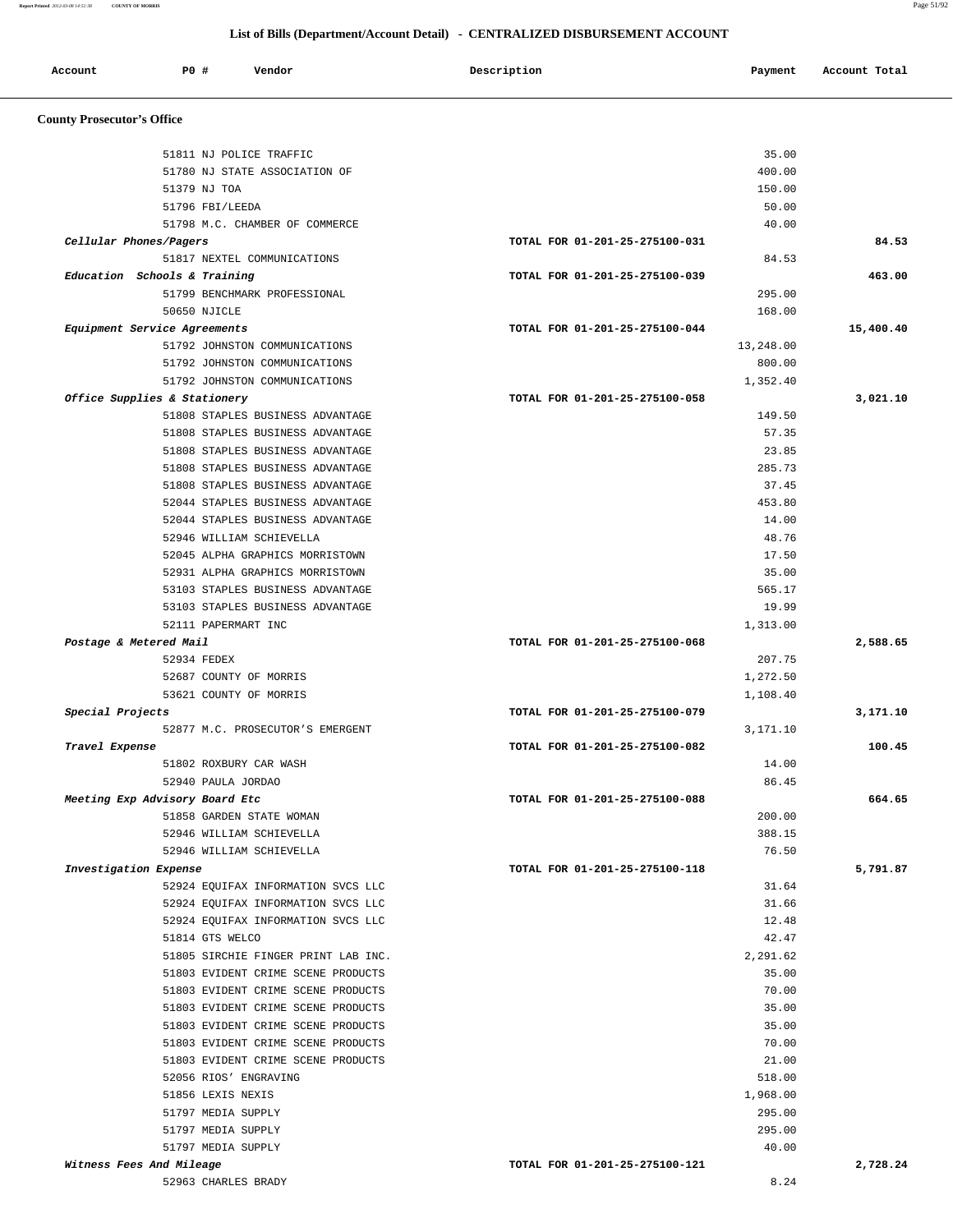| Account | P0 # | Vendor | Description | Payment | Account Total |
|---------|------|--------|-------------|---------|---------------|
|         |      |        |             |         |               |

# **County Prosecutor's Office**

| 52033 OFFICE OF CHIEF                | 2,720.00                       |              |
|--------------------------------------|--------------------------------|--------------|
| Water                                | TOTAL FOR 01-201-25-275100-147 | 223.63       |
| 52999 DEER PARK                      |                                | 223.63       |
| Communications Equipment             | TOTAL FOR 01-201-25-275100-161 | 450.00       |
| 51813 ROYAL COMMUNICATIONS INC.      |                                | 450.00       |
| Medical                              | TOTAL FOR 01-201-25-275100-189 | 850.00       |
| 51832 EDWARD ARONOW PHD              |                                | 850.00       |
| Uniform And Accessories              | TOTAL FOR 01-201-25-275100-202 | 541.12       |
| 51359 ATLANTIC TACTICAL OF NJ, INC.  |                                | 90.99        |
| 51359 ATLANTIC TACTICAL OF NJ, INC.  |                                | 79.98        |
| 51359 ATLANTIC TACTICAL OF NJ, INC.  |                                | 104.75       |
| 51359 ATLANTIC TACTICAL OF NJ, INC.  |                                | 19.75        |
| 51359 ATLANTIC TACTICAL OF NJ, INC.  |                                | 109.75       |
| 51815 ATLANTIC TACTICAL OF NJ, INC.  |                                | 135.90       |
| Equipment                            | TOTAL FOR 01-201-25-275100-258 | 323.84       |
| 51810 AGT BATTERY SUPPLY LLC         |                                | 323.84       |
| (2011) Education Schools & Training  | TOTAL FOR 01-203-25-275100-039 | 370.00       |
| 51794 ATLANTIC TRAINING CENTER       |                                | 240.00       |
| 52051 NJ DRUG RECOGNITION EXPERTS    |                                | 30.00        |
| 50274 SAFARILAND LLC                 |                                | 100.00       |
| (2011) Law Books                     | TOTAL FOR 01-203-25-275100-050 | 1,911.31     |
| 47547 WEST PAYMENT CENTER            | 1,322.50                       |              |
| 47547 WEST PAYMENT CENTER            | $-652.00$                      |              |
| 50660 WEST PAYMENT CENTER            | 148.50                         |              |
| 49813 WEST PAYMENT CENTER            | 1,015.56                       |              |
| 49813 WEST PAYMENT CENTER            |                                | 76.75        |
| (2011) Transcripts                   | TOTAL FOR 01-203-25-275100-081 | 5,250.46     |
| 52903 G & L TRANSCRIPTION OF NJ      | 1,744.86                       |              |
| 52903 G & L TRANSCRIPTION OF NJ      | 1,395.50                       |              |
| 52903 G & L TRANSCRIPTION OF NJ      | 2,110.10                       |              |
| (2011) Investigation Expense         | TOTAL FOR 01-203-25-275100-118 | 10,085.06    |
| 51774 GRAINGER                       | 8,038.94                       |              |
| 51774 GRAINGER                       | 1,416.12                       |              |
| 51357 MEDIA SUPPLY                   |                                | 295.00       |
| 51357 MEDIA SUPPLY                   |                                | 295.00       |
| 51357 MEDIA SUPPLY                   |                                | 40.00        |
| (2011) Witness Fees And Mileage      | TOTAL FOR 01-203-25-275100-121 | 3,716.25     |
| 51793 DANIEL P GREENFIELD MD MPH MS  | 3,716.25                       |              |
| (2011) Medical                       | TOTAL FOR 01-203-25-275100-189 | 35.00        |
| 51812 STATE TOXICOLOGY LABORATORY    |                                | 35.00        |
| (2011) Uniform And Accessories       | TOTAL FOR 01-203-25-275100-202 | 49.99        |
| 51815 ATLANTIC TACTICAL OF NJ, INC.  |                                | 49.99        |
|                                      |                                | ============ |
|                                      |                                |              |
| TOTAL for County Prosecutor's Office |                                | 59,010.65    |

# **County Jail**

| Education Schools & Training        | TOTAL FOR 01-201-25-280100-039 | 100.00   |
|-------------------------------------|--------------------------------|----------|
| 52335 ATLANTIC TRAINING CENTER      | 100.00                         |          |
| Equipment Service Agreements        | TOTAL FOR 01-201-25-280100-044 | 4,287.00 |
| 52324 SCIENTIFIC WATER CONDITIONING | 232.00                         |          |
| 52325 ATC SERVICES INC              | 4,055.00                       |          |
| Office Supplies & Stationery        | TOTAL FOR 01-201-25-280100-058 | 2,461.87 |
| 52328 STAPLES BUSINESS ADVANTAGE    | 553.85                         |          |
| 52328 STAPLES BUSINESS ADVANTAGE    | 1,824.00                       |          |
| 52328 STAPLES BUSINESS ADVANTAGE    | 84.02                          |          |
| Other General Expenses              | TOTAL FOR 01-201-25-280100-059 | 216.96   |
| 51360 DELL MARKETING L.P.           | 216.96                         |          |
| Postage & Metered Mail              | TOTAL FOR 01-201-25-280100-068 | 258.19   |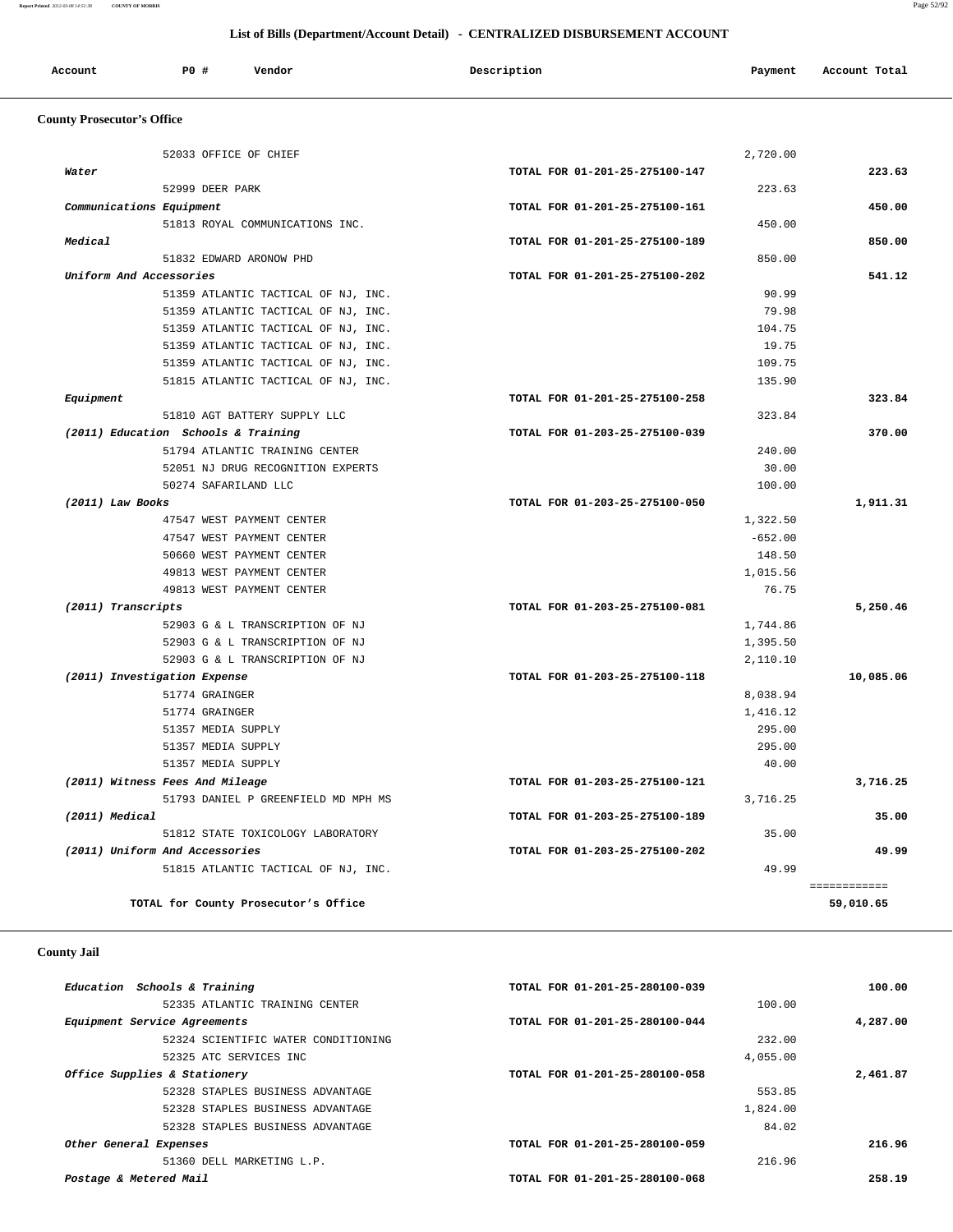| Account<br>. | <b>PO #</b> | Vendor | Description | Payment | Account Total |
|--------------|-------------|--------|-------------|---------|---------------|
|              |             |        |             |         |               |

# **County Jail**

|                                  | 52687 COUNTY OF MORRIS               |                                | 195.71    |              |
|----------------------------------|--------------------------------------|--------------------------------|-----------|--------------|
|                                  | 53621 COUNTY OF MORRIS               |                                | 62.48     |              |
| Other Outside Services           |                                      | TOTAL FOR 01-201-25-280100-084 |           | 2,097.78     |
|                                  | 52331 VEOLIA ES SOLID WASTE OF       |                                | 2,097.78  |              |
| Security Equipment               |                                      | TOTAL FOR 01-201-25-280100-128 |           | 54.20        |
|                                  | 52322 CY DRAKE LOCKSMITHS, INC.      |                                | 28.20     |              |
|                                  | 52322 CY DRAKE LOCKSMITHS, INC.      |                                | 26.00     |              |
| Food                             |                                      | TOTAL FOR 01-201-25-280100-185 |           | 17,070.17    |
|                                  | 52332 ARAMARK CORRECTIONAL SERVICES  |                                | 17,070.17 |              |
| Medical                          |                                      | TOTAL FOR 01-201-25-280100-189 |           | 230.00       |
|                                  | 52337 DERMATOLOGY CONSULTANTS OF     |                                | 230.00    |              |
| Bldg Maintenance Supplies        |                                      | TOTAL FOR 01-201-25-280100-249 |           | 17.40        |
|                                  | 52323 MORRISTOWN LUMBER &            |                                | 17.40     |              |
| Janitorial Supplies              |                                      | TOTAL FOR 01-201-25-280100-252 |           | 8,340.50     |
|                                  | 50987 ASSOCIATED SALES AND BAG CO.   |                                | 1,403.70  |              |
|                                  | 51725 ATLANTIC SAFETY PRODUCTS       |                                | 2,578.50  |              |
|                                  | 52329 JERSEY PAPER PLUS INC          |                                | 348.00    |              |
|                                  | 52329 JERSEY PAPER PLUS INC          |                                | 3,605.70  |              |
|                                  | 52329 JERSEY PAPER PLUS INC          |                                | 404.60    |              |
| (2011) Other Outside Services    |                                      | TOTAL FOR 01-203-25-280100-084 |           | 2,093.85     |
|                                  | 51361 VEOLIA ES SOLID WASTE OF       |                                | 2,093.85  |              |
| (2011) Medical                   |                                      | TOTAL FOR 01-203-25-280100-189 |           | 5,419.48     |
|                                  | 50964 DENTRUST DENTAL INC.           |                                | 5,009.00  |              |
|                                  | 50962 MOORE MEDICAL LLC              |                                | 53.98     |              |
|                                  | 50967 QUEST DIAGNOSTICS INC          |                                | 178.25    |              |
|                                  | 50967 OUEST DIAGNOSTICS INC          |                                | 178.25    |              |
| (2011) Uniform And Accessories   |                                      | TOTAL FOR 01-203-25-280100-202 |           | 1,364.85     |
|                                  | 50963 UNIVERSAL UNIFORM SALES CO INC |                                | 1,000.00  |              |
|                                  | 50963 UNIVERSAL UNIFORM SALES CO INC |                                | 75.00     |              |
|                                  | 50963 UNIVERSAL UNIFORM SALES CO INC |                                | 30.00     |              |
|                                  | 50963 UNIVERSAL UNIFORM SALES CO INC |                                | 259.85    |              |
| (2011) Bldg Maintenance Supplies |                                      | TOTAL FOR 01-203-25-280100-249 |           | 304.99       |
| 51773 CULLIGAN                   |                                      |                                | 304.99    |              |
|                                  |                                      |                                |           | ============ |
| TOTAL for County Jail            |                                      |                                |           | 44,317.24    |

# **County Youth Detention Facilit**

|         | Education Schools & Training         | TOTAL FOR 01-201-25-281100-039 | 520.00 |
|---------|--------------------------------------|--------------------------------|--------|
|         | 51079 CABLEVISION                    | 20.00                          |        |
|         | 50386 VAN METER & ASSOCIATES INC.    | 500.00                         |        |
|         | Office Supplies & Stationery         | TOTAL FOR 01-201-25-281100-058 | 474.25 |
|         | 52514 STAPLES BUSINESS ADVANTAGE     | 34.82                          |        |
|         | 52514 STAPLES BUSINESS ADVANTAGE     | 22.28                          |        |
|         | 52514 STAPLES BUSINESS ADVANTAGE     | 275.44                         |        |
|         | 52739 W.B. MASON COMPANY INC         | 42.96                          |        |
|         | 52111 PAPERMART INC                  | 98.75                          |        |
|         | Postage & Metered Mail               | TOTAL FOR 01-201-25-281100-068 | 227.20 |
|         | 52687 COUNTY OF MORRIS               | 147.90                         |        |
|         | 53621 COUNTY OF MORRIS               | 79.30                          |        |
| Food    |                                      | TOTAL FOR 01-201-25-281100-185 | 48.07  |
|         | 53023 DEER PARK                      | 48.07                          |        |
| Medical |                                      | TOTAL FOR 01-201-25-281100-189 | 292.72 |
|         | 52510 WHITES HEALTHCARE              | 423.03                         |        |
|         | 52510 WHITES HEALTHCARE              | $-116.68$                      |        |
|         | 52510 WHITES HEALTHCARE              | $-120.49$                      |        |
|         | 51703 ALERE TOXICOLOGY SERVICES INC. | 31.00                          |        |
|         | 53124 RESIDEX, LLC                   | 64.64                          |        |
|         | 53124 RESIDEX, LLC                   | 11.22                          |        |
|         |                                      |                                |        |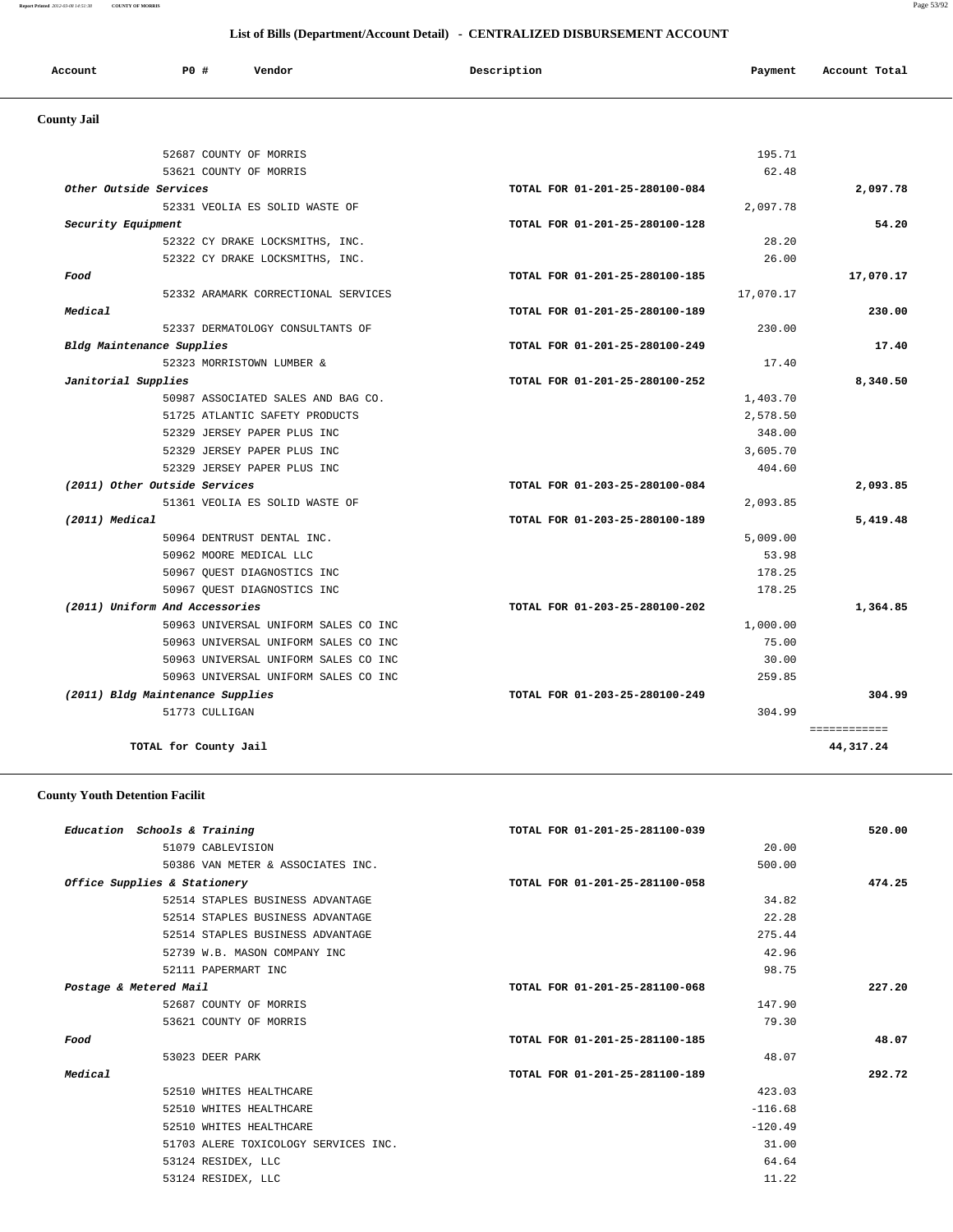**Report Printed** *2012-03-08 14:51:38* **COUNTY OF MORRIS** Page 54/92

# **List of Bills (Department/Account Detail) - CENTRALIZED DISBURSEMENT ACCOUNT**

| Account                               | P0 #                 | Vendor                                   | Description                    | Payment  | Account Total            |
|---------------------------------------|----------------------|------------------------------------------|--------------------------------|----------|--------------------------|
| <b>County Youth Detention Facilit</b> |                      |                                          |                                |          |                          |
| (2011) Equipment                      |                      |                                          | TOTAL FOR 01-203-25-281100-258 |          | 1,510.00                 |
|                                       | 49731 NISIVOCCIA LLP |                                          |                                | 1,510.00 |                          |
|                                       |                      | TOTAL for County Youth Detention Facilit |                                |          | ============<br>3,072.24 |
|                                       |                      |                                          |                                |          |                          |

 **Road Repairs** 

| Contracted Services               | TOTAL FOR 01-201-26-290100-036 | 4,788.00  |
|-----------------------------------|--------------------------------|-----------|
| 52032 SPACE FARMS INC             | 4,788.00                       |           |
| Office Supplies & Stationery      | TOTAL FOR 01-201-26-290100-058 | 237.40    |
| 52487 STAPLES BUSINESS ADVANTAGE  | 129.62                         |           |
| 52487 STAPLES BUSINESS ADVANTAGE  | 107.78                         |           |
| Postage & Metered Mail            | TOTAL FOR 01-201-26-290100-068 |           |
| 52687 COUNTY OF MORRIS            | 4.20                           |           |
| 53621 COUNTY OF MORRIS            | 1.35                           |           |
| Telephone                         | TOTAL FOR 01-201-26-290100-146 | 412.86    |
| 51259 CENTURYLINK                 | 143.86                         |           |
| 52237 VERIZON                     | 26.95                          |           |
| 52238 VERIZON                     | 242.05                         |           |
| <i><b>Meals</b></i>               | TOTAL FOR 01-201-26-290100-188 | 379.50    |
| 52312 HUNAN WOK                   | 80.00                          |           |
| 52312 HUNAN WOK                   | 12.00                          |           |
| 52313 KORNER STORE INC            | 200.00                         |           |
| 52313 KORNER STORE INC            | 30.00                          |           |
| 51271 RIDGEDALE PIZZA & PASTA     | 50.00                          |           |
| 51271 RIDGEDALE PIZZA & PASTA     | 7.50                           |           |
| Uniform & Clothing Allowance      | TOTAL FOR 01-201-26-290100-207 |           |
| 52496 MICHAEL KNUDSEN             | 90.00                          |           |
| Beads & Paints                    |                                |           |
|                                   | TOTAL FOR 01-201-26-290100-221 |           |
| 52702 RICCIARDI BROTHERS OF       | 31.02                          |           |
| Bituminous Concrete               | TOTAL FOR 01-201-26-290100-222 | 7,455.47  |
| 51709 TILCON                      | 464.02                         |           |
| 51136 TILCON                      | 1,892.61                       |           |
| 51136 TILCON                      | 1,013.93                       |           |
| 52488 TILCON                      | 1,643.60                       |           |
| 52488 TILCON                      | 2,441.31                       |           |
| Contracted Snow/Ice Removal       | TOTAL FOR 01-201-26-290100-228 | 17,460.50 |
| 52691 TREE KING INC               | 5,130.00                       |           |
| 52101 V.A. SPATZ & SONS INC.      | 12,330.50                      |           |
| Signage                           | TOTAL FOR 01-201-26-290100-238 | 199.56    |
| 50858 COUNTY WELDING SUPPLY CO    | 72.77                          |           |
| 50858 COUNTY WELDING SUPPLY CO    | 83.36                          |           |
| 50858 COUNTY WELDING SUPPLY CO    | 10.51                          |           |
| 50858 COUNTY WELDING SUPPLY CO    | 10.51                          |           |
| 50858 COUNTY WELDING SUPPLY CO    | 22.41                          |           |
| Snow Removal & Ice Control        | TOTAL FOR 01-201-26-290100-242 | 76,630.15 |
| 51369 INTERNATIONAL SALT CO., LLC | 76,630.15                      |           |
| Stone                             | TOTAL FOR 01-201-26-290100-244 | 3,504.72  |
| 51710 TILCON                      | 1,431.93                       |           |
| 52489 TILCON                      | 2,072.79                       |           |
| Construction Materials            | TOTAL FOR 01-201-26-290100-260 | 294.60    |
| 52704 SUSSEX COUNTY MUA           | 294.60                         |           |
| Safety Items                      | TOTAL FOR 01-201-26-290100-266 |           |
| 50856 CABLEVISION                 | 69.22                          |           |
| (2011) Telephone                  | TOTAL FOR 01-203-26-290100-146 |           |
| 52728 AT&T                        | 7.88                           |           |
| $(2011)$ Meals                    | TOTAL FOR 01-203-26-290100-188 | 368.00    |
|                                   |                                |           |
| 51269 RED BARN RESTAURANT         | 30.00                          |           |
| 51269 RED BARN RESTAURANT         | 4.50                           |           |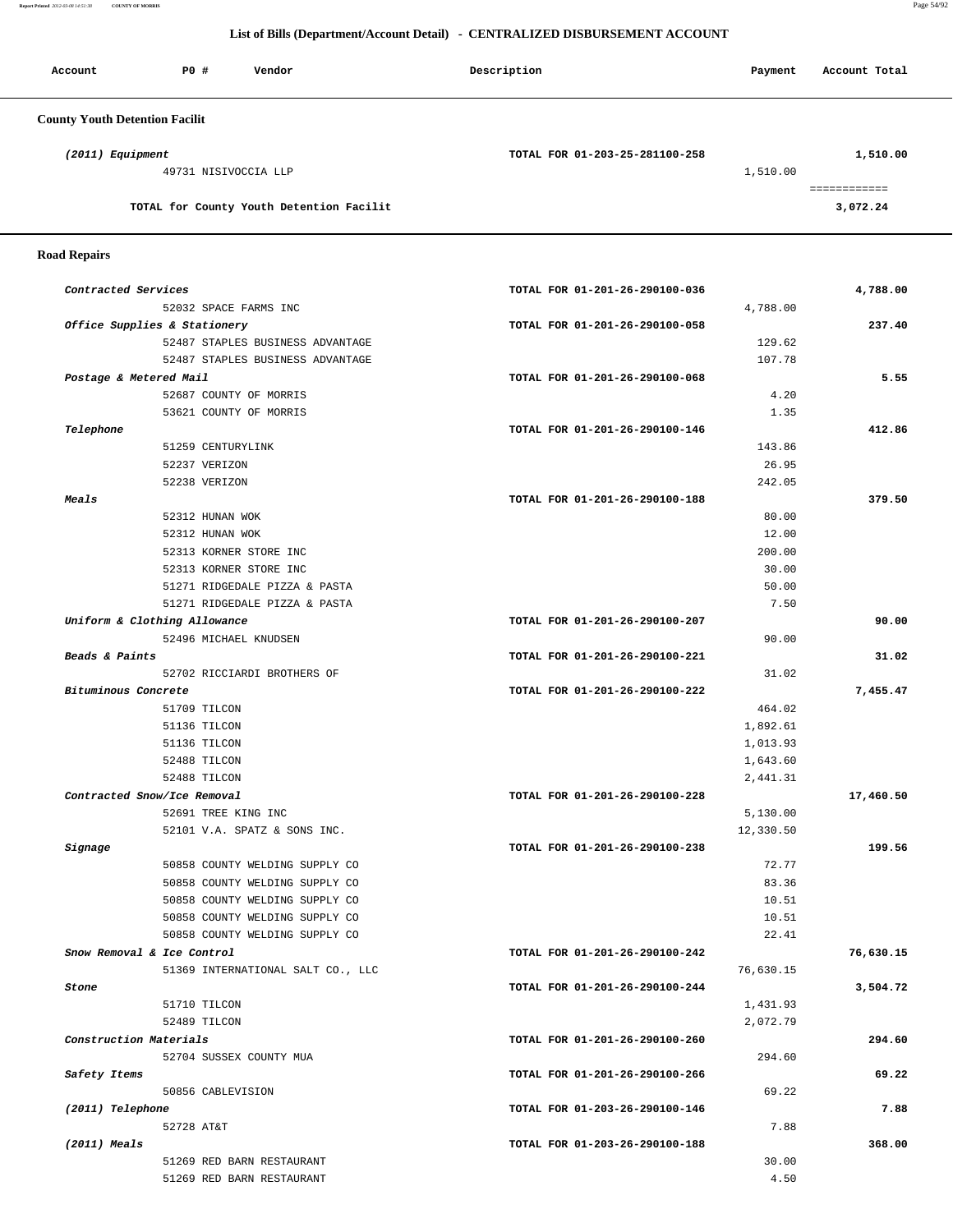### **Report Printed** *2012-03-08 14:51:38* **COUNTY OF MORRIS** Page 55/92

| List of Bills (Department/Account Detail) - CENTRALIZED DISBURSEMENT ACCOUNT |  |
|------------------------------------------------------------------------------|--|
|------------------------------------------------------------------------------|--|

| Account             | <b>PO #</b>                                    | Vendor                                                   | Description                    | Payment        | Account Total |
|---------------------|------------------------------------------------|----------------------------------------------------------|--------------------------------|----------------|---------------|
| <b>Road Repairs</b> |                                                |                                                          |                                |                |               |
|                     | 51275 KINGS KID DELI                           |                                                          |                                | 50.00          |               |
|                     | 51275 KINGS KID DELI<br>51275 KINGS KID DELI   |                                                          |                                | 7.50<br>90.00  |               |
|                     | 51275 KINGS KID DELI<br>52313 KORNER STORE INC |                                                          |                                | 13.50<br>10.00 |               |
|                     | 52313 KORNER STORE INC                         |                                                          |                                | 1.50           |               |
|                     |                                                | 51276 LOVEYS PIZZA & GRILL<br>51276 LOVEYS PIZZA & GRILL |                                | 90.00<br>13.50 |               |
|                     |                                                | 51276 LOVEYS PIZZA & GRILL                               |                                | 50.00          |               |
|                     | (2011) Construction Materials                  | 51276 LOVEYS PIZZA & GRILL                               | TOTAL FOR 01-203-26-290100-260 | 7.50           | 414.54        |
|                     |                                                | 51989 MORRIS COUNTY M.U.A                                |                                | 414.54         | ============  |
|                     | TOTAL for Road Repairs                         |                                                          |                                |                | 112,348.97    |

## **Bridges and Culverts**

| Telephone               |                                     | TOTAL FOR 01-201-26-292100-146 | 327.53 |
|-------------------------|-------------------------------------|--------------------------------|--------|
|                         | 52492 VERIZON                       |                                | 327.53 |
| Lumber                  |                                     | TOTAL FOR 01-201-26-292100-233 | 834.49 |
|                         | 52136 BAYWAY LUMBER                 |                                | 834.49 |
| Sand/Cement Mix         |                                     | TOTAL FOR 01-201-26-292100-237 | 75.25  |
|                         | 51736 R.P. SMITH & SON, INC.        |                                | 75.25  |
|                         | Welding-Oxygen-Acetylene Etc        | TOTAL FOR 01-201-26-292100-248 | 33.70  |
|                         | 51065 COUNTY WELDING SUPPLY CO      |                                | 17.00  |
|                         | 51065 COUNTY WELDING SUPPLY CO      |                                | 13.70  |
|                         | 51065 COUNTY WELDING SUPPLY CO      |                                | 3.00   |
| Safety Items            |                                     | TOTAL FOR 01-201-26-292100-266 | 83.20  |
|                         | 52137 GRAINGER                      |                                | 10.40  |
|                         | 52137 GRAINGER                      |                                | 72.80  |
| $(2011)$ Paint          |                                     | TOTAL FOR 01-203-26-292100-234 | 618.31 |
|                         | 43413 SHERWIN WILLIAMS              |                                | 196.76 |
|                         | 43413 SHERWIN WILLIAMS              |                                | 408.88 |
|                         | 43413 SHERWIN WILLIAMS              |                                | 6.69   |
|                         | 43413 SHERWIN WILLIAMS              |                                | 5.98   |
|                         | (2011) Welding-Oxygen-Acetylene Etc | TOTAL FOR 01-203-26-292100-248 | 35.40  |
|                         | 51059 COUNTY WELDING SUPPLY CO      |                                | 2.95   |
|                         | 51059 COUNTY WELDING SUPPLY CO      |                                | 2.95   |
|                         | 51059 COUNTY WELDING SUPPLY CO      |                                | 11.80  |
|                         | 51059 COUNTY WELDING SUPPLY CO      |                                | 2.95   |
|                         | 51059 COUNTY WELDING SUPPLY CO      |                                | 14.75  |
| (2011) Equipment Rental |                                     | TOTAL FOR 01-203-26-292100-259 | 70.28  |
|                         | 49640 CABLEVISION                   |                                | 70.28  |

# **Buildings & Grounds**

| Building Rental          | TOTAL FOR 01-201-26-310100-029 | 57,751.72 |
|--------------------------|--------------------------------|-----------|
| 53458 WILLIAM F. BARNISH | 7,087.72                       |           |
| 53308 DOWEL SYLVAN LLC   | 5,895.00                       |           |
| 53308 DOWEL SYLVAN LLC   | 6,538.50                       |           |
| 53308 DOWEL SYLVAN LLC   | 5,502.00                       |           |
| 53308 DOWEL SYLVAN LLC   | 7,396.50                       |           |
| 53459 DOWEL SYLVAN LLC   | 5,895.00                       |           |
| 53459 DOWEL SYLVAN LLC   | 6,538.50                       |           |
| 53459 DOWEL SYLVAN LLC   | 5,502.00                       |           |
| 53459 DOWEL SYLVAN LLC   | 7,396.50                       |           |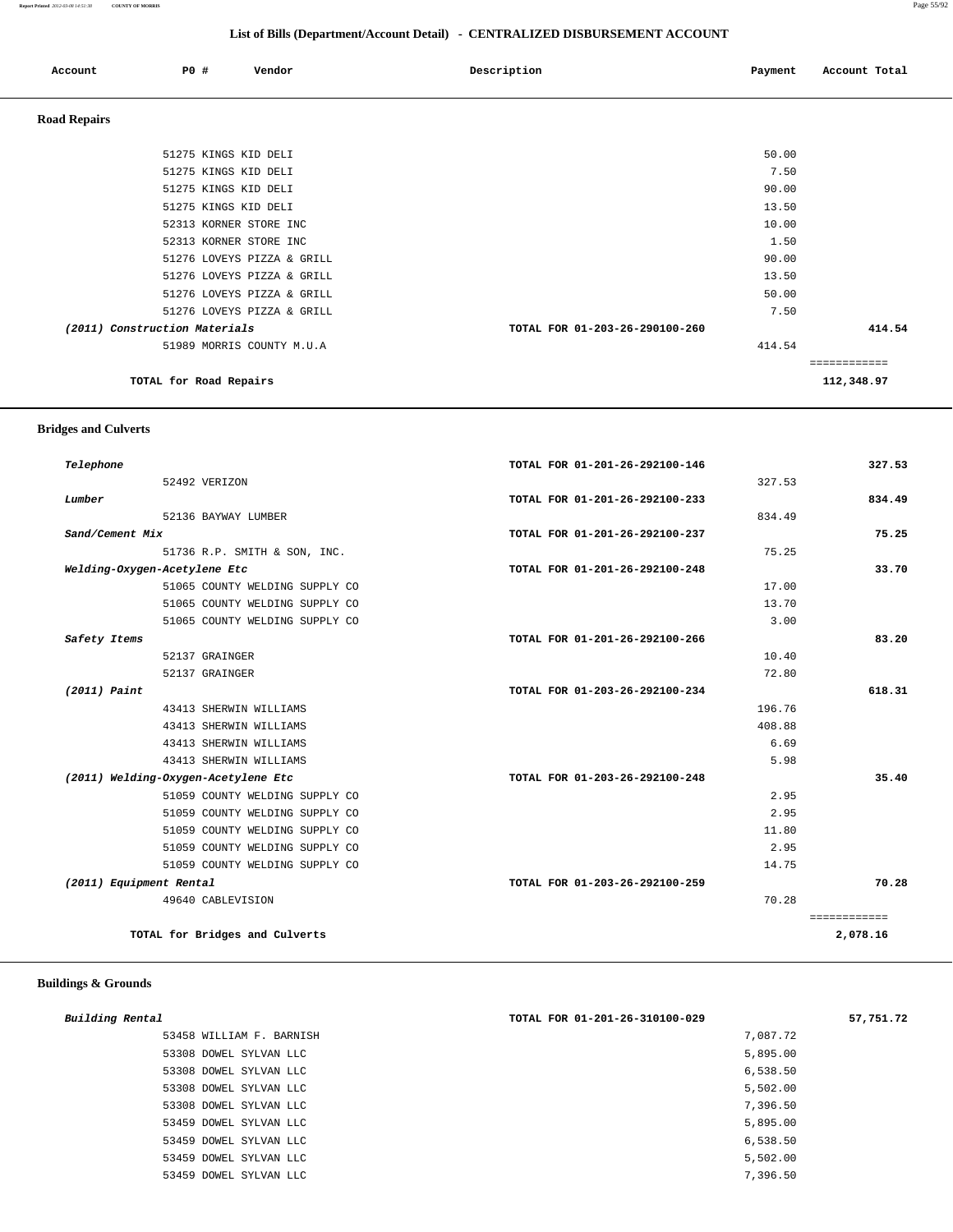### **Report Printed** *2012-03-08 14:51:38* **COUNTY OF MORRIS** Page 56/92

L,

| Account                        | <b>PO #</b><br>Vendor                                                    | Description                    | Payment        | Account Total |
|--------------------------------|--------------------------------------------------------------------------|--------------------------------|----------------|---------------|
| <b>Buildings &amp; Grounds</b> |                                                                          |                                |                |               |
|                                | Equipment Service Agreements                                             | TOTAL FOR 01-201-26-310100-044 |                | 2,081.40      |
|                                | 52935 WEBSTER PLUMBING &                                                 |                                | 2,081.40       |               |
| Parking Lot Rental             |                                                                          | TOTAL FOR 01-201-26-310100-062 |                | 14,496.50     |
|                                | 52930 CENTRAL PARKING SYSTEM                                             |                                | 9,366.50       |               |
|                                | 53309 MORRISTOWN PARKING AUTHORITY                                       |                                | 5,130.00       |               |
|                                | Other Outside Services                                                   | TOTAL FOR 01-201-26-310100-084 |                | 31,614.00     |
|                                | 53344 EMPLOYMENT HORIZONS, INC.                                          |                                | 30,384.00      |               |
|                                | 52938 LOVEYS PIZZA & GRILL                                               |                                | 690.00         |               |
|                                | 53021 KORNER STORE INC                                                   |                                | 200.00         |               |
|                                | 53025 HAIG SERVICE CORPORATION                                           |                                | 340.00         |               |
|                                | Other Administrative Supplies                                            | TOTAL FOR 01-201-26-310100-095 |                | 125.40        |
|                                | 53333 DEER PARK                                                          |                                | 52.25          |               |
|                                | 53333 DEER PARK                                                          |                                | 73.15          |               |
|                                | Other Operating&Repair Supply                                            | TOTAL FOR 01-201-26-310100-098 |                | 123.80        |
|                                | 52929 MORRIS COUNTY ENGRAVING LLC                                        |                                | 89.90          |               |
|                                | 52929 MORRIS COUNTY ENGRAVING LLC                                        |                                | 33.90          | 6,022.00      |
| <i>Security Equipment</i>      | 53326 STATEWIDE COMMUNICATIONS INC                                       | TOTAL FOR 01-201-26-310100-128 | 888.00         |               |
|                                |                                                                          |                                | 3,349.00       |               |
|                                | 53326 STATEWIDE COMMUNICATIONS INC<br>53326 STATEWIDE COMMUNICATIONS INC |                                | 487.00         |               |
|                                | 51767 COMPLETE SECURITY SYSTEMS                                          |                                | 130.00         |               |
|                                | 51767 COMPLETE SECURITY SYSTEMS                                          |                                | 152.50         |               |
|                                | 51767 COMPLETE SECURITY SYSTEMS                                          |                                | 490.00         |               |
|                                | 51767 COMPLETE SECURITY SYSTEMS                                          |                                | 525.50         |               |
| Building Repairs               |                                                                          | TOTAL FOR 01-201-26-310100-223 |                | 160.95        |
|                                | 52941 COUNTY CONCRETE CORP.                                              |                                | 160.95         |               |
| Paint                          |                                                                          | TOTAL FOR 01-201-26-310100-234 |                | 2,374.82      |
|                                | 53377 RICCIARDI BROTHERS OF                                              |                                | 362.74         |               |
|                                | 53377 RICCIARDI BROTHERS OF                                              |                                | 37.66          |               |
|                                | 53377 RICCIARDI BROTHERS OF                                              |                                | 179.35         |               |
|                                | 53377 RICCIARDI BROTHERS OF                                              |                                | 841.70         |               |
|                                | 53379 RICCIARDI BROTHERS OF                                              |                                | 467.70         |               |
|                                | 53379 RICCIARDI BROTHERS OF                                              |                                | 226.89         |               |
|                                | 53379 RICCIARDI BROTHERS OF                                              |                                | 95.85          |               |
|                                | 53379 RICCIARDI BROTHERS OF                                              |                                | 43.06          |               |
|                                | 52190 SHERWIN-WILLIAMS                                                   |                                | 48.29          |               |
|                                | 52190 SHERWIN-WILLIAMS                                                   |                                | 71.58          |               |
| Pipes - Others                 |                                                                          | TOTAL FOR 01-201-26-310100-235 |                | 10,952.62     |
|                                | 53395 SEXAUER INC.                                                       |                                | 467.34         |               |
|                                | 53395 SEXAUER INC.                                                       |                                | 57.90          |               |
|                                | 53395 SEXAUER INC.                                                       |                                | 436.49         |               |
|                                | 53395 SEXAUER INC.                                                       |                                | 2,212.08       |               |
|                                | 53395 SEXAUER INC.                                                       |                                | 488.96         |               |
|                                | 53407 SEXAUER INC.                                                       |                                | 1,534.31       |               |
|                                | 53407 SEXAUER INC.                                                       |                                | 1,431.10       |               |
|                                | 53407 SEXAUER INC.                                                       |                                | 2,442.33       |               |
|                                | 53407 SEXAUER INC.                                                       |                                | 727.10         |               |
|                                | 53407 SEXAUER INC.                                                       |                                | 705.01         |               |
|                                | 51807 KLEIZA ENTERPRISES INC                                             |                                | 300.00         |               |
|                                | 52936 KLEIZA ENTERPRISES INC                                             |                                | 150.00         |               |
|                                | Bldg Maintenance Supplies                                                | TOTAL FOR 01-201-26-310100-249 |                | 1,478.69      |
|                                | 51772 MOE DISTRIBUTORS INC.                                              |                                | 52.74          |               |
|                                | 51772 MOE DISTRIBUTORS INC.                                              |                                | 214.25         |               |
|                                | 51772 MOE DISTRIBUTORS INC.                                              |                                | 80.00          |               |
|                                | 51918 MORRISTOWN LUMBER &                                                |                                | 52.95          |               |
|                                | 51918 MORRISTOWN LUMBER &                                                |                                | 31.98<br>13.98 |               |
|                                | 51918 MORRISTOWN LUMBER &<br>51918 MORRISTOWN LUMBER &                   |                                | 35.66          |               |
|                                |                                                                          |                                |                |               |
|                                | 51918 MORRISTOWN LUMBER &                                                |                                | 288.59         |               |

51918 MORRISTOWN LUMBER & 170.63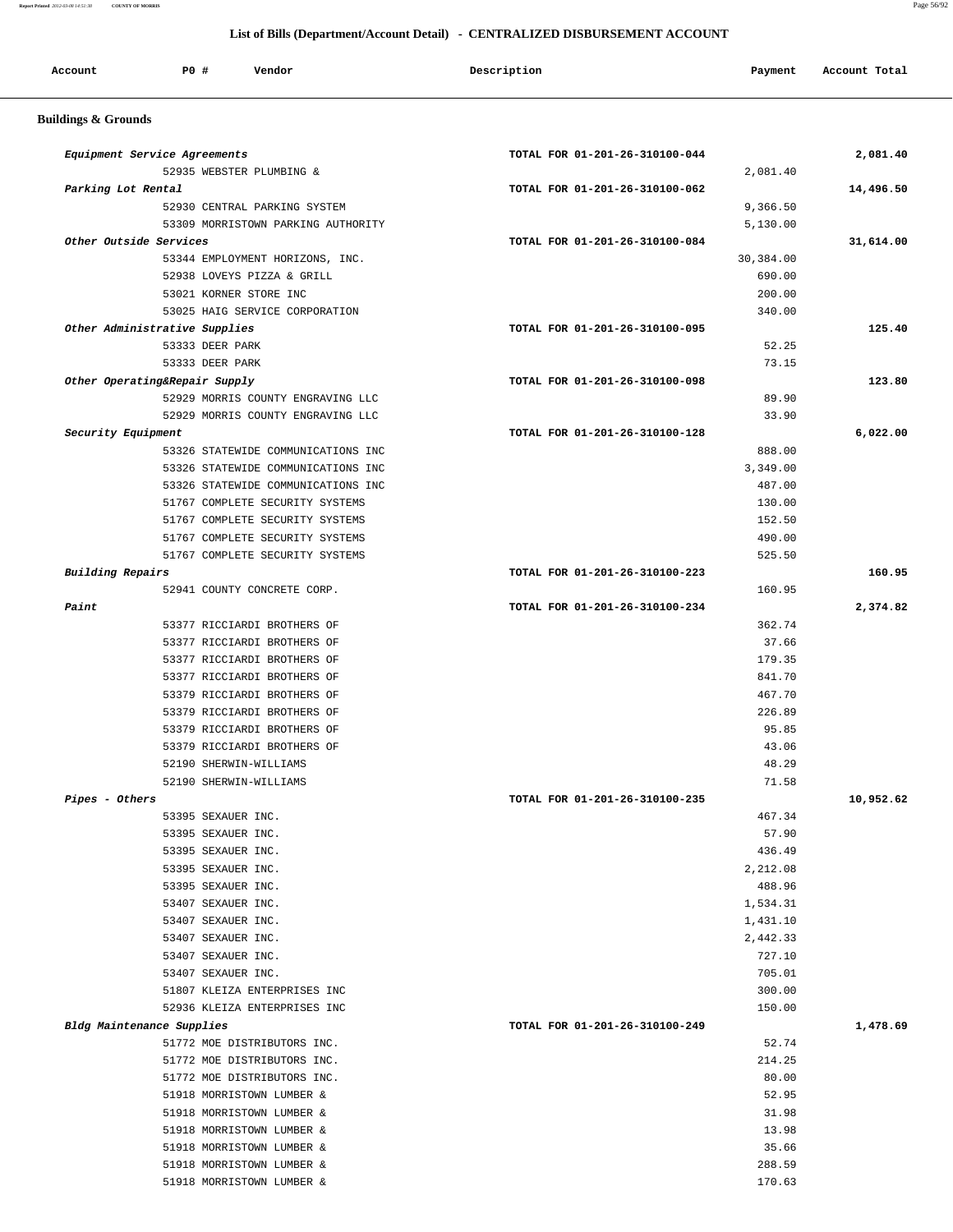**Report Printed** *2012-03-08 14:51:38* **COUNTY OF MORRIS** Page 57/92

# **List of Bills (Department/Account Detail) - CENTRALIZED DISBURSEMENT ACCOUNT**

| Account                              | <b>PO #</b> | Vendor                                                               | Description                    | Payment              | Account Total |
|--------------------------------------|-------------|----------------------------------------------------------------------|--------------------------------|----------------------|---------------|
| <b>Buildings &amp; Grounds</b>       |             |                                                                      |                                |                      |               |
|                                      |             | 51918 MORRISTOWN LUMBER &                                            |                                | 5.10                 |               |
|                                      |             | 51918 MORRISTOWN LUMBER &                                            |                                | 43.08                |               |
|                                      |             | 51918 MORRISTOWN LUMBER &                                            |                                | 54.97                |               |
|                                      |             | 51918 MORRISTOWN LUMBER &                                            |                                | 23.48                |               |
|                                      |             | 51918 MORRISTOWN LUMBER &                                            |                                | 41.28                |               |
|                                      |             | 52928 ROCKAWAY GLASS CO., INC.                                       |                                | 205.00               |               |
|                                      |             | 52928 ROCKAWAY GLASS CO., INC.                                       |                                | 165.00               |               |
| Janitorial Supplies                  |             |                                                                      | TOTAL FOR 01-201-26-310100-252 |                      | 1,669.92      |
|                                      |             | 51903 DUBLIN JANITORIAL SUPPLY                                       |                                | 1,669.92             |               |
| Equipment                            |             |                                                                      | TOTAL FOR 01-201-26-310100-258 |                      | 4,563.10      |
| Machinery Repairs & Parts            |             | 53014 POWER PLACE INC                                                | TOTAL FOR 01-201-26-310100-262 | 4,563.10             | 372.11        |
|                                      |             | 52964 ELEVATOR MAINTENANCE CORP                                      |                                | 315.00               |               |
|                                      |             | 53014 POWER PLACE INC                                                |                                | 17.11                |               |
|                                      |             | 53014 POWER PLACE INC                                                |                                | 40.00                |               |
| Heat & $A/C$                         |             |                                                                      | TOTAL FOR 01-201-26-310100-264 |                      | 3,899.55      |
|                                      |             | 51974 MORRISTOWN LUMBER &                                            |                                | 77.71                |               |
|                                      |             | 51974 MORRISTOWN LUMBER &                                            |                                | 218.12               |               |
|                                      |             | 53339 MADISON PLUMBING SUPPLY CO                                     |                                | 406.00               |               |
|                                      |             | 53339 MADISON PLUMBING SUPPLY CO                                     |                                | 66.40                |               |
|                                      |             | 53339 MADISON PLUMBING SUPPLY CO                                     |                                | 170.00               |               |
|                                      |             | 53339 MADISON PLUMBING SUPPLY CO                                     |                                | 78.19                |               |
|                                      |             | 53339 MADISON PLUMBING SUPPLY CO                                     |                                | 7.44                 |               |
|                                      |             | 53051 MADISON PLUMBING SUPPLY CO                                     |                                | 54.30                |               |
|                                      |             | 53051 MADISON PLUMBING SUPPLY CO<br>53051 MADISON PLUMBING SUPPLY CO |                                | 296.98<br>463.78     |               |
|                                      |             | 53051 MADISON PLUMBING SUPPLY CO                                     |                                | 121.25               |               |
|                                      |             | 53051 MADISON PLUMBING SUPPLY CO                                     |                                | 142.98               |               |
|                                      |             | 53034 CONSOLIDATED ENVIRONMENTAL INC                                 |                                | 1,440.00             |               |
|                                      |             | 52193 MOTION INDUSTRIES INC                                          |                                | 356.40               |               |
| Incremental Bond Costs               |             |                                                                      | TOTAL FOR 01-201-26-310100-267 |                      | 1,713.95      |
|                                      |             | 53314 MORRISTOWN PARKING AUTHORITY                                   |                                | 1,713.95             |               |
| (2011) Other Outside Services        |             |                                                                      | TOTAL FOR 01-203-26-310100-084 |                      | 1,176.26      |
|                                      |             | 53030 GRAY SUPPLY CORP                                               |                                | 66.26                |               |
|                                      |             | 53030 GRAY SUPPLY CORP                                               |                                | 520.00               |               |
|                                      |             | 53030 GRAY SUPPLY CORP<br>52938 LOVEYS PIZZA & GRILL                 |                                | 240.00<br>350.00     |               |
| (2011) Other Operating&Repair Supply |             |                                                                      | TOTAL FOR 01-203-26-310100-098 |                      | 701.90        |
|                                      |             | 52929 MORRIS COUNTY ENGRAVING LLC                                    |                                | 89.90                |               |
|                                      |             | 51892 CARROT-TOP INDUSTRIES INC                                      |                                | 612.00               |               |
| (2011) Security Equipment            |             |                                                                      | TOTAL FOR 01-203-26-310100-128 |                      | 1,007.50      |
|                                      |             | 51767 COMPLETE SECURITY SYSTEMS                                      |                                | 147.50               |               |
|                                      |             | 51767 COMPLETE SECURITY SYSTEMS                                      |                                | 860.00               |               |
| (2011) Rubbish & Trash Removal       |             |                                                                      | TOTAL FOR 01-203-26-310100-143 |                      | 12,767.42     |
|                                      |             | 51836 MORRIS COUNTY M.U.A                                            |                                | 558.36               |               |
|                                      |             | 51836 MORRIS COUNTY M.U.A                                            |                                | 965.38               |               |
|                                      |             | 51836 MORRIS COUNTY M.U.A                                            |                                | 1,778.48             |               |
|                                      |             | 51836 MORRIS COUNTY M.U.A<br>51836 MORRIS COUNTY M.U.A               |                                | 1,707.98             |               |
|                                      |             | 51836 MORRIS COUNTY M.U.A                                            |                                | 2,023.82<br>1,885.64 |               |
|                                      |             | 51836 MORRIS COUNTY M.U.A                                            |                                | 1,513.40             |               |
|                                      |             | 51836 MORRIS COUNTY M.U.A                                            |                                | 1,851.80             |               |
|                                      |             | 51836 MORRIS COUNTY M.U.A                                            |                                | 482.56               |               |
| $(2011)$ Assets over \$1,000         |             |                                                                      | TOTAL FOR 01-203-26-310100-168 |                      | 7,196.00      |
|                                      |             | 48464 POWER PLACE INC                                                |                                | 7,196.00             |               |
| (2011) Building Repairs              |             |                                                                      | TOTAL FOR 01-203-26-310100-223 |                      | 86.10         |
|                                      |             | 52941 COUNTY CONCRETE CORP.                                          |                                | 86.10                |               |
| $(2011)$ Paint                       |             |                                                                      | TOTAL FOR 01-203-26-310100-234 |                      | 815.05        |
|                                      |             | 53377 RICCIARDI BROTHERS OF                                          |                                | 32.17                |               |
|                                      |             | 53377 RICCIARDI BROTHERS OF                                          |                                | 120.40               |               |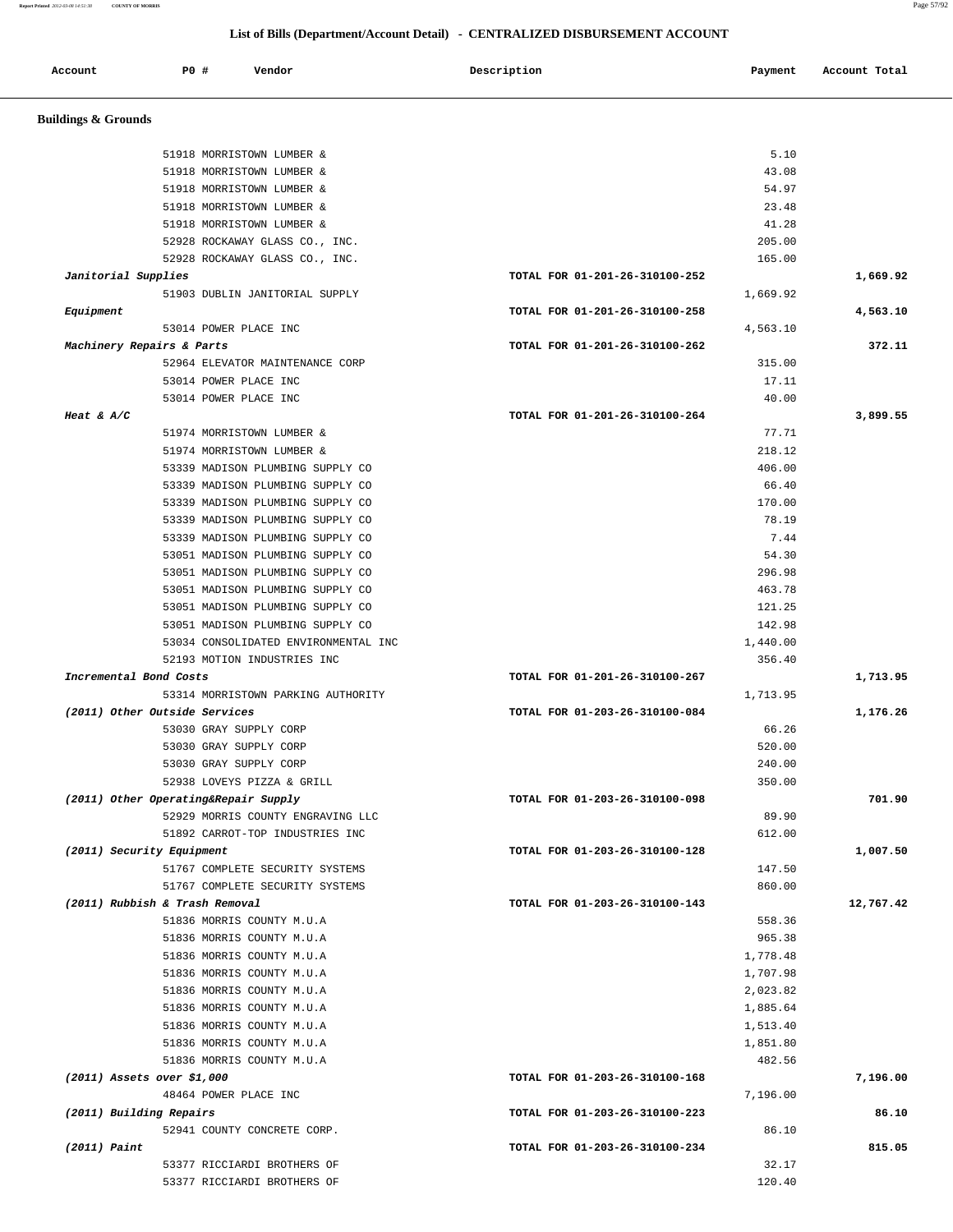============

| List of Bills (Department/Account Detail) - CENTRALIZED DISBURSEMENT ACCOUNT |                                    |                                |          |               |
|------------------------------------------------------------------------------|------------------------------------|--------------------------------|----------|---------------|
| Account                                                                      | P0 #<br>Vendor                     | Description                    | Payment  | Account Total |
| <b>Buildings &amp; Grounds</b>                                               |                                    |                                |          |               |
|                                                                              | 53377 RICCIARDI BROTHERS OF        |                                | 358.21   |               |
|                                                                              | 53377 RICCIARDI BROTHERS OF        |                                | 304.27   |               |
| $(2011)$ Pipes - Others                                                      |                                    | TOTAL FOR 01-203-26-310100-235 |          | 3,132.23      |
|                                                                              | 53397 SEXAUER INC.                 |                                | 1,021.03 |               |
|                                                                              | 53397 SEXAUER INC.                 |                                | 1,306.20 |               |
|                                                                              | 51807 KLEIZA ENTERPRISES INC       |                                | 150.00   |               |
|                                                                              | 52937 GENERAL PLUMBING SUPPLY INC. |                                | 655.00   |               |
|                                                                              | (2011) Bldg Maintenance Supplies   | TOTAL FOR 01-203-26-310100-249 |          | 2,181.22      |
|                                                                              | 51853 SHEAFFER SUPPLY, INC.        |                                | 1,243.09 |               |
|                                                                              | 51853 SHEAFFER SUPPLY, INC.        |                                | 213.70   |               |
|                                                                              | 51853 SHEAFFER SUPPLY, INC.        |                                | 236.43   |               |
|                                                                              | 52928 ROCKAWAY GLASS CO., INC.     |                                | 488.00   |               |
|                                                                              | (2011) Janitorial Supplies         | TOTAL FOR 01-203-26-310100-252 |          | 7,526.39      |
|                                                                              | 50929 SPRUCE INDUSTRIES, INC.      |                                | 2,816.40 |               |
|                                                                              | 50929 SPRUCE INDUSTRIES, INC.      |                                | 716.04   |               |
|                                                                              | 50929 SPRUCE INDUSTRIES, INC.      |                                | 2,138.65 |               |
|                                                                              | 50929 SPRUCE INDUSTRIES, INC.      |                                | 1,755.70 |               |
|                                                                              | 53040 SPRUCE INDUSTRIES, INC.      |                                | 99.60    |               |
| (2011) Equipment                                                             |                                    | TOTAL FOR 01-203-26-310100-258 |          | 7,633.00      |
|                                                                              | 52949 GRAY SUPPLY CORP             |                                | 5,900.00 |               |
|                                                                              | 52189 CARROT-TOP INDUSTRIES INC    |                                | 662.00   |               |
|                                                                              | 52189 CARROT-TOP INDUSTRIES INC    |                                | 1,071.00 |               |
|                                                                              | (2011) Machinery Repairs & Parts   | TOTAL FOR 01-203-26-310100-262 |          | 2,993.29      |
|                                                                              | 53014 POWER PLACE INC              |                                | 42.79    |               |
|                                                                              | 51857 R & J CONTROL, INC.          |                                | 262.50   |               |
|                                                                              | 51857 R & J CONTROL, INC.          |                                | 210.00   |               |
|                                                                              | 51857 R & J CONTROL, INC.          |                                | 367.50   |               |
|                                                                              | 51857 R & J CONTROL, INC.          |                                | 337.50   |               |
|                                                                              | 52960 SPEEDWELL ELECTRIC MOTORS    |                                | 516.00   |               |
|                                                                              | 52960 SPEEDWELL ELECTRIC MOTORS    |                                | 1,257.00 |               |
| $(2011)$ Heat & A/C                                                          |                                    | TOTAL FOR 01-203-26-310100-264 |          | 3,405.62      |
|                                                                              | 52926 BINSKY & SNYDER SERVICES LLC |                                | 381.37   |               |
|                                                                              | 52925 BINSKY & SNYDER SERVICES LLC |                                | 694.44   |               |
|                                                                              | 52923 BINSKY & SNYDER SERVICES LLC |                                | 1,296.97 |               |

**TOTAL for Buildings & Grounds 190,022.51**

### **Motor Services Center**

| Associations and Memberships    | TOTAL FOR 01-201-26-315100-023 | 100.00   |
|---------------------------------|--------------------------------|----------|
| 51459 PWANJ                     | 100.00                         |          |
| Education Schools & Training    | TOTAL FOR 01-201-26-315100-039 | 278.00   |
| 51458 FRED PRYOR SEMINARS       | 79.00                          |          |
| 51458 FRED PRYOR SEMINARS       | 199.00                         |          |
| Other Operating&Repair Supply   | TOTAL FOR 01-201-26-315100-098 | 6,030.97 |
| 52208 J & D SALES & SERVICE LLC | 160.00                         |          |
| 52208 J & D SALES & SERVICE LLC | 154.89                         |          |
| 52228 DEER PARK                 | 2.09                           |          |
| 51453 MSC INDUSTRIAL SUPPLY CO. | 57.49                          |          |
| 51453 MSC INDUSTRIAL SUPPLY CO. | 256.04                         |          |
| 51453 MSC INDUSTRIAL SUPPLY CO. | 593.58                         |          |
| 51453 MSC INDUSTRIAL SUPPLY CO. | 39.28                          |          |
| 51453 MSC INDUSTRIAL SUPPLY CO. | 241.49                         |          |
| 52204 DEER PARK                 | 182.65                         |          |
| 50994 HELM                      | 900.00                         |          |
| 52233 ROBERT BECKMANN           | 240.00                         |          |
| 52233 ROBERT BECKMANN           | 12.64                          |          |
| 50024 CABLEVISION               | 49.95                          |          |

51865 BLEJWAS ASSOCIATES INC. 1,032.84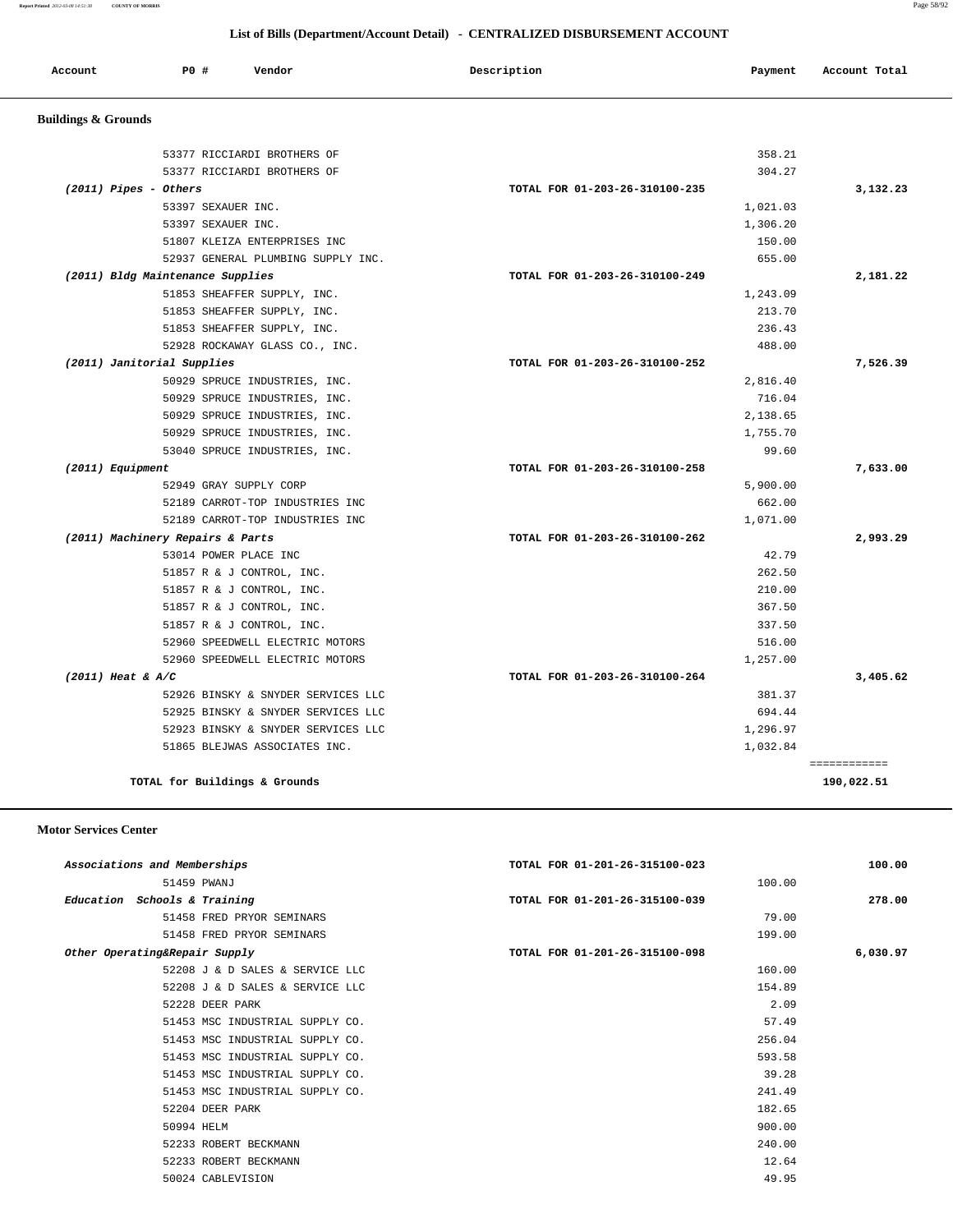**Report Printed** *2012-03-08 14:51:38* **COUNTY OF MORRIS** Page 59/92

## **List of Bills (Department/Account Detail) - CENTRALIZED DISBURSEMENT ACCOUNT**

| Account<br>. | P0 # | Vendor | Description | Payment | Account Total |
|--------------|------|--------|-------------|---------|---------------|
|              |      |        |             |         |               |

 **Motor Services Center** 

| 52210 MCMASTER-CARR SUPPLY CO       | 72.18                          |           |
|-------------------------------------|--------------------------------|-----------|
| 52224 BOONTON AUTO PARTS            | 275.76                         |           |
| 52224 BOONTON AUTO PARTS            | 17.46                          |           |
| 52224 BOONTON AUTO PARTS            | 116.13                         |           |
| 52224 BOONTON AUTO PARTS            | 89.52                          |           |
| 52203 MORRISTOWN LUMBER &           | 8.65                           |           |
| 52203 MORRISTOWN LUMBER &           | $-2.55$                        |           |
| 52217 RUBBERCYCLE                   | 778.00                         |           |
| 52205 DELTA PRODUCTS CO             | 161.74                         |           |
| 52212 MSC INDUSTRIAL SUPPLY CO.     | 524.21                         |           |
| 52212 MSC INDUSTRIAL SUPPLY CO.     | 105.71                         |           |
| 52212 MSC INDUSTRIAL SUPPLY CO.     | 23.85                          |           |
| 52588 MSC INDUSTRIAL SUPPLY CO.     | 28.71                          |           |
|                                     | 71.10                          |           |
| 52588 MSC INDUSTRIAL SUPPLY CO.     |                                |           |
| 51464 WHITEMARSH CORPORATION        | 170.00                         |           |
| 52584 LESLIE WATERWORKS INC         | 135.00                         |           |
| 52585 MCMASTER-CARR SUPPLY CO       | 27.89                          |           |
| 52225 CABLEVISION                   | 49.95                          |           |
| 53237 MSC INDUSTRIAL SUPPLY CO.     | 88.63                          |           |
| 53230 BOONTON AUTO PARTS            | 89.52                          |           |
| 53509 ROBERT BECKMANN               | 120.00                         |           |
| 52596 SGS TESTCOM INC               | 189.41                         |           |
| Uniform & Clothing Allowance        | TOTAL FOR 01-201-26-315100-207 | 1,146.93  |
| 52737 FATHI GUIRGUS                 | 89.99                          |           |
| 52231 FRANK ALOIA                   | 90.00                          |           |
| 52222 AMERICAN WEAR INC.            | 263.73                         |           |
| 52222 AMERICAN WEAR INC.            | 210.74                         |           |
| 53152 AMERICAN WEAR INC.            | 272.73                         |           |
| 53152 AMERICAN WEAR INC.            | 219.74                         |           |
| Small Tools                         | TOTAL FOR 01-201-26-315100-239 | 84.38     |
| 50021 A W DIRECT INC                | 73.80                          |           |
| 52594 PLAINSMAN AUTO SUPPLY         | 10.58                          |           |
| Tires                               | TOTAL FOR 01-201-26-315100-245 | 6,933.23  |
| 52206 GOODYEAR AUTO SERVICE         | 354.40                         |           |
| 52206 GOODYEAR AUTO SERVICE         | 720.20                         |           |
| 52206 GOODYEAR AUTO SERVICE         | 172.18                         |           |
| 51446 GOODYEAR AUTO SERVICE         | 536.70                         |           |
| 50027 GOODYEAR AUTO SERVICE         | 1,038.44                       |           |
| 50991 GOODYEAR AUTO SERVICE         | 232.48                         |           |
| 50301 GOODYEAR AUTO SERVICE         | 291.60                         |           |
| 50301 GOODYEAR AUTO SERVICE         | 317.76                         |           |
| 52581 INTER CITY TIRE               | 634.90                         |           |
| 52581 INTER CITY TIRE               | 441.60                         |           |
| 52581 INTER CITY TIRE               | 294.86                         |           |
| 53233 GOODYEAR AUTO SERVICE         | 950.68                         |           |
| 53234 INTER CITY TIRE               | 147.43                         |           |
| 53234 INTER CITY TIRE               | 800.00                         |           |
| Welding-Oxygen-Acetylene Etc        | TOTAL FOR 01-201-26-315100-248 | 105.85    |
| 51463 GTS WELCO                     | 105.85                         |           |
| Janitorial Supplies                 | TOTAL FOR 01-201-26-315100-252 | 584.63    |
| 53253 ZEP MANUFACTURING CO          | 226.98                         |           |
| 52598 TOMAR INDUSTRIES INC          | 357.65                         |           |
| Spare Parts for Equipment           | TOTAL FOR 01-201-26-315100-261 | 10,074.84 |
| 51442 AIR BRAKE & EQUIPMENT         | 214.75                         |           |
|                                     | 127.06                         |           |
| 52207 HOOVER TRUCK CENTERS INC      |                                |           |
| 52207 HOOVER TRUCK CENTERS INC      | 2,062.46                       |           |
| 52207 HOOVER TRUCK CENTERS INC      | $-330.00$                      |           |
| 52226 BUNKY'S TOWING & AUTO REPAIR  | 400.00                         |           |
| 51452 MID-ATLANTIC TRUCK CENTRE INC | 27.44                          |           |
| 51452 MID-ATLANTIC TRUCK CENTRE INC | 144.12                         |           |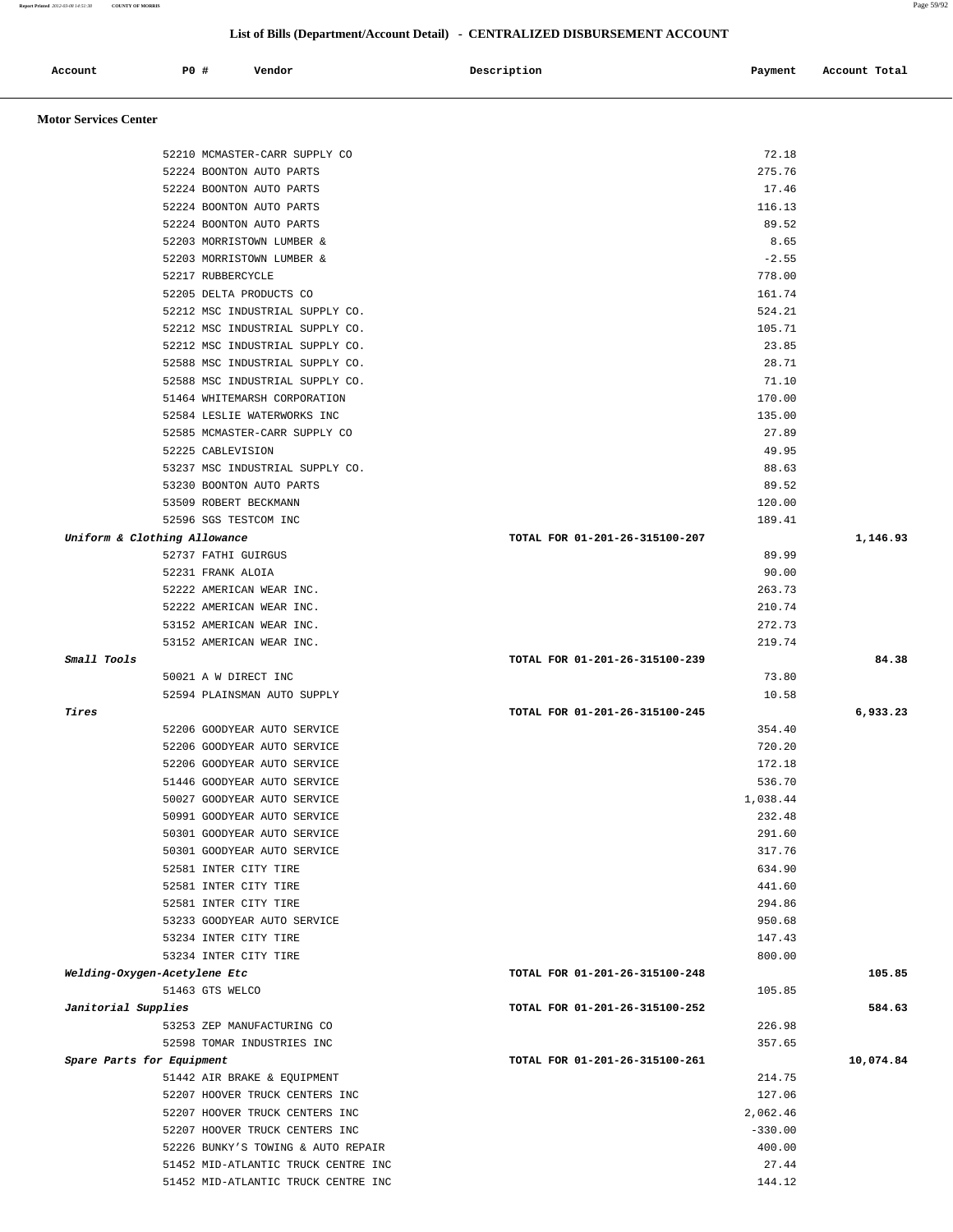| Account | PO# | Vendor | Description | Payment | Account Total |
|---------|-----|--------|-------------|---------|---------------|
|         |     |        |             |         |               |

# **Motor Services Center**

|                 | 51452 MID-ATLANTIC TRUCK CENTRE INC                          | 269.20                         |           |
|-----------------|--------------------------------------------------------------|--------------------------------|-----------|
|                 | 51452 MID-ATLANTIC TRUCK CENTRE INC                          | 102.77                         |           |
|                 | 51452 MID-ATLANTIC TRUCK CENTRE INC                          | 94.16                          |           |
|                 | 51452 MID-ATLANTIC TRUCK CENTRE INC                          | 105.84                         |           |
|                 | 51450 JESCO CONSTRUCTION & INDUSTRIAL                        | 680.50                         |           |
|                 | 51447 GENERAL PLUMBING SUPPLY INC.                           | 739.48                         |           |
|                 | 52229 WINFIELD UPHOLSTERING CO                               | 427.00                         |           |
|                 | 52211 MID-ATLANTIC TRUCK CENTRE INC                          | 104.96                         |           |
|                 | 52211 MID-ATLANTIC TRUCK CENTRE INC                          | 18.41                          |           |
|                 | 52211 MID-ATLANTIC TRUCK CENTRE INC                          | $-45.00$                       |           |
|                 | 52575 AIR BRAKE & EQUIPMENT                                  | 139.00                         |           |
|                 | 52576 AMERICAN HOSE & HYDRAULICS                             | 263.00                         |           |
|                 | 52586 MID-ATLANTIC TRUCK CENTRE INC                          | 449.22                         |           |
|                 | 52586 MID-ATLANTIC TRUCK CENTRE INC                          | $-320.24$                      |           |
|                 | 52586 MID-ATLANTIC TRUCK CENTRE INC                          | $-73.86$                       |           |
|                 | 52220 UNIVERSAL SUPPLY GROUP INC.                            | 11.70                          |           |
|                 | 52583 JOHNSON & TOWERS, INC.                                 | 394.75                         |           |
|                 | 53244 TONY SANCHEZ LTD                                       | 711.45                         |           |
|                 | 53235 MID-ATLANTIC TRUCK CENTRE INC                          | 57.75                          |           |
|                 | 53235 MID-ATLANTIC TRUCK CENTRE INC                          | 2,710.12                       |           |
|                 | 53235 MID-ATLANTIC TRUCK CENTRE INC                          | 142.90                         |           |
|                 | 53235 MID-ATLANTIC TRUCK CENTRE INC                          | 445.90                         |           |
| Safety Items    |                                                              | TOTAL FOR 01-201-26-315100-266 | 45.15     |
|                 | 52212 MSC INDUSTRIAL SUPPLY CO.                              | 45.15                          |           |
| Vehicle Repairs |                                                              | TOTAL FOR 01-201-26-315100-291 | 16,326.76 |
|                 | 52227 D&B AUTO SUPPLY                                        | 776.30                         |           |
|                 | 52227 D&B AUTO SUPPLY                                        | 317.80                         |           |
|                 | 52227 D&B AUTO SUPPLY                                        | 487.18                         |           |
|                 | 52227 D&B AUTO SUPPLY                                        | 384.64                         |           |
|                 | 52227 D&B AUTO SUPPLY                                        | 1,758.19                       |           |
|                 | 52227 D&B AUTO SUPPLY                                        | 490.52                         |           |
|                 | 52227 D&B AUTO SUPPLY                                        | $-128.11$                      |           |
|                 | 52227 D&B AUTO SUPPLY                                        | $-66.00$                       |           |
|                 | 52227 D&B AUTO SUPPLY<br>52219 SUMMIT TRANSMISSION BRAKE     | $-41.99$<br>90.00              |           |
|                 | 51457 PLAINSMAN AUTO SUPPLY                                  | 139.24                         |           |
|                 | 51457 PLAINSMAN AUTO SUPPLY                                  | 9.39                           |           |
|                 | 51457 PLAINSMAN AUTO SUPPLY                                  | 183.39                         |           |
|                 | 51457 PLAINSMAN AUTO SUPPLY                                  | 92.35                          |           |
|                 | 51457 PLAINSMAN AUTO SUPPLY                                  | 398.31                         |           |
|                 | 51457 PLAINSMAN AUTO SUPPLY                                  | 906.14                         |           |
|                 | 50938 PLAINSMAN AUTO SUPPLY                                  | 262.06                         |           |
|                 | 50938 PLAINSMAN AUTO SUPPLY                                  | 55.98                          |           |
|                 | 50938 PLAINSMAN AUTO SUPPLY                                  | 233.38                         |           |
|                 | 50938 PLAINSMAN AUTO SUPPLY                                  | $-304.94$                      |           |
|                 | 51445 FLEMINGTON BUICK CHEVROLET                             | 206.30                         |           |
|                 | 51462 SUNRAYS WINDOW TINTING LLC                             | 275.00                         |           |
|                 | 51373 ROUTE 23 AUTO MALL LLC                                 | 314.94                         |           |
|                 | 51373 ROUTE 23 AUTO MALL LLC                                 | 10.50                          |           |
|                 | 51373 ROUTE 23 AUTO MALL LLC                                 | 83.22                          |           |
|                 | 51373 ROUTE 23 AUTO MALL LLC                                 | 40.17                          |           |
|                 | 51373 ROUTE 23 AUTO MALL LLC                                 | 121.36                         |           |
|                 | 51373 ROUTE 23 AUTO MALL LLC                                 | 108.92                         |           |
|                 | 51373 ROUTE 23 AUTO MALL LLC                                 | 50.26                          |           |
|                 | 51373 ROUTE 23 AUTO MALL LLC                                 | 46.62                          |           |
|                 |                                                              |                                |           |
|                 |                                                              |                                |           |
|                 | 51373 ROUTE 23 AUTO MALL LLC                                 | 57.56                          |           |
|                 | 51373 ROUTE 23 AUTO MALL LLC                                 | 60.58                          |           |
|                 | 51373 ROUTE 23 AUTO MALL LLC                                 | 253.44                         |           |
|                 | 51373 ROUTE 23 AUTO MALL LLC<br>51373 ROUTE 23 AUTO MALL LLC | 86.13<br>576.57                |           |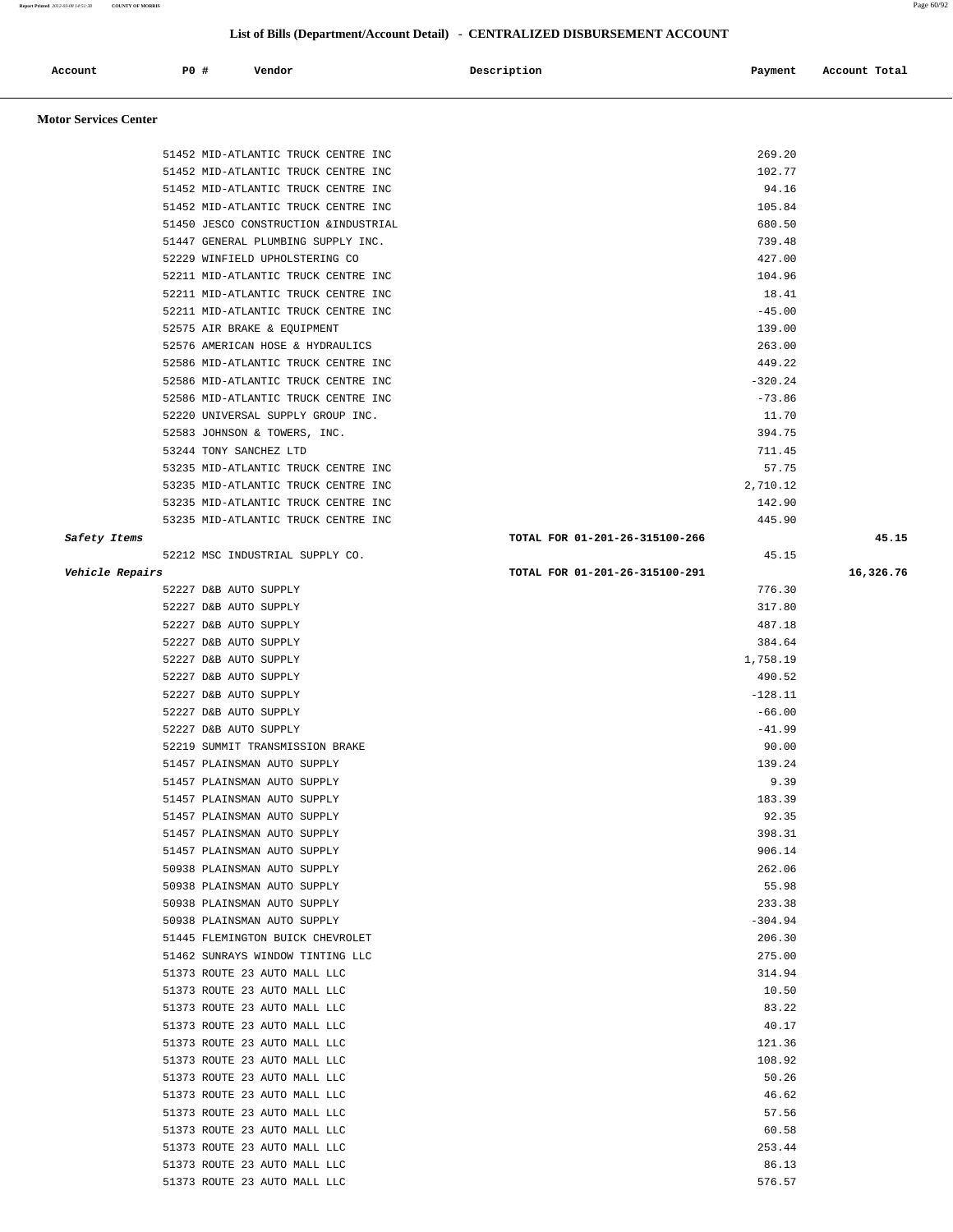| Account | P0 # | Vendor | Description | Payment | Account Total |
|---------|------|--------|-------------|---------|---------------|
|         |      |        |             |         |               |

## **Motor Services Center**

| 51373 ROUTE 23 AUTO MALL LLC      | 26.14     |
|-----------------------------------|-----------|
| 51373 ROUTE 23 AUTO MALL LLC      | 116.19    |
| 51373 ROUTE 23 AUTO MALL LLC      | $-140.00$ |
| 51373 ROUTE 23 AUTO MALL LLC      | $-54.00$  |
| 52594 PLAINSMAN AUTO SUPPLY       | 58.54     |
| 52218 SMITH CHRYSLER JEEP DODGE   | 30.88     |
| 52218 SMITH CHRYSLER JEEP DODGE   | 465.97    |
| 52218 SMITH CHRYSLER JEEP DODGE   | 31.66     |
| 52218 SMITH CHRYSLER JEEP DODGE   | 199.21    |
| 52579 D&B AUTO SUPPLY             | 495.22    |
| 52579 D&B AUTO SUPPLY             | 39.99     |
| 52579 D&B AUTO SUPPLY             | 142.27    |
| 52579 D&B AUTO SUPPLY             | 711.86    |
| 52579 D&B AUTO SUPPLY             | $-10.23$  |
| 52223 BEYER BROS CORP             | 945.40    |
|                                   |           |
| 52223 BEYER BROS CORP             | 288.51    |
| 52223 BEYER BROS CORP             | 55.14     |
| 52213 NIELSEN DODGE -C-J - R      | 73.68     |
| 52213 NIELSEN DODGE -C-J - R      | 24.96     |
| 52213 NIELSEN DODGE -C-J - R      | $-12.20$  |
| 52580 FLEMINGTON BUICK CHEVROLET  | 36.15     |
| 52580 FLEMINGTON BUICK CHEVROLET  | 34.70     |
| 52597 SMITH MOTOR CO., INC.       | 51.28     |
| 52597 SMITH MOTOR CO., INC.       | 62.95     |
| 52214 NORMAN GALE OLDSMOBILE CORP | 4.45      |
| 52578 BEYER CHRYSLER JEEP         | 120.44    |
| 52595 ROUTE 23 AUTO MALL LLC      | 384.96    |
| 52595 ROUTE 23 AUTO MALL LLC      | 218.41    |
| 52216 ROUTE 23 AUTO MALL LLC      | 115.86    |
| 52216 ROUTE 23 AUTO MALL LLC      | 143.33    |
| 52216 ROUTE 23 AUTO MALL LLC      | 51.79     |
| 52216 ROUTE 23 AUTO MALL LLC      | 61.18     |
| 52216 ROUTE 23 AUTO MALL LLC      | 341.88    |
| 52216 ROUTE 23 AUTO MALL LLC      | 3.44      |
| 52216 ROUTE 23 AUTO MALL LLC      | $-40.58$  |
| 52216 ROUTE 23 AUTO MALL LLC      | $-442.71$ |
| 52216 ROUTE 23 AUTO MALL LLC      | $-54.00$  |
| 52590 NIELSEN DODGE -C-J - R      | 22.40     |
| 52215 PLAINSMAN AUTO SUPPLY       | 495.59    |
| 52215 PLAINSMAN AUTO SUPPLY       |           |
|                                   | 487.25    |
| 52215 PLAINSMAN AUTO SUPPLY       | 4.69      |
| 52215 PLAINSMAN AUTO SUPPLY       | 47.85     |
| 52215 PLAINSMAN AUTO SUPPLY       | 108.78    |
| 52215 PLAINSMAN AUTO SUPPLY       | 112.10    |
| 52215 PLAINSMAN AUTO SUPPLY       | 66.12     |
| 53247 SMITH CHRYSLER JEEP DODGE   | 28.94     |
| 53247 SMITH CHRYSLER JEEP DODGE   | 424.30    |
| 53247 SMITH CHRYSLER JEEP DODGE   | 152.10    |
| 53247 SMITH CHRYSLER JEEP DODGE   | $-65.65$  |
| 53247 SMITH CHRYSLER JEEP DODGE   | $-50.00$  |
| 53247 SMITH CHRYSLER JEEP DODGE   | $-28.94$  |
| 53153 BEYER FORD                  | 20.62     |
| 53153 BEYER FORD                  | 11.32     |
| 53231 D&B AUTO SUPPLY             | 554.54    |
| 53231 D&B AUTO SUPPLY             | 335.40    |
| 53231 D&B AUTO SUPPLY             | 301.66    |
| 53231 D&B AUTO SUPPLY             | 230.33    |
| 53231 D&B AUTO SUPPLY             | 262.94    |
| 53231 D&B AUTO SUPPLY             | $-78.70$  |
| 53231 D&B AUTO SUPPLY             | $-15.29$  |
|                                   |           |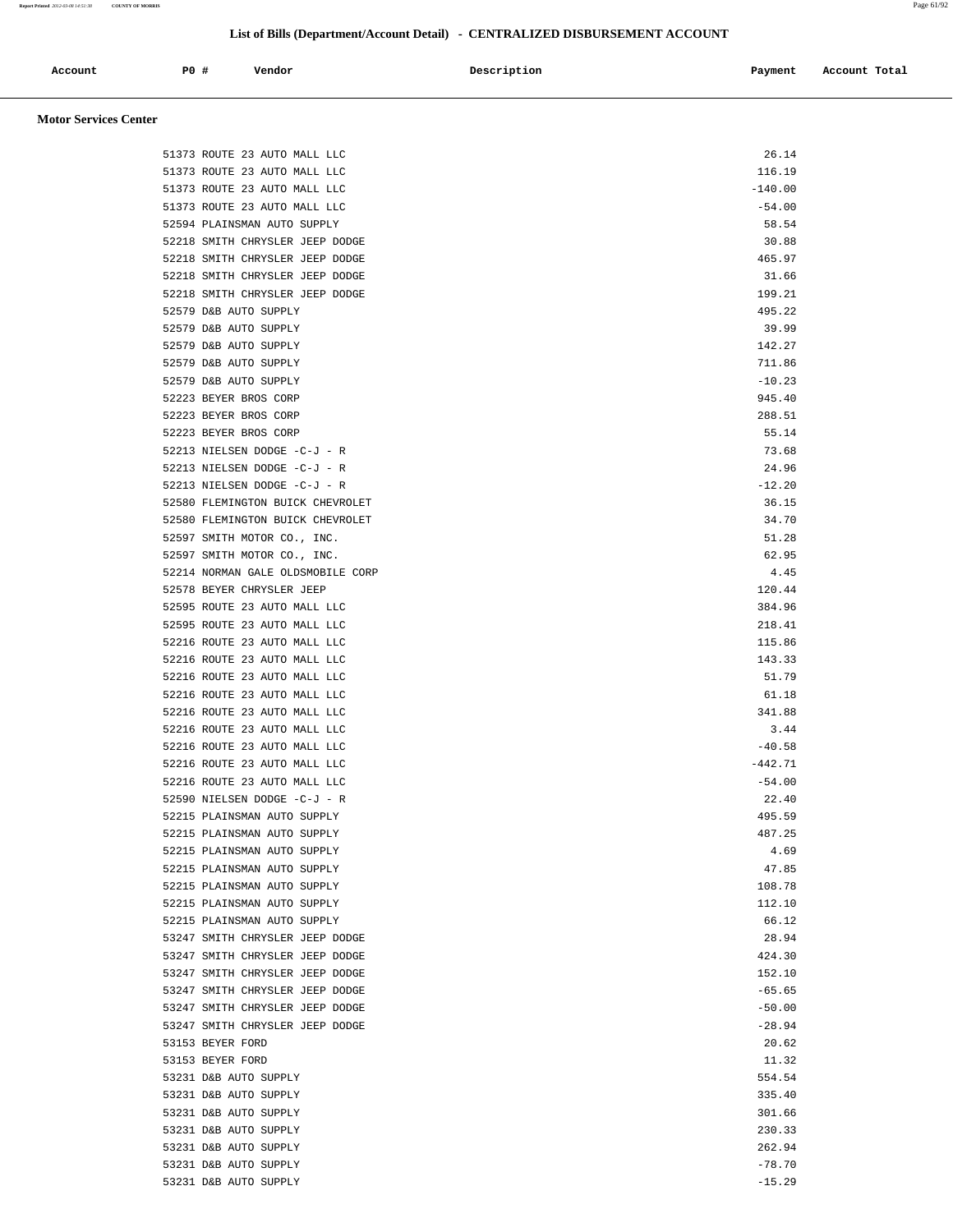| Account                      | P0 #                                | Vendor                        | Description                    | Payment | Account Total |
|------------------------------|-------------------------------------|-------------------------------|--------------------------------|---------|---------------|
| <b>Motor Services Center</b> |                                     |                               |                                |         |               |
|                              | 53231 D&B AUTO SUPPLY               |                               |                                | $-6.00$ |               |
|                              | 53231 D&B AUTO SUPPLY               |                               |                                | $-7.21$ |               |
|                              | 53231 D&B AUTO SUPPLY               |                               |                                | $-6.50$ |               |
|                              | (2011) Associations and Memberships |                               | TOTAL FOR 01-203-26-315100-023 |         | 475.00        |
|                              |                                     | 44758 NATIONAL ASSOCIATION OF |                                | 475.00  |               |
| (2011) Tires                 |                                     |                               | TOTAL FOR 01-203-26-315100-245 |         | 3,812.50      |
|                              |                                     | 49271 GOODYEAR AUTO SERVICE   |                                | 650.52  |               |
|                              |                                     | 49271 GOODYEAR AUTO SERVICE   |                                | 406.76  |               |
|                              |                                     | 49271 GOODYEAR AUTO SERVICE   |                                | 768.45  |               |

 49271 GOODYEAR AUTO SERVICE 813.15 49271 GOODYEAR AUTO SERVICE 502.98 49271 GOODYEAR AUTO SERVICE 670.64

**TOTAL for Motor Services Center 45,998.24**

============

## **Health Management**

| Special Projects                    | TOTAL FOR 01-201-27-330100-079 | 10,000.00    |
|-------------------------------------|--------------------------------|--------------|
| 52646 ATLANTIC HEALTH SERVICES      | 10,000.00                      |              |
| Environmental Compliance            | TOTAL FOR 01-201-27-330100-210 | 1,257.27     |
| 52687 COUNTY OF MORRIS              | 17.00                          |              |
| 53241 SPRINT-NEXTEL                 | 215.60                         |              |
| 52820 JAMES DEACON                  | 11.99                          |              |
| 53356 ELIZABETH DORRY               | 73.66                          |              |
| 52819 FIREFIGHTER ONE LLC           | 106.25                         |              |
| 52822 CORE PROMOTIONS, LLC          | 91.50                          |              |
| 52822 CORE PROMOTIONS, LLC          | 85.50                          |              |
| 50770 KYOCERA MITA AMERICA, INC.    | 655.77                         |              |
| Equipment                           | TOTAL FOR 01-201-27-330100-258 | 32.26        |
| 53190 DEER PARK                     | 32.26                          |              |
| (2011) Hazardous Material Disposal  | TOTAL FOR 01-203-27-330100-231 | 34.00        |
| 52818 TREASURER-STATE OF NJ         | 34.00                          |              |
| (2011) Equipment                    | TOTAL FOR 01-203-27-330100-258 | 45.00        |
| 52821 MIRION TECHNOLOGIES (GDS) INC | 45.00                          |              |
|                                     |                                | ============ |
| TOTAL for Health Management         |                                | 11,368.53    |

### **Human Services**

| Education Schools & Training     | TOTAL FOR 01-201-27-331100-039 | 197.50   |
|----------------------------------|--------------------------------|----------|
| 51931 LONGFELLOWS SANDWICH DELI  | 162.50                         |          |
| 53057 MORRIS COUNTY CHAMBER OF   | 35.00                          |          |
| Postage & Metered Mail           | TOTAL FOR 01-201-27-331100-068 | 174.19   |
| 52687 COUNTY OF MORRIS           | 89.50                          |          |
| 53621 COUNTY OF MORRIS           | 84.69                          |          |
| Meeting Exp Advisory Board Etc   | TOTAL FOR 01-201-27-331100-088 | 396.23   |
| 52080 SODEXO INC & AFFILIATES    | 85.00                          |          |
| 52080 SODEXO INC & AFFILIATES    | 7.98                           |          |
| 52080 SODEXO INC & AFFILIATES    | 11.00                          |          |
| 52080 SODEXO INC & AFFILIATES    | 15.20                          |          |
| 52080 SODEXO INC & AFFILIATES    | 16.50                          |          |
| 52080 SODEXO INC & AFFILIATES    | 6.50                           |          |
| 52717 SODEXO INC & AFFILIATES    | 109.95                         |          |
| 53338 LONGFELLOWS SANDWICH DELI  | 144.10                         |          |
| Office Machines - Rental         | TOTAL FOR 01-201-27-331100-164 | 669.33   |
| 51925 RICOH AMERICAS CORPORATION | 669.33                         |          |
|                                  |                                |          |
| TOTAL for Human Services         |                                | 1,437.25 |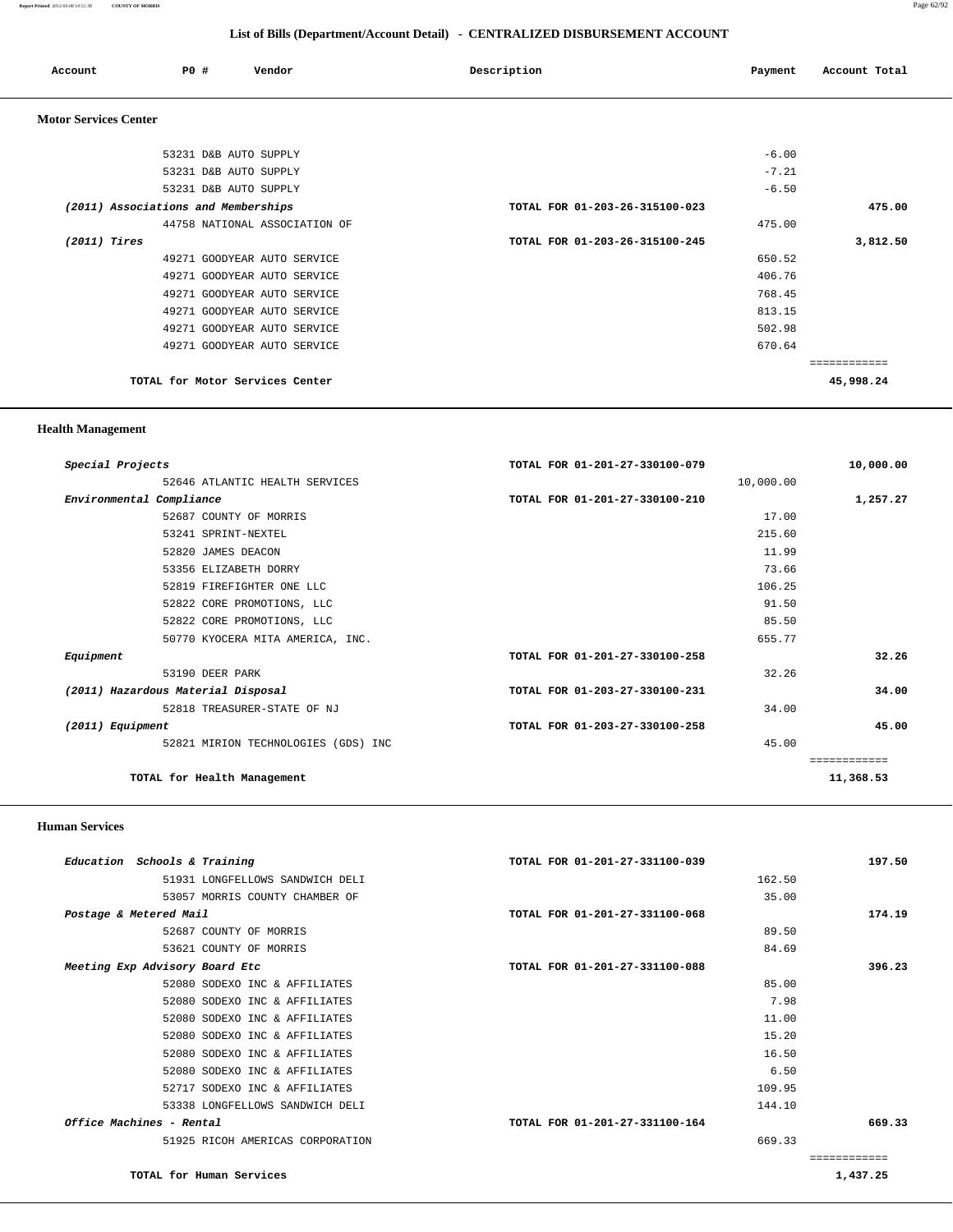### **Report Printed** *2012-03-08 14:51:38* **COUNTY OF MORRIS** Page 63/92

### **List of Bills (Department/Account Detail) - CENTRALIZED DISBURSEMENT ACCOUNT**

| Account              | PO#<br>Vendor                       | Description                    | Payment | Account Total |
|----------------------|-------------------------------------|--------------------------------|---------|---------------|
| <b>Youth Shelter</b> |                                     |                                |         |               |
|                      | Office Supplies & Stationery        | TOTAL FOR 01-201-27-331110-058 |         | 61.45         |
|                      | 52111 PAPERMART INC                 |                                | 61.45   |               |
|                      | Postage and Metered Mail            | TOTAL FOR 01-201-27-331110-068 |         | 29.00         |
|                      | 52687 COUNTY OF MORRIS              |                                | 8.70    |               |
|                      | 53621 COUNTY OF MORRIS              |                                | 20.30   |               |
| Food                 |                                     | TOTAL FOR 01-201-27-331110-185 |         | 353.25        |
|                      | 53052 DEER PARK                     |                                | 31.35   |               |
|                      | 53058 ALBERTSON INC                 |                                | 90.45   |               |
|                      | 53100 LOVEYS PIZZA & GRILL          |                                | 231.45  |               |
| Medical              |                                     | TOTAL FOR 01-201-27-331110-189 |         | 529.68        |
|                      | 51076 MOORE MEDICAL LLC             |                                | 101.00  |               |
|                      | 51076 MOORE MEDICAL LLC             |                                | 0.95    |               |
|                      | 53095 WHITES HEALTHCARE             |                                | 427.73  |               |
|                      | Uniform And Accessories             | TOTAL FOR 01-201-27-331110-202 |         | 112.00        |
|                      | 53032 MONOGRAM MADNESS              |                                | 112.00  |               |
|                      | (2011) Office Supplies & Stationery | TOTAL FOR 01-203-27-331110-058 |         | 137.60        |
|                      | 48326 AC MOORE INC.                 |                                | 137.60  |               |
| (2011) Food          |                                     | TOTAL FOR 01-203-27-331110-185 |         | 180.85        |
|                      | 53100 LOVEYS PIZZA & GRILL          |                                | 60.95   |               |
|                      | 53100 LOVEYS PIZZA & GRILL          |                                | 119.90  |               |
|                      |                                     |                                |         | ============  |
|                      | TOTAL for Youth Shelter             |                                |         | 1,403.83      |

## **Office on Aging**

| 1,000.00     | TOTAL FOR 01-201-27-333100-023 | Associations and Memberships     |
|--------------|--------------------------------|----------------------------------|
|              | 1,000.00                       | 52977 NJ4A                       |
| 600.00       | TOTAL FOR 01-201-27-333100-039 | Education Schools & Training     |
|              | 600.00                         | 52130 COUNTY COLLEGE OF MORRIS   |
| 36.00        | TOTAL FOR 01-201-27-333100-048 | Insurance                        |
|              | 12.00                          | 52131 KAREN WEBSTER              |
|              | 12.00                          | 52545 KRISTINE A. BEIRNE         |
|              | 12.00                          | 52978 VERA BLOSSOM               |
| 400.68       | TOTAL FOR 01-201-27-333100-058 | Office Supplies & Stationery     |
|              | 400.68                         | 51697 STAPLES BUSINESS ADVANTAGE |
| 382.20       | TOTAL FOR 01-201-27-333100-059 | Other General Expenses           |
|              | 225.00                         | 52548 NJ FOUNDATION FOR AGING    |
|              | 157.20                         | 52547 SODEXO INC & AFFILIATES    |
| 611.65       | TOTAL FOR 01-201-27-333100-068 | Postage & Metered Mail           |
|              | 450.39                         | 52687 COUNTY OF MORRIS           |
|              | 161.26                         | 53621 COUNTY OF MORRIS           |
| 190.33       | TOTAL FOR 01-201-27-333100-082 | Travel Expense                   |
|              | 37.45                          | 52131 KAREN WEBSTER              |
|              | 38.15                          | 52545 KRISTINE A. BEIRNE         |
|              | 72.10                          | 52973 JURGENSEN CHARLES          |
|              | 15.68                          | 53018 MARIA ROSARIO              |
|              | 26.95                          | 52978 VERA BLOSSOM               |
| 325.00       | TOTAL FOR 01-201-27-333100-117 | Interpretor Fees                 |
|              | 175.00                         | 52544 LORI E. ADAMS              |
|              | 150.00                         | 52574 LAUREN D. KAFKA            |
| ============ |                                |                                  |
| 3,545.86     |                                | TOTAL for Office on Aging        |

### **Grant in Aid**

 **Grant in Aid GIA: HISPANIC AFFAIRS TOTAL FOR 01-201-27-342000-459 7,362.00** 52719 EL PRIMER PASO 1,440.00

52719 EL PRIMER PASO 2,772.00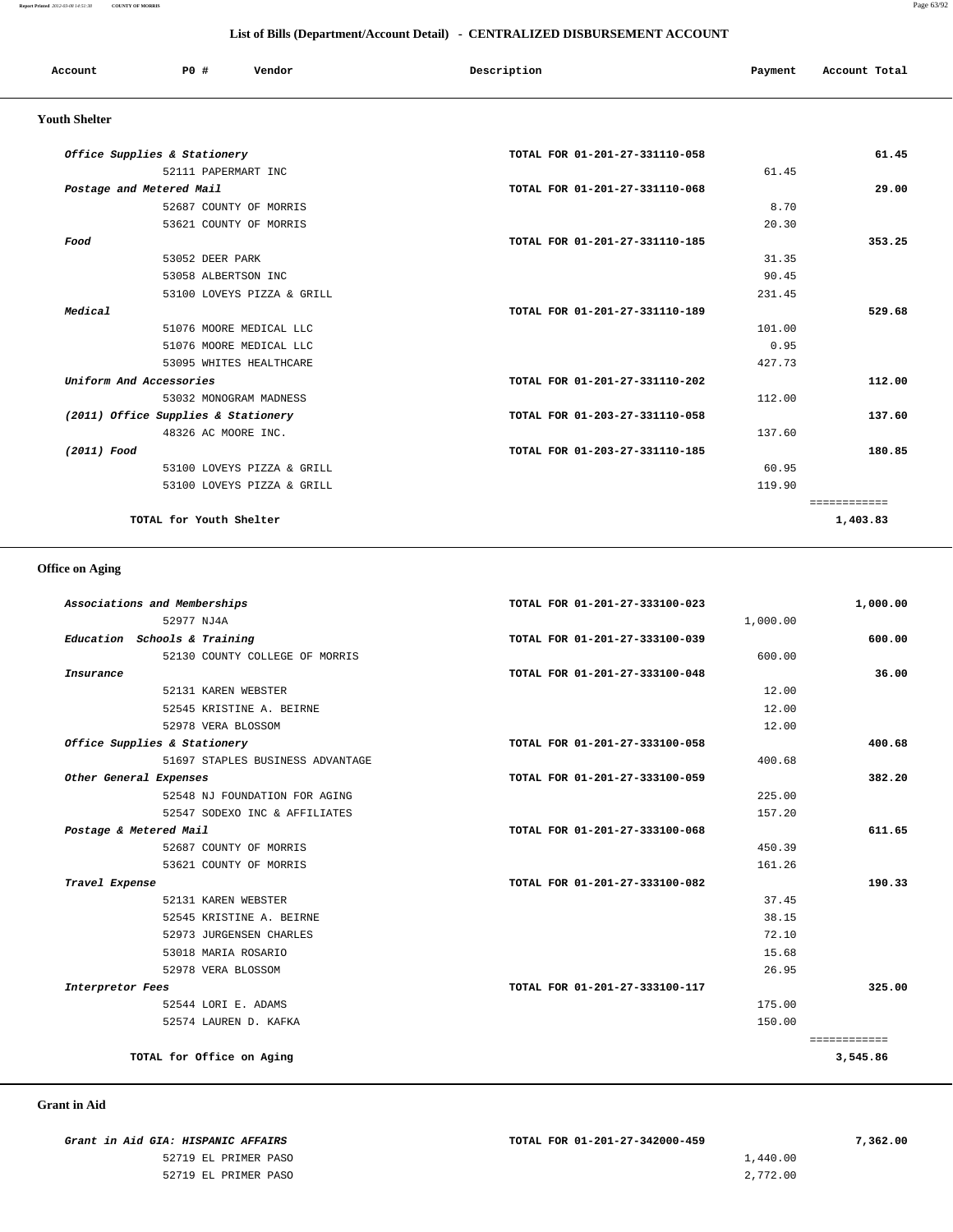| Account             | PO#                    | Vendor                                    | Description                    | Payment   | Account Total |
|---------------------|------------------------|-------------------------------------------|--------------------------------|-----------|---------------|
| <b>Grant</b> in Aid |                        |                                           |                                |           |               |
|                     |                        | 52719 EL PRIMER PASO                      |                                | 1,950.00  |               |
|                     |                        | 52719 EL PRIMER PASO                      |                                | 1,200.00  |               |
|                     |                        | Grant in Aid GIA: HOPEHOUSEOPERTNFIXIT    | TOTAL FOR 01-201-27-342000-480 |           | 3,062.00      |
|                     |                        | 53281 HOPE HOUSE                          |                                | 942.00    |               |
|                     |                        | 53281 HOPE HOUSE                          |                                | 1,590.00  |               |
|                     |                        | 53281 HOPE HOUSE                          |                                | 294.00    |               |
|                     |                        | 53281 HOPE HOUSE                          |                                | 236.00    |               |
|                     |                        | (2011) Grant in Aid GIA: ERIC JOHNSON     | TOTAL FOR 01-203-27-342000-454 |           | 9,080.00      |
|                     |                        | 52350 NEW JERSEY AIDS SERVICES            |                                | 9,080.00  |               |
|                     |                        | (2011) Grant in Aid GIA: HOPEHOUSEOPERTNF | TOTAL FOR 01-203-27-342000-480 |           | 23,515.00     |
|                     |                        | 52351 HOPE HOUSE                          |                                | 18,935.00 |               |
|                     |                        | 52351 HOPE HOUSE                          |                                | 4,580.00  |               |
|                     |                        | (2011) Grant in Aid Aid Ment Hlth Cnt-St  | TOTAL FOR 01-203-27-342000-484 |           | 12,300.00     |
|                     |                        | 51920 ST. CLARE'S HOSPITAL                |                                | 12,300.00 |               |
|                     |                        |                                           |                                |           | ============  |
|                     | TOTAL for Grant in Aid |                                           |                                |           | 55,319.00     |

### **Seniors, Disabled & Veterans**

| Contracted Services - Adult Day Care   | 19,982.95<br>TOTAL FOR 01-201-27-343100-036 |  |
|----------------------------------------|---------------------------------------------|--|
| 52100 FAMILY SERVICE OF MORRIS COUNTY  | 19,982.95                                   |  |
|                                        |                                             |  |
| TOTAL for Seniors, Disabled & Veterans | 19,982.95                                   |  |

## **County Board of Social Service**

| Office Supplies & Stationery |                                      | TOTAL FOR 01-201-27-345100-058 |            | 8,039.70   |
|------------------------------|--------------------------------------|--------------------------------|------------|------------|
|                              | 51218 PAPERMART INC                  |                                | 546.45     |            |
|                              | 52111 PAPERMART INC                  |                                | 7,493.25   |            |
| Other General Expenses       |                                      | TOTAL FOR 01-201-27-345100-059 |            | 165.43     |
|                              | 53205 DEER PARK                      |                                | 165.43     |            |
| Telephone                    |                                      | TOTAL FOR 01-201-27-345100-146 |            | 1,813.76   |
|                              | 53209 VERIZON                        |                                | 1,813.76   |            |
| Office Machines - Rental     |                                      | TOTAL FOR 01-201-27-345100-164 |            | 7,366.26   |
|                              | 51230 KYOCERA MITA AMERICA, INC.     |                                | 7,366.26   |            |
| Office Machine- Repair       |                                      | TOTAL FOR 01-201-27-345100-166 |            | 40.05      |
|                              | 52474 ELECTRONIC OFFICE SYSTEMS      |                                | 40.05      |            |
| Special Services             |                                      | TOTAL FOR 01-201-27-345100-325 |            | 9,805.95   |
|                              | 51210 EXPRESS SERVICES, INC.         |                                | 561.96     |            |
|                              | 51210 EXPRESS SERVICES, INC.         |                                | 561.96     |            |
|                              | 51210 EXPRESS SERVICES, INC.         |                                | 561.96     |            |
|                              | 51210 EXPRESS SERVICES, INC.         |                                | 561.96     |            |
|                              | 51222 EXPRESS SERVICES, INC.         |                                | 561.96     |            |
|                              | 51222 EXPRESS SERVICES, INC.         |                                | 702.45     |            |
|                              | 51222 EXPRESS SERVICES, INC.         |                                | 702.45     |            |
|                              | 51937 UNITRONIX DATA SYSTEMS INC     |                                | 4,908.87   |            |
|                              | 52476 EXPRESS SERVICES, INC.         |                                | 682.38     |            |
| Hospital Insurance Premiums  |                                      | TOTAL FOR 01-201-27-345100-329 |            | 320,706.09 |
|                              | 53175 HORIZON BLUE CROSS BLUE SHIELD |                                | 4,724.31   |            |
|                              | 53174 HORIZON BLUE CROSS BLUE SHIELD |                                | 149,176.00 |            |
|                              | 53174 HORIZON BLUE CROSS BLUE SHIELD |                                | 166,805.78 |            |
| Mileage                      |                                      | TOTAL FOR 01-201-27-345100-332 |            | 99.40      |
|                              | 52478 LAURIE PALMA                   |                                | 99.40      |            |
| Other Allowances             |                                      | TOTAL FOR 01-201-27-345100-333 |            | 99.00      |
|                              | 52471 MORRISTOWN PARKING AUTHORITY   |                                | 75.00      |            |
|                              | 53178 LORI GRISALES                  |                                | 24.00      |            |
| Health Related Services      |                                      | TOTAL FOR 01-201-27-345100-338 |            | 2,093.28   |
|                              | 53157 MOLNAR PHARMACY                |                                | 94.15      |            |
|                              |                                      |                                |            |            |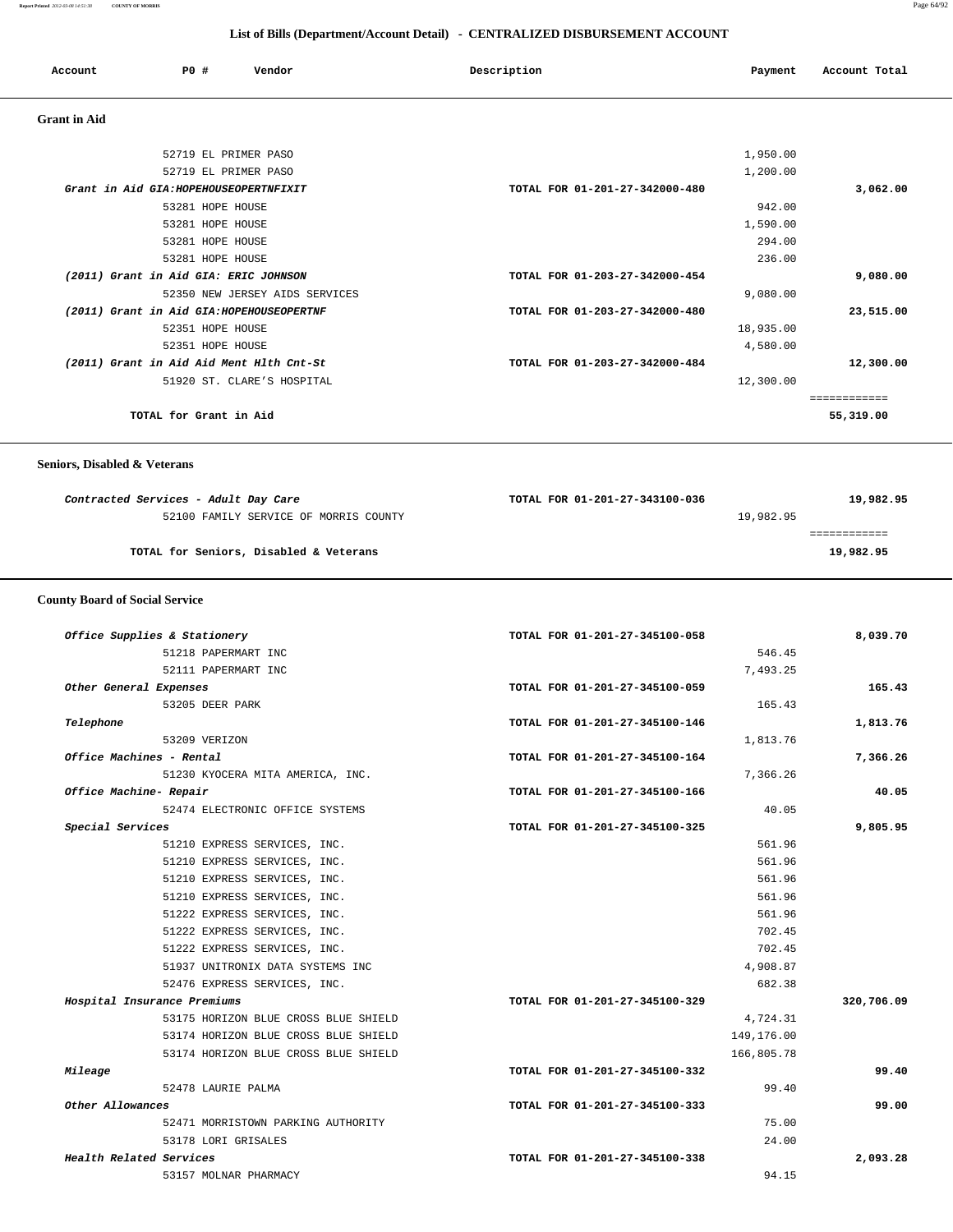**Report Printed** *2012-03-08 14:51:38* **COUNTY OF MORRIS** Page 65/92

| List of Bills (Department/Account Detail) - CENTRALIZED DISBURSEMENT ACCOUNT |                                |          |                            |  |
|------------------------------------------------------------------------------|--------------------------------|----------|----------------------------|--|
| PO#<br>Vendor<br>Account                                                     | Description                    | Payment  | Account Total              |  |
| <b>County Board of Social Service</b>                                        |                                |          |                            |  |
| 53206 GOODALE SURGICAL SUPPLY                                                |                                | 239.24   |                            |  |
| 53206 GOODALE SURGICAL SUPPLY                                                |                                | 183.00   |                            |  |
| 53208 MOLNAR PHARMACY                                                        |                                | 279.26   |                            |  |
| 53208 MOLNAR PHARMACY                                                        |                                | 1,082.00 |                            |  |
| 53208 MOLNAR PHARMACY                                                        |                                | 12.45    |                            |  |
| 53208 MOLNAR PHARMACY                                                        |                                | 203.18   |                            |  |
| (2011) Telephone                                                             | TOTAL FOR 01-203-27-345100-146 |          | 124.32                     |  |
| 52728 AT&T                                                                   |                                | 124.32   |                            |  |
| (2011) Office Machines - Rental                                              | TOTAL FOR 01-203-27-345100-164 |          | 2,067.00                   |  |
| 49810 PITNEY BOWES CREDIT CORP                                               |                                | 870.00   |                            |  |
| 49810 PITNEY BOWES CREDIT CORP                                               |                                | 1,197.00 |                            |  |
| (2011) Office Machine- Repair                                                | TOTAL FOR 01-203-27-345100-166 |          | 80.11                      |  |
| 52474 ELECTRONIC OFFICE SYSTEMS                                              |                                | 80.11    |                            |  |
| $(2011)$ Rental - Other                                                      | TOTAL FOR 01-203-27-345100-257 |          | 185.84                     |  |
| 53108 C.C. CORPORATE STORAGE                                                 |                                | 185.84   |                            |  |
| (2011) Mileage                                                               | TOTAL FOR 01-203-27-345100-332 |          | 39.20                      |  |
| 53158 KATTY STAGNITTO                                                        |                                | 39.20    |                            |  |
| (2011) Other Allowances                                                      | TOTAL FOR 01-203-27-345100-333 |          | 144.00                     |  |
| 52472 JENNIFER CARRO                                                         |                                | 72.00    |                            |  |
| 52477 MARISOL HEREIDA                                                        |                                | 36.00    |                            |  |
| 53158 KATTY STAGNITTO                                                        |                                | 36.00    |                            |  |
| TOTAL for County Board of Social Service                                     |                                |          | ============<br>352,869.39 |  |

 **MV:Administration** 

| Outside Salaries & Wages      | TOTAL FOR 01-201-27-350100-016 | 65,412.09 |
|-------------------------------|--------------------------------|-----------|
| 52998 BARON HR HEALTHCARE LLC | 6,584.89                       |           |
| 53115 BARON HR HEALTHCARE LLC | 2,847.19                       |           |
| 53115 BARON HR HEALTHCARE LLC | 1,330.20                       |           |
| 53041 TELESEARCH INC          | 1,616.16                       |           |
| 53039 TELESEARCH INC          | 615.68                         |           |
| 53042 TELESEARCH INC          | 1,539.20                       |           |
| 53111 TELESEARCH INC          | 1,616.16                       |           |
| 53110 TELESEARCH INC          | 1,539.20                       |           |
| 53584 BARKEL FLEMMING         | 2,464.00                       |           |
| 53585 CHARLES NADARAJAH       | 2,240.00                       |           |
| 53586 CHRISNADINE FRANCOIS    | 3,899.00                       |           |
| 53587 DANILO LAPID            | 3,078.60                       |           |
| 53588 EDITHA MARQUEZ          | 2,520.00                       |           |
| 53589 EVELYN TOLENTINO        | 2,528.75                       |           |
| 53590 GEORGINA GRAY-HORSLEY   | 448.00                         |           |
| 53591 HARRIET VALLECER RN     | 560.00                         |           |
| 53592 ILLIENE CHARLES, RN     | 1,400.00                       |           |
| 53593 JEDDIE A GARCIA         | 840.00                         |           |
| 53594 JESSY CHERIAN           | 280.00                         |           |
| 53595 JOYCE REED              | 4,260.20                       |           |
| 53583 JESSY JACOB             | 1,260.00                       |           |
| 53596 LISA RUCK               | 223.16                         |           |
| 53597 LOREEN RAFISURA         | 1,650.60                       |           |
| 53598 LOUISE R. MACCHIA       | 3,605.00                       |           |
| 53599 MA. LIZA IMPERIAL       | 4,153.80                       |           |
| 53600 MADUKWE IMO IBOKO, RN   | 1,120.00                       |           |
| 53601 MARIA CAMPOS            | 840.00                         |           |
| 53602 MARTHA YAGHI            | 1,120.00                       |           |
| 53603 MARY JANE M. ARCINAS    | 840.00                         |           |
| 53604 MELOJANE CELESTINO      | 1,680.00                       |           |
| 53605 NICASIA SANTOS          | 2,257.50                       |           |
| 53606 ROSE DUMAPIT            | 3,054.80                       |           |
|                               |                                |           |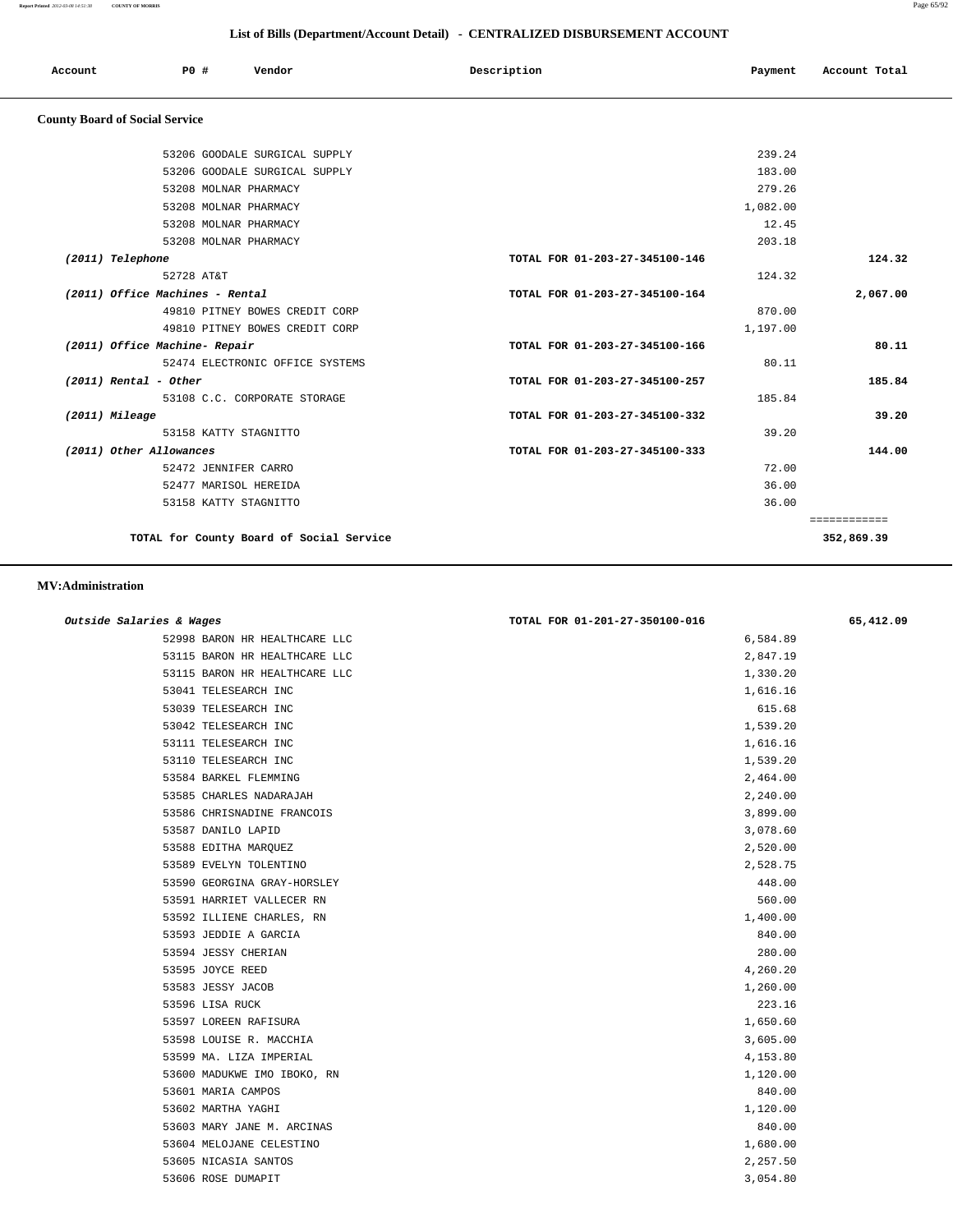**Report Printed** *2012-03-08 14:51:38* **COUNTY OF MORRIS** Page 66/92

## **List of Bills (Department/Account Detail) - CENTRALIZED DISBURSEMENT ACCOUNT**

| Account | <b>PO#</b> | Vendor | Description | Payment | Account Total |
|---------|------------|--------|-------------|---------|---------------|
|         |            |        |             |         |               |

## **MV:Administration**

| 53607 VIVIAN BLANDURA                 | 1,400.00                       |                            |
|---------------------------------------|--------------------------------|----------------------------|
| Consultation Fee                      | TOTAL FOR 01-201-27-350100-035 | 1,014.35                   |
| 53223 PINO CONSULTING GROUP INC.      | 1,014.35                       |                            |
| Contracted Services                   | TOTAL FOR 01-201-27-350100-036 | 21,000.00                  |
| 53001 FAMILY SERVICE OF MORRIS COUNTY | 21,000.00                      |                            |
| Identification Equip&Supplies         | TOTAL FOR 01-201-27-350100-047 | 652.00                     |
| 51804 ALL-STAR IDENTIFICATION         | 652.00                         |                            |
| Office Supplies & Stationery          | TOTAL FOR 01-201-27-350100-058 | 1,073.92                   |
| 53116 STAPLES BUSINESS ADVANTAGE      | 821.17                         |                            |
| 52111 PAPERMART INC                   | 252.75                         |                            |
| Postage & Metered Mail                | TOTAL FOR 01-201-27-350100-068 | 308.95                     |
| 52687 COUNTY OF MORRIS                | 193.60                         |                            |
| 53621 COUNTY OF MORRIS                | 115.35                         |                            |
| Telephone                             | TOTAL FOR 01-201-27-350100-146 | 894.00                     |
| 52091 EXTEL COMMUNICATIONS            | 894.00                         |                            |
| Office Machines - Rental              | TOTAL FOR 01-201-27-350100-164 | 5,517.46                   |
| 53046 KYOCERA MITA AMERICA, INC.      | 5,517.46                       |                            |
| Safety Items                          | TOTAL FOR 01-201-27-350100-266 | 28,469.16                  |
| 53015 KURT'S LOCKSMITH SERVICE, LLC   |                                | 92.50                      |
| 53015 KURT'S LOCKSMITH SERVICE, LLC   | 306.00                         |                            |
| 53015 KURT'S LOCKSMITH SERVICE, LLC   | 284.00                         |                            |
| 53015 KURT'S LOCKSMITH SERVICE, LLC   | 179.00                         |                            |
| 53045 U.S. SECURITY ASSOCIATES, INC.  | 5,861.34                       |                            |
| 53045 U.S. SECURITY ASSOCIATES, INC.  | 5,509.61                       |                            |
| 53045 U.S. SECURITY ASSOCIATES, INC.  | 5,537.68                       |                            |
| 53045 U.S. SECURITY ASSOCIATES, INC.  | 5,277.47                       |                            |
| 53045 U.S. SECURITY ASSOCIATES, INC.  | 5,421.56                       |                            |
| (2011) Consultation Fee               | TOTAL FOR 01-203-27-350100-035 | 1,898.75                   |
| 53223 PINO CONSULTING GROUP INC.      | 1,898.75                       |                            |
| (2011) General Stores                 | TOTAL FOR 01-203-27-350100-046 | 8.36                       |
| 51896 DEER PARK                       |                                | 8.36                       |
| (2011) Office Supplies & Stationery   | TOTAL FOR 01-203-27-350100-058 | 36.53                      |
| 37341 XSTAMPER                        |                                | 17.34                      |
| 37341 XSTAMPER                        |                                | 19.19                      |
| (2011) Telephone                      | TOTAL FOR 01-203-27-350100-146 | 947.08                     |
| 52728 AT&T                            | 148.72                         |                            |
| 51899 EXTEL COMMUNICATIONS            | 798.36                         |                            |
| (2011) Office Machines - Rental       | TOTAL FOR 01-203-27-350100-164 | 1,262.80                   |
| 51890 ATLANTIC TOMORROWS OFFICE       | 1,262.80                       |                            |
| (2011) Safety Items                   | TOTAL FOR 01-203-27-350100-266 | 5,631.19                   |
| 53044 U.S. SECURITY ASSOCIATES, INC.  | 5,631.19                       |                            |
| TOTAL for MV:Administration           |                                | ============<br>134,126.64 |
|                                       |                                |                            |

# **MV:Building Services**

| Contracted Services            | TOTAL FOR 01-201-27-350110-036 | 13, 141.53 |
|--------------------------------|--------------------------------|------------|
| 51886 ASCO SERVICES INC        | 2,180.00                       |            |
| 53035 SODEXO, INC & AFFILIATES | 5,510.77                       |            |
| 53361 SODEXO, INC & AFFILIATES | 5,450.76                       |            |
| Equipment Service Agreements   | TOTAL FOR 01-201-27-350110-044 | 2,626.67   |
| 51982 TBS CONTROLS LLC         | 2,626.67                       |            |
| Electricity                    | TOTAL FOR 01-201-27-350110-137 | 3,609.00   |
| 52982 AES-NJ COGEN CO INC      | 3,609.00                       |            |
| Solid Waste Cost               | TOTAL FOR 01-201-27-350110-145 | 1,393.76   |
| 51981 STERICYCLE INC.          | 1,393.76                       |            |
| Water                          | TOTAL FOR 01-201-27-350110-147 | 5,607.88   |
| 53114 SOUTHEAST MORRIS COUNTY  | 5,607.88                       |            |
| Plant Operation                | TOTAL FOR 01-201-27-350110-204 | 7,936.97   |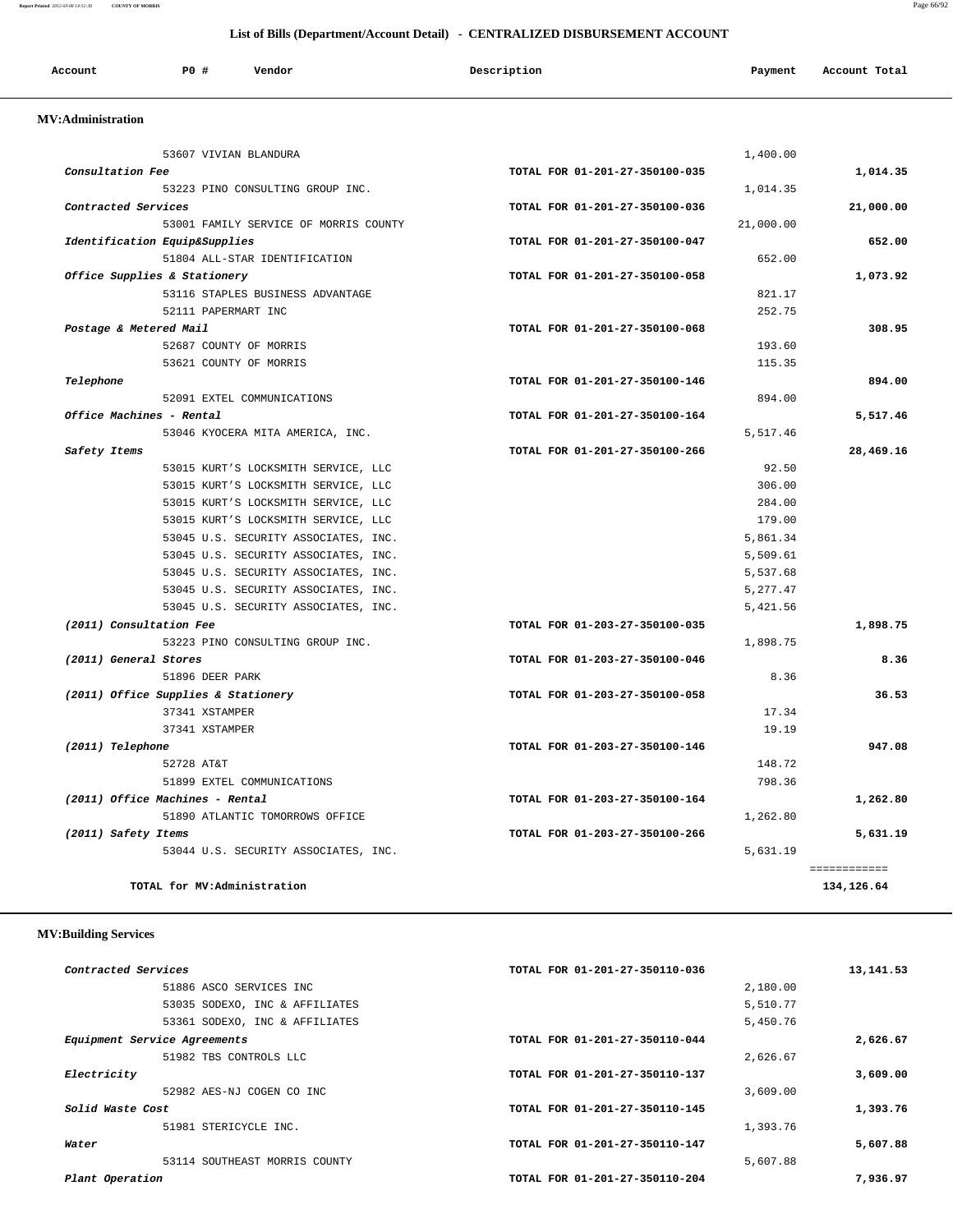| Report Printed 2012-03-08 14:51:38 | <b>COUNTY OF MORRIS</b>                                  |                                                                              | Page 67/92    |
|------------------------------------|----------------------------------------------------------|------------------------------------------------------------------------------|---------------|
|                                    |                                                          | List of Bills (Department/Account Detail) - CENTRALIZED DISBURSEMENT ACCOUNT |               |
| Account                            | <b>PO #</b><br>Vendor                                    | Description<br>Payment                                                       | Account Total |
| <b>MV:Building Services</b>        |                                                          |                                                                              |               |
|                                    | 53259 ANTHONY'S CUSTOM PAINTING                          | 2,716.00                                                                     |               |
|                                    | 53004 J.A. SEXAUER                                       | 978.32                                                                       |               |
|                                    | 53004 J.A. SEXAUER                                       | 620.06                                                                       |               |
|                                    | 53004 J.A. SEXAUER                                       | 154.51                                                                       |               |
|                                    | 52995 J.A. SEXAUER                                       | 300.87                                                                       |               |
|                                    | 52694 BAYWAY LUMBER                                      | 992.44                                                                       |               |
|                                    | 52694 BAYWAY LUMBER                                      | 395.42                                                                       |               |
|                                    | 51893 BAYWAY LUMBER                                      | 1,299.80                                                                     |               |
|                                    | 51976 SHERWIN WILLIAMS                                   | 386.50                                                                       |               |
|                                    | 51986 WHITE AND SHAUGER INC                              | 76.17                                                                        |               |
|                                    | 51986 WHITE AND SHAUGER INC                              | 16.88                                                                        |               |
|                                    | Chemicals & Sprays<br>52696 CSL WATER QUALITY INC        | TOTAL FOR 01-201-27-350110-225<br>1,083.00                                   | 1,963.00      |
|                                    | 52696 CSL WATER QUALITY INC                              | 880.00                                                                       |               |
|                                    | Machinery Repairs & Parts                                | TOTAL FOR 01-201-27-350110-262                                               | 3,133.56      |
|                                    | 52698 DIRECT MACHINERY SERVICE CORP.                     | 2,908.56                                                                     |               |
|                                    | 52698 DIRECT MACHINERY SERVICE CORP.                     | 225.00                                                                       |               |
|                                    | (2011) Contracted Services                               | TOTAL FOR 01-203-27-350110-036                                               | 13,134.21     |
|                                    | 53031 SODEXO, INC & AFFILIATES                           | 6,813.45                                                                     |               |
|                                    | 53031 SODEXO, INC & AFFILIATES                           | 5,450.76                                                                     |               |
|                                    | 51987 ROYAL COMMUNICATIONS INC.                          | 870.00                                                                       |               |
|                                    | (2011) Rubbish & Trash Removal                           | TOTAL FOR 01-203-27-350110-143                                               | 136.12        |
|                                    | 53080 C.C. CORPORATE STORAGE                             | 136.12                                                                       |               |
|                                    | (2011) Furniture & Fixtures                              | TOTAL FOR 01-203-27-350110-162                                               | 2,308.62      |
|                                    | 51979 STEMPLER DRAPERY & CARPET                          | 1,447.11                                                                     |               |
|                                    | 51979 STEMPLER DRAPERY & CARPET                          | 861.51<br>TOTAL FOR 01-203-27-350110-204                                     |               |
|                                    | (2011) Plant Operation<br>51893 BAYWAY LUMBER            | 116.00                                                                       | 7,183.16      |
|                                    | 51893 BAYWAY LUMBER                                      | 322.42                                                                       |               |
|                                    | 51893 BAYWAY LUMBER                                      | 536.34                                                                       |               |
|                                    | 51893 BAYWAY LUMBER                                      | 29.97                                                                        |               |
|                                    | 51900 GENERAL PLUMBING SUPPLY INC.                       | 447.55                                                                       |               |
|                                    | 51900 GENERAL PLUMBING SUPPLY INC.                       | 1.38                                                                         |               |
|                                    | 51900 GENERAL PLUMBING SUPPLY INC.                       | 264.93                                                                       |               |
|                                    | 51900 GENERAL PLUMBING SUPPLY INC.                       | 155.12                                                                       |               |
|                                    | 51900 GENERAL PLUMBING SUPPLY INC.                       | 323.30                                                                       |               |
|                                    | 51900 GENERAL PLUMBING SUPPLY INC.                       | 51.74                                                                        |               |
|                                    | 51900 GENERAL PLUMBING SUPPLY INC.                       | 104.13                                                                       |               |
|                                    | 51900 GENERAL PLUMBING SUPPLY INC.                       | 794.19                                                                       |               |
|                                    | 51976 SHERWIN WILLIAMS                                   | 392.75                                                                       |               |
|                                    | 51976 SHERWIN WILLIAMS                                   | 387.64                                                                       |               |
|                                    | 51988 TURTLE & HUGHES, INC                               | 19.95                                                                        |               |
|                                    | 51988 TURTLE & HUGHES, INC<br>51988 TURTLE & HUGHES, INC | 285.00<br>300.00                                                             |               |
|                                    | 51988 TURTLE & HUGHES, INC                               | 25.55                                                                        |               |
|                                    | 51988 TURTLE & HUGHES, INC                               | 770.07                                                                       |               |
|                                    | 51986 WHITE AND SHAUGER INC                              | 133.75                                                                       |               |
|                                    | 51986 WHITE AND SHAUGER INC                              | 166.01                                                                       |               |
|                                    | 51901 GRAINGER                                           | 150.00                                                                       |               |
|                                    | 51901 GRAINGER                                           | 203.08                                                                       |               |
|                                    | 51901 GRAINGER                                           | 126.78                                                                       |               |
|                                    | 51901 GRAINGER                                           | 334.40                                                                       |               |
|                                    | 51901 GRAINGER                                           | 150.34                                                                       |               |
|                                    | 51901 GRAINGER                                           | 13.55                                                                        |               |
|                                    | 51901 GRAINGER                                           | 50.16                                                                        |               |

51901 GRAINGER 527.06

 **(2011) Janitorial Supplies TOTAL FOR 01-203-27-350110-252 1,442.00**

 51885 ALL BRAND SUPPLY 105.00 51885 ALL BRAND SUPPLY 22.00

51915 PABCO INDUSTRIES, LLC 1,035.00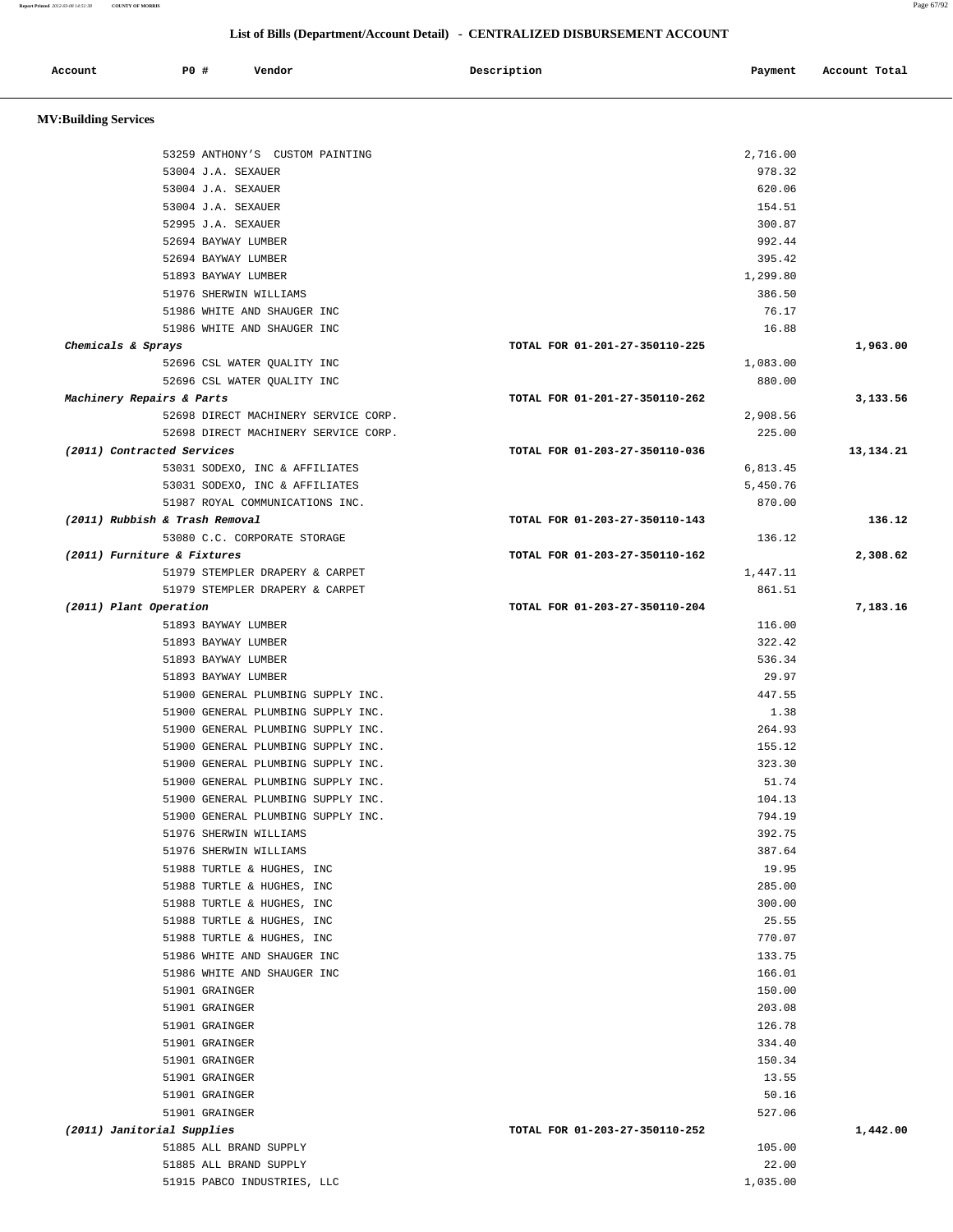**Report Printed** *2012-03-08 14:51:38* **COUNTY OF MORRIS** Page 68/92

## **List of Bills (Department/Account Detail) - CENTRALIZED DISBURSEMENT ACCOUNT**

| Account | PO # | Vendor<br>. | Description | Payment | Account Total |
|---------|------|-------------|-------------|---------|---------------|
|         |      |             |             |         |               |

# **MV:Building Services**

| 280.00<br>51915 PABCO INDUSTRIES, LLC<br>14,329.04<br>(2011) Machinery Repairs & Parts<br>TOTAL FOR 01-203-27-350110-262<br>52697 DIRECT MACHINERY SERVICE CORP.<br>160.00 |  |
|----------------------------------------------------------------------------------------------------------------------------------------------------------------------------|--|
|                                                                                                                                                                            |  |
|                                                                                                                                                                            |  |
|                                                                                                                                                                            |  |
| 51766 DIRECT MACHINERY SERVICE CORP.<br>1,591.41                                                                                                                           |  |
| 51766 DIRECT MACHINERY SERVICE CORP.<br>325.00                                                                                                                             |  |
| 966.24<br>51766 DIRECT MACHINERY SERVICE CORP.                                                                                                                             |  |
| 51766 DIRECT MACHINERY SERVICE CORP.<br>300.00                                                                                                                             |  |
| 51766 DIRECT MACHINERY SERVICE CORP.<br>393.89                                                                                                                             |  |
| 157.50<br>51768 JOHNSTONE SUPPLY                                                                                                                                           |  |
| 51768 JOHNSTONE SUPPLY<br>758.01                                                                                                                                           |  |
| 51768 JOHNSTONE SUPPLY<br>160.00                                                                                                                                           |  |
| 120.00<br>51768 JOHNSTONE SUPPLY                                                                                                                                           |  |
| 51768 JOHNSTONE SUPPLY<br>157.05                                                                                                                                           |  |
| 51769 MILLER & CHITTY CO INC<br>8,360.00                                                                                                                                   |  |
| 51771 NATIONAL INDUSTRIES<br>137.99                                                                                                                                        |  |
| 353.87<br>51771 NATIONAL INDUSTRIES                                                                                                                                        |  |
| 388.08<br>51771 NATIONAL INDUSTRIES                                                                                                                                        |  |
| ============                                                                                                                                                               |  |
| TOTAL for MV: Building Services<br>77,945.52                                                                                                                               |  |

# **MV:Dietary**

| Contracted Services              | TOTAL FOR 01-201-27-350115-036 | 247,764.97 |
|----------------------------------|--------------------------------|------------|
| 53359 SODEXO, INC & AFFILIATES   | 233,380.97                     |            |
| 53359 SODEXO, INC & AFFILIATES   | 14,384.00                      |            |
| Coffee / Gift Shop               | TOTAL FOR 01-201-27-350115-186 | 29.61      |
| 52990 DAILY RECORD               | 29.61                          |            |
| (2011) Contracted Services       | TOTAL FOR 01-203-27-350115-036 | 5,273.57   |
| 53357 SODEXO, INC & AFFILIATES   | 3,843.51                       |            |
| 53357 SODEXO, INC & AFFILIATES   | 1,430.06                       |            |
| (2011) Machinery Repairs & Parts | TOTAL FOR 01-203-27-350115-262 | 134.12     |
| 51883 ACME AMERICAN REPAIRS INC. | 134.12                         |            |
|                                  |                                |            |
| TOTAL for MV:Dietary             |                                | 253,202.27 |

## **MV:Laundry**

| Contracted Services            | TOTAL FOR 01-201-27-350125-036 | 157,765.33 |
|--------------------------------|--------------------------------|------------|
| 53036 SODEXO, INC & AFFILIATES | 77,982.53                      |            |
| 53360 SODEXO, INC & AFFILIATES | 79,782.80                      |            |
| Diapers                        | TOTAL FOR 01-201-27-350125-182 | 25,324.90  |
| 51898 EMERALD PROFESSIONAL     | 12,520.60                      |            |
| 52994 EMERALD PROFESSIONAL     | 10,584.30                      |            |
| 53026 READY SUPPLY             | 740.00                         |            |
| 51917 READY SUPPLY             | 1,480.00                       |            |
| (2011) Contracted Services     | TOTAL FOR 01-203-27-350125-036 | 83,059.54  |
| 53033 SODEXO INC & AFFILIATES  | 83,059.54                      |            |
|                                |                                |            |
| TOTAL for MV: Laundry          |                                | 266,149.77 |

## **MV:Nursing**

| <i>Consultation Fee</i> |                               | TOTAL FOR 01-201-27-350130-035 |          | 3,880.44 |
|-------------------------|-------------------------------|--------------------------------|----------|----------|
|                         | 52985 ALBERTA SCOCOZZA R.R.A. |                                | 250.00   |          |
|                         | 53027 PHARMA CARE INC         |                                | 3,630.44 |          |
| Contracted Services     |                               | TOTAL FOR 01-201-27-350130-036 |          | 4,095.00 |
|                         | 52989 JAGDISH DANG            |                                | 2,200.00 |          |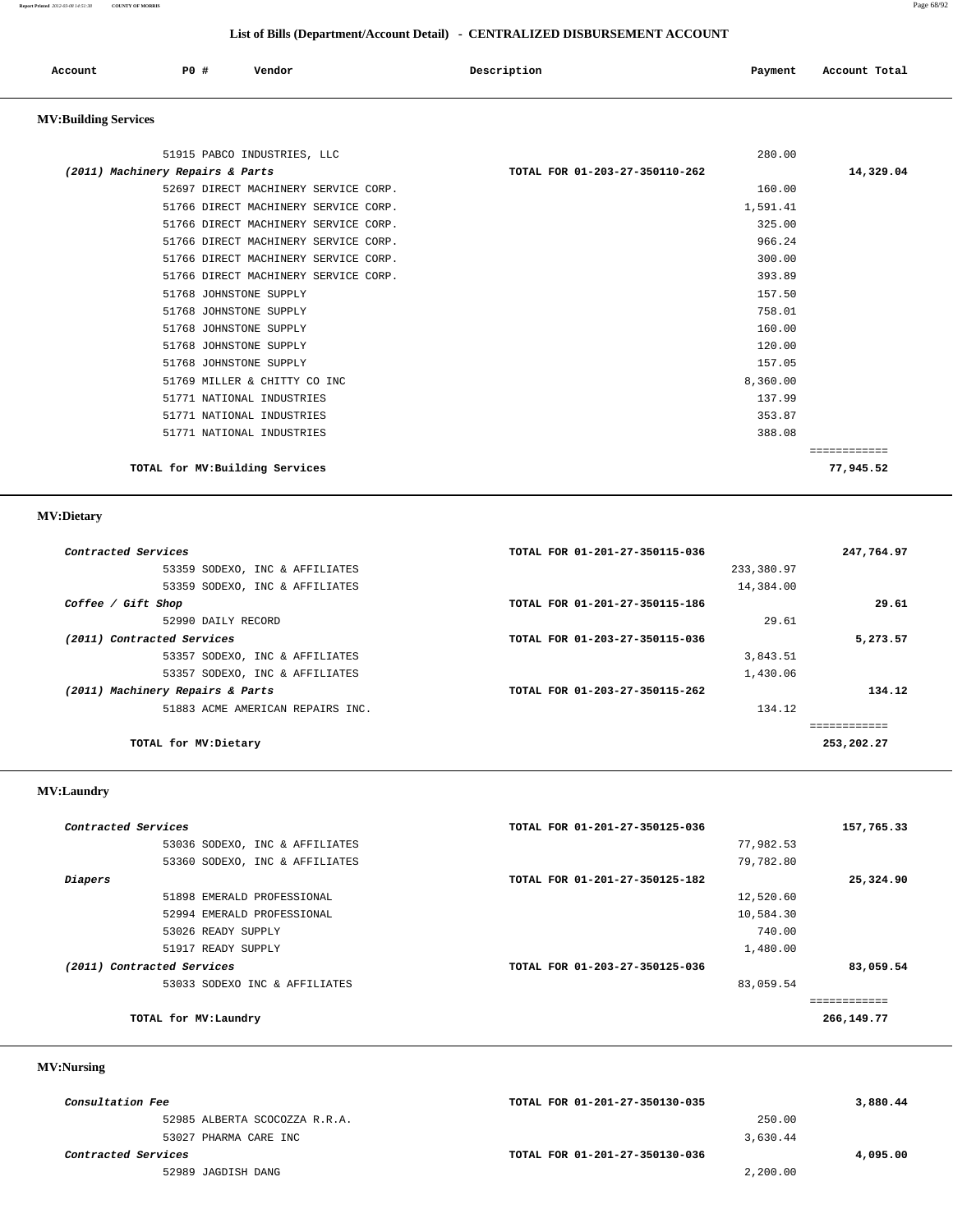| Account | P0 | Vendor | Description<br>$\sim$ $\sim$ | Payment | Total<br>Account |
|---------|----|--------|------------------------------|---------|------------------|
|         |    |        |                              |         |                  |

# **MV:Nursing**

| 53260 JAMES H WOLF<br>General Stores | 1,895.00                       |              |
|--------------------------------------|--------------------------------|--------------|
|                                      | TOTAL FOR 01-201-27-350130-046 | 9,112.17     |
| 53006 JML MEDICAL INC.               | 2,768.22                       |              |
| 53006 JML MEDICAL INC.               | 3,236.53                       |              |
| 53006 JML MEDICAL INC.               | 126.52                         |              |
| 53026 READY SUPPLY                   | 605.00                         |              |
| 52720 AGL WELDING SUPPLY CO INC      | 200.00                         |              |
| 51887 ASSOCIATED SALES AND BAG CO.   | 396.00                         |              |
| 51887 ASSOCIATED SALES AND BAG CO.   | 429.00                         |              |
| 51889 ASSOCIATED SALES AND BAG CO.   | 429.00                         |              |
| 51889 ASSOCIATED SALES AND BAG CO.   | 226.95                         |              |
| 51889 ASSOCIATED SALES AND BAG CO.   | 349.95                         |              |
| 51917 READY SUPPLY                   | 345.00                         |              |
| Legend Drugs (Prescription)          | TOTAL FOR 01-201-27-350130-171 | 17,588.97    |
| 52993 DISCOVER RX                    | 17,588.97                      |              |
| Non-Legend Drugs (OTC)               | TOTAL FOR 01-201-27-350130-172 | 2,414.70     |
| 52993 DISCOVER RX                    | 2,414.70                       |              |
| Nursing                              | TOTAL FOR 01-201-27-350130-191 | 180.00       |
| 53009 JUDITH M VELGER                | 30.00                          |              |
| 52988 CLAIRMINA CHERIDOR             | 30.00                          |              |
| 53007 JUDITH I EDWARDS               | 30.00                          |              |
| 53109 ANDY MERRIFIELD                | 30.00                          |              |
| 53029 RELIENNE PIERRE                | 30.00                          |              |
| 53010 KEISHA R ROSARIO               | 30.00                          |              |
| Oxygen                               | TOTAL FOR 01-201-27-350130-193 | 139.80       |
| 51902 GOODALE SURGICAL SUPPLY        | 48.00                          |              |
| 51902 GOODALE SURGICAL SUPPLY        | 91.80                          |              |
| X-Ray & Medical Supplies             | TOTAL FOR 01-201-27-350130-203 | 1,292.13     |
| 53028 MOBILEX USA                    | 780.53                         |              |
| 53028 MOBILEX USA                    | 511.60                         |              |
| Transportation Services              | TOTAL FOR 01-201-27-350130-340 | 860.00       |
| 52088 EMPIRE AMBULANCE LLC           | 270.00                         |              |
| 52088 EMPIRE AMBULANCE LLC           | 270.00                         |              |
| 52088 EMPIRE AMBULANCE LLC           | 270.00                         |              |
| 52088 EMPIRE AMBULANCE LLC           | 50.00                          |              |
| (2011) Equipment                     | TOTAL FOR 01-203-27-350130-258 | 4,676.37     |
| 53258 DIRECT SUPPLY INC              | 404.29                         |              |
| 53258 DIRECT SUPPLY INC              | 1,647.47                       |              |
| 53258 DIRECT SUPPLY INC              | 290.27                         |              |
| 53258 DIRECT SUPPLY INC              | 1,227.08                       |              |
| 47364 DIRECT SUPPLY INC              | 959.88                         |              |
| 47364 DIRECT SUPPLY INC              | 29.39                          |              |
| 47364 DIRECT SUPPLY INC              | 117.99                         |              |
| (2011) Transportation Services       | TOTAL FOR 01-203-27-350130-340 | 150.00       |
| 52087 EMPIRE AMBULANCE LLC           | 50.00                          |              |
| 52087 EMPIRE AMBULANCE LLC           | 50.00                          |              |
|                                      |                                |              |
| 52087 EMPIRE AMBULANCE LLC           | 50.00                          |              |
|                                      |                                | ============ |
| TOTAL for MV:Nursing                 |                                | 44,389.58    |

 **MV:Recreation/Volunteer Svc**

| Contracted Services |                                | TOTAL FOR 01-201-27-350135-036 |          | 3,940.07 |
|---------------------|--------------------------------|--------------------------------|----------|----------|
|                     | 53118 CABLEVISION              |                                | 3,940.07 |          |
| Patient Activities  |                                | TOTAL FOR 01-201-27-350135-194 |          | 1,729.48 |
|                     | 52984 ARTS! BY THE PEOPLE INC. |                                | 50.00    |          |
|                     | 53113 DANZE INNOVATIONS        |                                | 180.00   |          |
|                     | 53000 DANZE INNOVATIONS /      |                                | 180.00   |          |
|                     | 53000 DANZE INNOVATIONS        |                                | 180.00   |          |
|                     |                                |                                |          |          |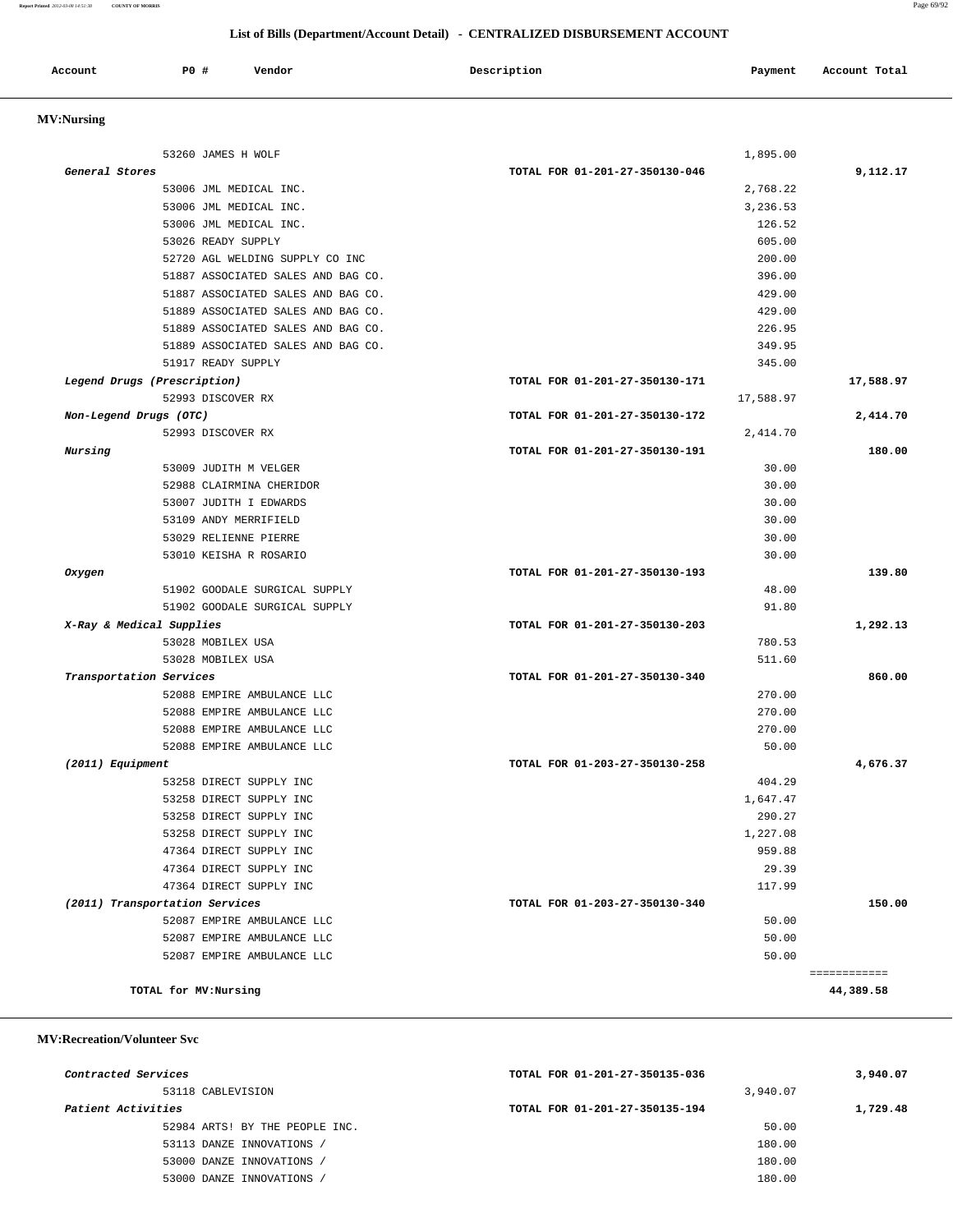**Report Printed** *2012-03-08 14:51:38* **COUNTY OF MORRIS** Page 70/92

## **List of Bills (Department/Account Detail) - CENTRALIZED DISBURSEMENT ACCOUNT**

| Account | PO# | Vendor | Description | Payment | Account Total |
|---------|-----|--------|-------------|---------|---------------|
|         |     |        |             |         |               |

## **MV:Recreation/Volunteer Svc**

|                           | 53012 KEN ROBERTS                      | 75.00                          |              |
|---------------------------|----------------------------------------|--------------------------------|--------------|
|                           | 53022 M.C. FARMS INC                   | 244.75                         |              |
|                           | 53022 M.C. FARMS INC                   | 22.00                          |              |
|                           | 53024 FRANK PINTO                      | 287.73                         |              |
|                           | 53049 VALARIE WOORTMAN                 | 75.00                          |              |
|                           | 52987 BRUSHSTROKES                     | 135.00                         |              |
|                           | 53364 DENNIS GRAU                      | 300.00                         |              |
| (2011) Patient Activities |                                        | TOTAL FOR 01-203-27-350135-194 | 271.48       |
|                           | 51913 ORIENTAL TRADING COMPANY INC.    | 15.00                          |              |
|                           | 51913 ORIENTAL TRADING COMPANY INC.    | 20.00                          |              |
|                           | 51913 ORIENTAL TRADING COMPANY INC.    | 9.98                           |              |
|                           | 51913 ORIENTAL TRADING COMPANY INC.    | 20.00                          |              |
|                           | 51913 ORIENTAL TRADING COMPANY INC.    | 12.25                          |              |
|                           | 51913 ORIENTAL TRADING COMPANY INC.    | 15.00                          |              |
|                           | 51913 ORIENTAL TRADING COMPANY INC.    | 8.00                           |              |
|                           | 51913 ORIENTAL TRADING COMPANY INC.    | 8.00                           |              |
|                           | 51913 ORIENTAL TRADING COMPANY INC.    | 10.25                          |              |
|                           | 51913 ORIENTAL TRADING COMPANY INC.    | 16.00                          |              |
|                           | 51913 ORIENTAL TRADING COMPANY INC.    | 20.00                          |              |
|                           | 51913 ORIENTAL TRADING COMPANY INC.    | 36.00                          |              |
|                           | 51913 ORIENTAL TRADING COMPANY INC.    | 40.00                          |              |
|                           | 51913 ORIENTAL TRADING COMPANY INC.    | 15.00                          |              |
|                           | 51913 ORIENTAL TRADING COMPANY INC.    | 18.00                          |              |
|                           | 51913 ORIENTAL TRADING COMPANY INC.    | 8.00                           |              |
|                           |                                        |                                | ============ |
|                           | TOTAL for MV: Recreation/Volunteer Svc |                                | 5,941.03     |
|                           |                                        |                                |              |

### **County Adjuster**

| Postage & Metered Mail               | TOTAL FOR 01-201-27-357100-068 |       | 147.30 |
|--------------------------------------|--------------------------------|-------|--------|
| 52687 COUNTY OF MORRIS               |                                | 58.82 |        |
| 53621 COUNTY OF MORRIS               |                                | 88.48 |        |
| Travel Expense                       | TOTAL FOR 01-201-27-357100-082 |       | 20.00  |
| 52734 NJ STATE ASSOC OF CTY ADJUSTER |                                | 20.00 |        |
|                                      |                                |       |        |
| TOTAL for County Adjuster            |                                |       | 167.30 |
|                                      |                                |       |        |

### **Dental Clinic**

| Dental Clinic Other Administrative Suppl | TOTAL FOR 01-201-27-365100-095 | 65.00 |
|------------------------------------------|--------------------------------|-------|
| 53289 CHARMOY DMD PA, ROBERT A.          | 65.00                          |       |
|                                          |                                |       |
| TOTAL for Dental Clinic                  |                                | 65.00 |

## **Morris Cty Park Commission**

| Morris Cty Park Commission Expenditures | TOTAL FOR 01-201-28-370100-090 | 2,279,167.00 |
|-----------------------------------------|--------------------------------|--------------|
| 53463 MORRIS COUNTY PARK COMMISSION     | 2,279,167.00                   |              |
|                                         |                                |              |
| TOTAL for Morris Cty Park Commission    |                                | 2,279,167.00 |

## **County Library**

52528 INGRAM LIBRARY SERVICES 52528 INGRAM LIBRARY SERVICES

| <i>Books &amp; Periodicals</i> | TOTAL FOR 01-201-29-390100-028 | 14, 143, 48 |
|--------------------------------|--------------------------------|-------------|
| 52528 INGRAM LIBRARY SERVICES  | 53.84                          |             |
| 52528 INGRAM LIBRARY SERVICES  | 427.80                         |             |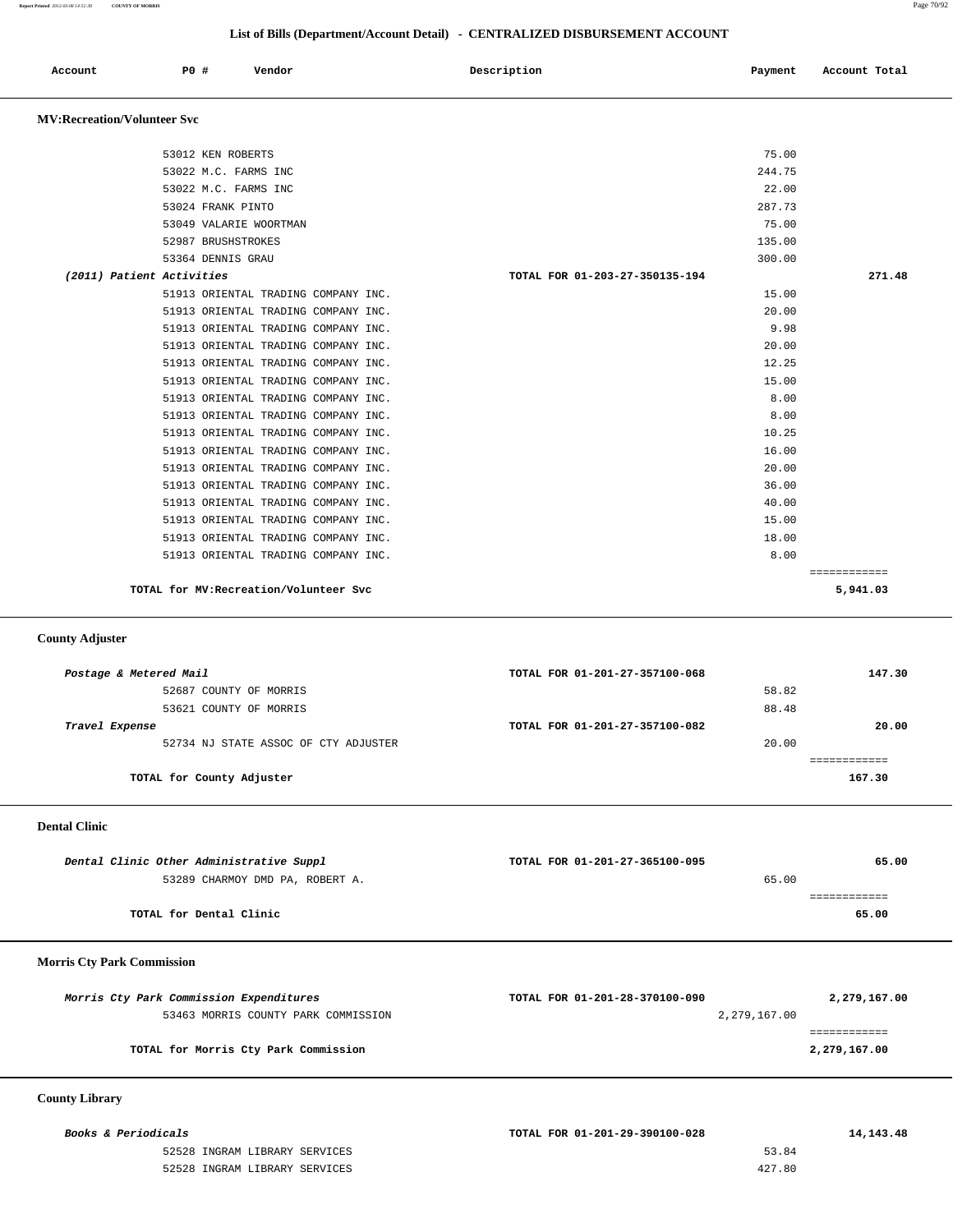| Account                       | <b>PO #</b> | Vendor                                                         |                                     | Description                    | Payment              | Account Total |
|-------------------------------|-------------|----------------------------------------------------------------|-------------------------------------|--------------------------------|----------------------|---------------|
|                               |             |                                                                |                                     |                                |                      |               |
| <b>County Library</b>         |             |                                                                |                                     |                                |                      |               |
|                               |             |                                                                |                                     |                                |                      |               |
|                               |             | 52528 INGRAM LIBRARY SERVICES<br>52528 INGRAM LIBRARY SERVICES |                                     |                                | 208.62<br>31.20      |               |
|                               |             | 52528 INGRAM LIBRARY SERVICES                                  |                                     |                                | 31.74                |               |
|                               |             | 52570 INGRAM LIBRARY SERVICES                                  |                                     |                                | 139.50               |               |
|                               |             | 52570 INGRAM LIBRARY SERVICES                                  |                                     |                                | 10.79                |               |
|                               |             | 52570 INGRAM LIBRARY SERVICES                                  |                                     |                                | 60.84                |               |
|                               |             | 52570 INGRAM LIBRARY SERVICES                                  |                                     |                                | 615.16               |               |
|                               |             | 52570 INGRAM LIBRARY SERVICES                                  |                                     |                                | 148.62               |               |
|                               |             | 52570 INGRAM LIBRARY SERVICES                                  |                                     |                                | 11.99                |               |
|                               |             | 52570 INGRAM LIBRARY SERVICES                                  |                                     |                                | 155.06               |               |
|                               |             | 52570 INGRAM LIBRARY SERVICES                                  |                                     |                                | $-20.99$             |               |
|                               |             | 52570 INGRAM LIBRARY SERVICES                                  |                                     |                                | 11.39                |               |
|                               |             | 52570 INGRAM LIBRARY SERVICES<br>53398 INGRAM LIBRARY SERVICES |                                     |                                | 21.26<br>16.72       |               |
|                               |             | 53398 INGRAM LIBRARY SERVICES                                  |                                     |                                | 104.98               |               |
|                               |             | 53398 INGRAM LIBRARY SERVICES                                  |                                     |                                | 14.45                |               |
|                               |             | 53398 INGRAM LIBRARY SERVICES                                  |                                     |                                | 31.84                |               |
|                               |             | 53398 INGRAM LIBRARY SERVICES                                  |                                     |                                | 31.87                |               |
|                               |             | 53398 INGRAM LIBRARY SERVICES                                  |                                     |                                | 117.60               |               |
|                               |             | 53398 INGRAM LIBRARY SERVICES                                  |                                     |                                | 59.74                |               |
|                               |             | 53398 INGRAM LIBRARY SERVICES                                  |                                     |                                | 49.26                |               |
|                               |             | 53398 INGRAM LIBRARY SERVICES                                  |                                     |                                | 473.40               |               |
|                               |             | 53398 INGRAM LIBRARY SERVICES                                  |                                     |                                | 61.77                |               |
|                               |             | 53391 INGRAM LIBRARY SERVICES                                  |                                     |                                | 19.82                |               |
|                               |             | 53391 INGRAM LIBRARY SERVICES                                  |                                     |                                | 48.74                |               |
|                               |             | 53391 INGRAM LIBRARY SERVICES                                  |                                     |                                | 142.14               |               |
|                               |             | 53391 INGRAM LIBRARY SERVICES                                  |                                     |                                | 93.28                |               |
|                               |             | 53391 INGRAM LIBRARY SERVICES                                  |                                     |                                | 96.90                |               |
|                               |             | 53391 INGRAM LIBRARY SERVICES<br>53391 INGRAM LIBRARY SERVICES |                                     |                                | 54.13<br>42.00       |               |
|                               |             | 53391 INGRAM LIBRARY SERVICES                                  |                                     |                                | 78.88                |               |
|                               |             | 53391 INGRAM LIBRARY SERVICES                                  |                                     |                                | 972.17               |               |
|                               |             | 51514 ALLDATA LLC                                              |                                     |                                | 1,500.00             |               |
|                               |             | 51517 BAKER & TAYLOR BOOKS                                     |                                     |                                | 252.34               |               |
|                               |             | 51517 BAKER & TAYLOR BOOKS                                     |                                     |                                | 14.14                |               |
|                               |             | 51517 BAKER & TAYLOR BOOKS                                     |                                     |                                | 473.39               |               |
|                               |             | 51521 CCH INC                                                  |                                     |                                | 1,219.00             |               |
|                               |             | 51522 FACTS ON FILE INC                                        |                                     |                                | 381.10               |               |
|                               |             | 51599 MERGENT/FIS                                              |                                     |                                | 4,995.00             |               |
|                               |             |                                                                | 51617 U.S. PHARMACOPEIAL CONVENTION |                                | 892.00               |               |
| Conference Expenses           |             |                                                                |                                     | TOTAL FOR 01-201-29-390100-034 |                      | 45.00         |
|                               |             | 53386 OKSANA KOTLIAR                                           |                                     |                                | 45.00                |               |
| Equipment Service Agreements  |             | 51604 METRO IMAGING SERVICES INC                               |                                     | TOTAL FOR 01-201-29-390100-044 |                      | 5,460.00      |
|                               |             | 51613 STORAGE SYSTEMS USA                                      |                                     |                                | 2,960.00<br>1,500.00 |               |
|                               |             | 51613 STORAGE SYSTEMS USA                                      |                                     |                                | 1,000.00             |               |
| Office Supplies & Stationery  |             |                                                                |                                     | TOTAL FOR 01-201-29-390100-058 |                      | 175.26        |
|                               |             | 51698 W.B. MASON COMPANY INC                                   |                                     |                                | 80.34                |               |
|                               |             | 52563 GAYLORD BROS., INC.                                      |                                     |                                | 61.30                |               |
|                               |             | 52568 W.B. MASON COMPANY INC                                   |                                     |                                | 33.62                |               |
| Postage & Metered Mail        |             |                                                                |                                     | TOTAL FOR 01-201-29-390100-068 |                      | 1,734.70      |
|                               |             | 52687 COUNTY OF MORRIS                                         |                                     |                                | 848.95               |               |
|                               |             | 53621 COUNTY OF MORRIS                                         |                                     |                                | 885.75               |               |
| Video & Film Materials        |             |                                                                |                                     | TOTAL FOR 01-201-29-390100-083 |                      | 406.83        |
|                               |             | 51512 MIDWEST TAPE LLC                                         |                                     |                                | 406.83               |               |
| Other Administrative Supplies |             |                                                                |                                     | TOTAL FOR 01-201-29-390100-095 |                      | 1,802.30      |
|                               |             | 51698 W.B. MASON COMPANY INC                                   | 51520 CARTRIDGE WORLD OF PARSIPPANY |                                | 919.77<br>605.50     |               |
|                               |             | 52563 GAYLORD BROS., INC.                                      |                                     |                                | 68.85                |               |
|                               |             |                                                                |                                     |                                |                      |               |

52569 PAPERMART INC 158.80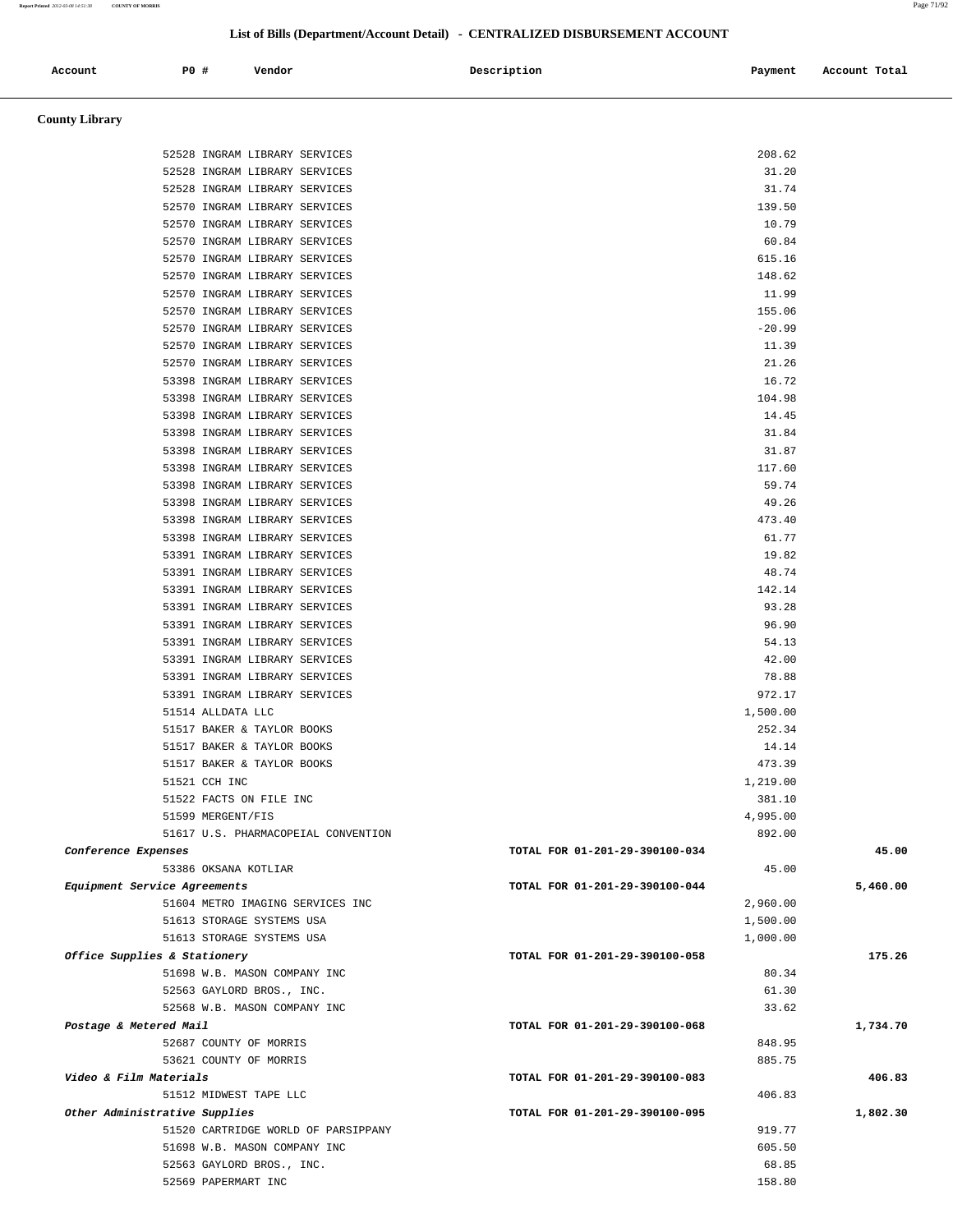| Account | <b>PO #</b> | Vendor | Description | Payment | Account Total |
|---------|-------------|--------|-------------|---------|---------------|
|         |             |        |             |         |               |

# **County Library**

|                                 | 52111 PAPERMART INC                  | 49.38                          |          |
|---------------------------------|--------------------------------------|--------------------------------|----------|
| Office Machines - Rental        |                                      | TOTAL FOR 01-201-29-390100-164 | 3,069.56 |
|                                 | 52689 RICOH AMERICAS CORPORATION     | 2,149.67                       |          |
|                                 | 51598 KYOCERA MITA AMERICA, INC.     | 919.89                         |          |
| (2011) Books & Periodicals      |                                      | TOTAL FOR 01-203-29-390100-028 | 8,977.29 |
|                                 | 51510 CENTER POINT PUBLISHING        | 149.61                         |          |
|                                 | 50905 GALE                           | 195.93                         |          |
|                                 | 50905 GALE                           | 138.35                         |          |
|                                 | 50909 LEXIS NEXIS                    | 174.00                         |          |
|                                 | 50862 STANDARD & POOR'S              | 2,419.78                       |          |
|                                 | 50860 WEST PAYMENT CENTER            | 1,362.75                       |          |
|                                 | 48489 ASPEN PUBLISHERS INC.          | 250.06                         |          |
|                                 | 48489 ASPEN PUBLISHERS INC.          | 289.38                         |          |
|                                 | 39007 BERNAN                         | 66.00                          |          |
|                                 | 44320 R.R. BOWKER LLC                | 2,727.00                       |          |
|                                 | 44323 BUTEO BOOKS                    | 247.00                         |          |
|                                 | 51480 EBSCO SUBSCRIPTION SERVICES    | 88.74                          |          |
|                                 | 51511 GALE                           | 51.18                          |          |
|                                 | 51511 GALE                           | 25.59                          |          |
|                                 | 51511 GALE                           | 223.92                         |          |
|                                 | 36443 PROMETHEUS GLOBAL MEDIA LLC    | 413.00                         |          |
|                                 | 45879 JOHN WILEY & SONS INC.         | 155.00                         |          |
| (2011) Video & Film Materials   |                                      | TOTAL FOR 01-203-29-390100-083 | 288.56   |
|                                 | 51512 MIDWEST TAPE LLC               | 65.96                          |          |
|                                 | 49629 RECORDED BOOKS LLC             | 82.20                          |          |
|                                 | 49629 RECORDED BOOKS LLC             | 140.40                         |          |
|                                 | (2011) Other Administrative Supplies | TOTAL FOR 01-203-29-390100-095 | 609.96   |
|                                 | 42954 STAPLES BUSINESS ADVANTAGE     | 70.84                          |          |
|                                 | 50861 W.B. MASON COMPANY INC         | 516.72                         |          |
|                                 | 48508 UPSTART                        | 22.40                          |          |
| (2011) Office Machines - Rental |                                      | TOTAL FOR 01-203-29-390100-164 | 919.89   |
|                                 | 46500 KYOCERA MITA AMERICA, INC.     | 919.89                         |          |

# **County Superintendent of Schoo**

| Cellular Phones/Pagers                   | TOTAL FOR 01-201-29-392100-031 | 120.31   |
|------------------------------------------|--------------------------------|----------|
| 52743 KATHLEEN SERAFINO                  |                                | 120.31   |
| Office Supplies & Stationery             | TOTAL FOR 01-201-29-392100-058 | 138.10   |
| 52111 PAPERMART INC                      |                                | 138.10   |
| Postage & Metered Mail                   | TOTAL FOR 01-201-29-392100-068 | 200.62   |
| 52687 COUNTY OF MORRIS                   |                                | 76.14    |
| 53621 COUNTY OF MORRIS                   |                                | 124.48   |
| Furniture & Fixtures                     | TOTAL FOR 01-201-29-392100-162 | 942.18   |
| 50128 KYOCERA MITA AMERICA, INC.         |                                | 942.18   |
|                                          |                                |          |
| TOTAL for County Superintendent of Schoo |                                | 1,401.21 |

## **Contribution to County College**

| Expenditures                             | TOTAL FOR 01-201-29-395100-090 | 568,256.75 |
|------------------------------------------|--------------------------------|------------|
| 53462 COUNTY COLLEGE OF MORRIS           | 568,256.75                     |            |
|                                          |                                |            |
| TOTAL for Contribution to County College |                                | 568,256.75 |

# **Rutgers Extension Service**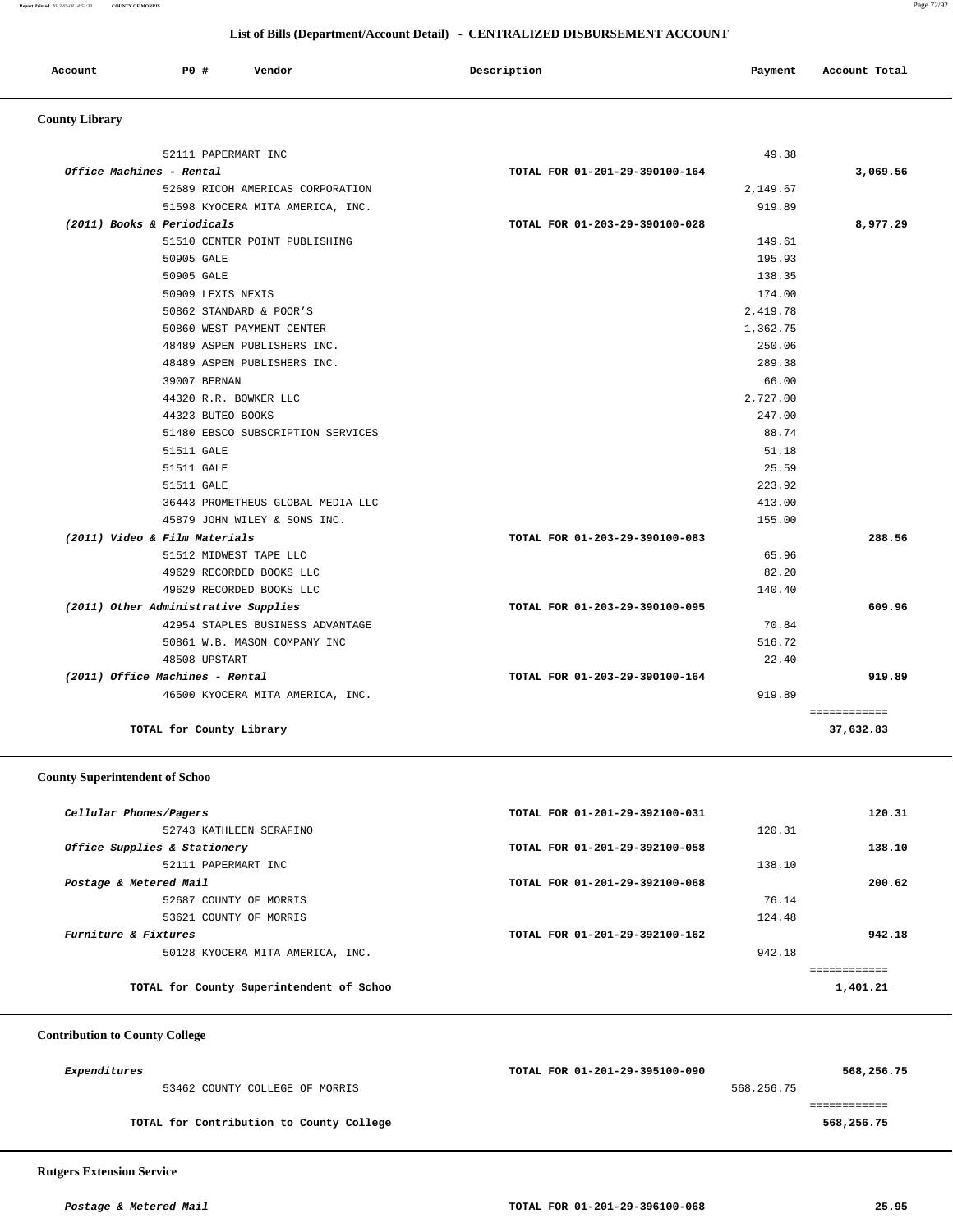**Report Printed** *2012-03-08 14:51:38* **COUNTY OF MORRIS** Page 73/92

## **List of Bills (Department/Account Detail) - CENTRALIZED DISBURSEMENT ACCOUNT**

| Account                          | <b>PO #</b> | Vendor                              | Description | Payment | Account Total |
|----------------------------------|-------------|-------------------------------------|-------------|---------|---------------|
| <b>Rutgers Extension Service</b> |             |                                     |             |         |               |
|                                  |             | 52687 COUNTY OF MORRIS              |             | 4.90    |               |
|                                  |             | 53621 COUNTY OF MORRIS              |             | 21.05   |               |
|                                  |             |                                     |             |         |               |
|                                  |             | TOTAL for Rutgers Extension Service |             |         | 25.95         |
|                                  |             |                                     |             |         |               |

# **Rmb Out of Cty Two Yr Coll**

| Rmb Out of Cty Two Yr Coll Expenditures  | TOTAL FOR 01-201-29-397100-090 | 14,187.96 |
|------------------------------------------|--------------------------------|-----------|
| 53325 RARITAN VALLEY COMMUNITY           | 1,135.96                       |           |
| 53325 RARITAN VALLEY COMMUNITY           | 14.00                          |           |
| 53330 BROOKDALE COMMUNITY                | 6,504.00                       |           |
| 53470 SUSSEX COUNTY COMMUNITY COLLEGE    | 6,534.00                       |           |
| (2011) Rmb Out of Cty Two Yr Coll Expend | TOTAL FOR 01-203-29-397100-090 | 7,966.24  |
| 53324 BERGEN COMMUNITY COLLEGE           | 6,995.55                       |           |
| 53324 BERGEN COMMUNITY COLLEGE           | 149.00                         |           |
| 53324 BERGEN COMMUNITY COLLEGE           | 821.69                         |           |
|                                          |                                |           |
| TOTAL for Rmb Out of Cty Two Yr Coll     |                                | 22,154.20 |

### **Fire and Police Academy**

| Associations and Memberships  |                                    | TOTAL FOR 01-201-29-407100-023 | 100.00       |
|-------------------------------|------------------------------------|--------------------------------|--------------|
| 52506 PADA                    |                                    | 100.00                         |              |
| Other General Expenses        |                                    | TOTAL FOR 01-201-29-407100-059 | 110.50       |
|                               | 52111 PAPERMART INC                | 110.50                         |              |
| Postage & Metered Mail        |                                    | TOTAL FOR 01-201-29-407100-068 | 130.10       |
|                               | 52687 COUNTY OF MORRIS             | 67.00                          |              |
|                               | 53621 COUNTY OF MORRIS             | 63.10                          |              |
| Small Tools                   |                                    | TOTAL FOR 01-201-29-407100-239 | 119.10       |
|                               | 52508 MORRISTOWN LUMBER &          | 19.39                          |              |
|                               | 52508 MORRISTOWN LUMBER &          | 37.99                          |              |
|                               | 52508 MORRISTOWN LUMBER &          | 14.99                          |              |
|                               | 52508 MORRISTOWN LUMBER &          | 19.74                          |              |
|                               | 53222 MORRISTOWN LUMBER &          | 26.99                          |              |
| Equipment                     |                                    | TOTAL FOR 01-201-29-407100-258 | 117.56       |
|                               | 52505 MORRISTOWN LUMBER &          | 27.84                          |              |
|                               | 52505 MORRISTOWN LUMBER &          | 6.20                           |              |
|                               | 52505 MORRISTOWN LUMBER &          | 21.84                          |              |
|                               | 52505 MORRISTOWN LUMBER &          | 49.80                          |              |
|                               | 52505 MORRISTOWN LUMBER &          | 11.88                          |              |
| (2011) Other General Expenses |                                    | TOTAL FOR 01-203-29-407100-059 | 307.31       |
|                               | 50285 VIATECH PUBLISHING SOLUTIONS | 307.31                         |              |
| (2011) Building Repairs       |                                    | TOTAL FOR 01-203-29-407100-223 | 1,092.95     |
|                               | 52419 SUBURBAN PROPANE -2347       | 99.95                          |              |
|                               | 52419 SUBURBAN PROPANE -2347       | 743.00                         |              |
|                               | 52419 SUBURBAN PROPANE -2347       | 250.00                         |              |
| (2011) Equipment              |                                    | TOTAL FOR 01-203-29-407100-258 | 2,482.02     |
|                               | 50285 VIATECH PUBLISHING SOLUTIONS | 164.88                         |              |
|                               | 50285 VIATECH PUBLISHING SOLUTIONS | 76.48                          |              |
|                               | 50285 VIATECH PUBLISHING SOLUTIONS | 51.42                          |              |
|                               | 50285 VIATECH PUBLISHING SOLUTIONS | 1,089.84                       |              |
|                               | 50285 VIATECH PUBLISHING SOLUTIONS | 1,099.40                       |              |
|                               |                                    |                                | ============ |
|                               | TOTAL for Fire and Police Academy  |                                | 4,459.54     |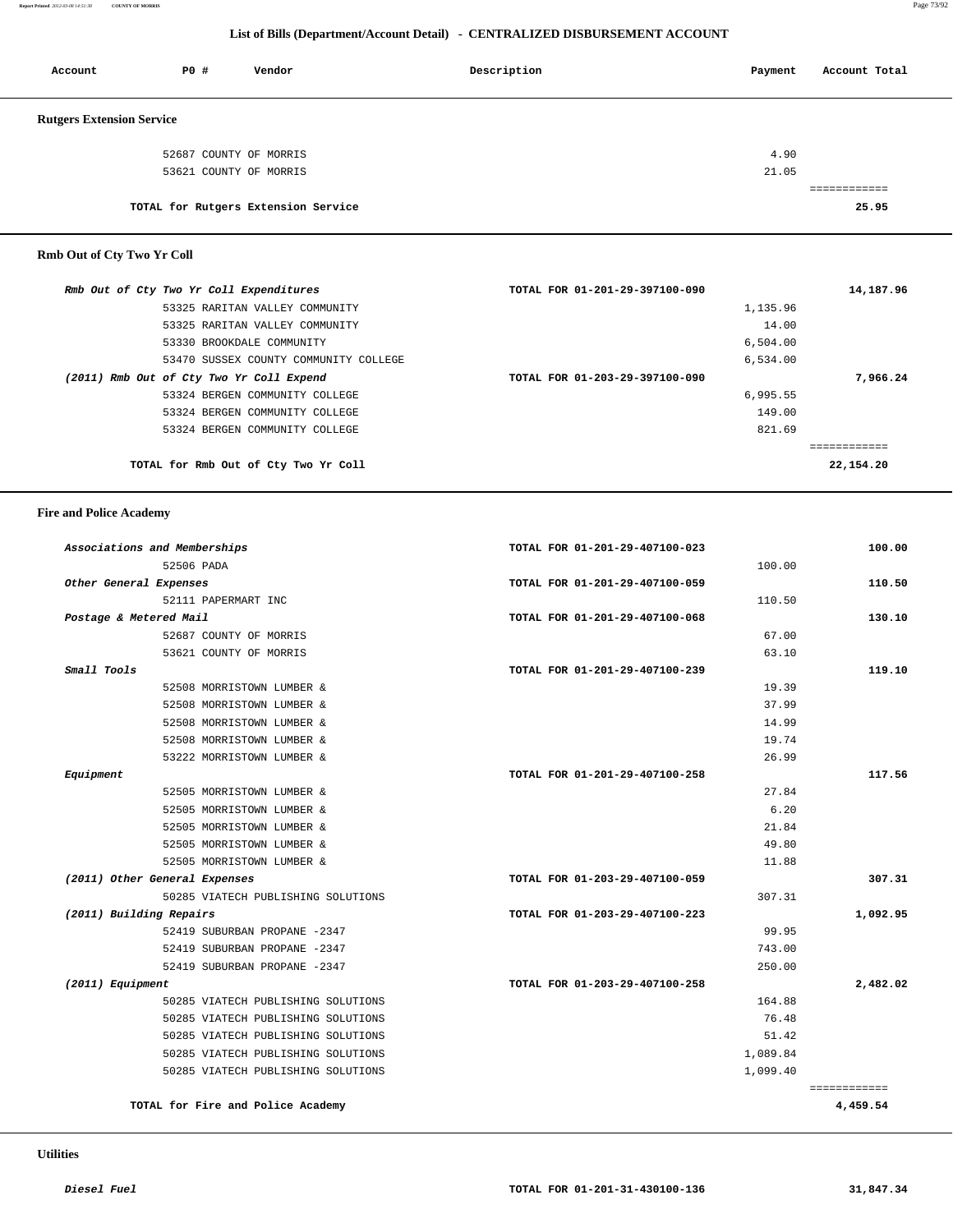**Report Printed** *2012-03-08 14:51:38* **COUNTY OF MORRIS** Page 74/92

# **List of Bills (Department/Account Detail) - CENTRALIZED DISBURSEMENT ACCOUNT**

| Account          | <b>PO #</b> | Vendor                                                    | Description<br>Payment                      | Account Total |
|------------------|-------------|-----------------------------------------------------------|---------------------------------------------|---------------|
| <b>Utilities</b> |             |                                                           |                                             |               |
|                  |             |                                                           |                                             |               |
|                  |             | 51454 NATIONAL FUEL OIL INC.                              | 3,653.88                                    |               |
|                  |             | 51454 NATIONAL FUEL OIL INC.                              | 14,177.70                                   |               |
| Electricity      |             | 52589 NATIONAL FUEL OIL INC.                              | 14,015.76<br>TOTAL FOR 01-201-31-430100-137 |               |
|                  |             | 52498 JERSEY CENTRAL POWER & LIGHT                        | 15.35                                       | 1,544.86      |
|                  |             | 52499 JERSEY CENTRAL POWER & LIGHT                        | 81.93                                       |               |
|                  |             | 52500 JERSEY CENTRAL POWER & LIGHT                        | 70.78                                       |               |
|                  |             | 52497 JERSEY CENTRAL POWER & LIGHT                        | 23.01                                       |               |
|                  |             | 53086 JERSEY CENTRAL POWER & LIGHT                        | 787.78                                      |               |
|                  |             | 53084 JERSEY CENTRAL POWER & LIGHT                        | 407.39                                      |               |
|                  |             | 53352 JERSEY CENTRAL POWER & LIGHT                        | 41.98                                       |               |
|                  |             | 53355 JERSEY CENTRAL POWER & LIGHT                        | 116.64                                      |               |
| Gas Purchases    |             |                                                           | TOTAL FOR 01-201-31-430100-140              | 338.96        |
|                  |             | 53287 FLEET SERVICES                                      | 338.96                                      |               |
| Natural Gas      |             |                                                           | TOTAL FOR 01-201-31-430100-141              | 96,615.80     |
|                  |             | 52419 SUBURBAN PROPANE -2347                              | 2,714.26                                    |               |
|                  |             | 52419 SUBURBAN PROPANE -2347                              | 1.35                                        |               |
|                  |             | 52419 SUBURBAN PROPANE -2347                              | 9.62                                        |               |
|                  |             | 53409 PSE&G CO                                            | 1,422.32                                    |               |
|                  |             | 53409 PSE&G CO                                            | 1,217.32                                    |               |
|                  |             | 53409 PSE&G CO                                            | 927.84                                      |               |
|                  |             | 53409 PSE&G CO                                            | 21.23                                       |               |
|                  |             | 53409 PSE&G CO                                            | 2,794.08                                    |               |
|                  |             | 53409 PSE&G CO                                            | 10,645.12                                   |               |
|                  |             | 53409 PSE&G CO                                            | 10,469.64                                   |               |
|                  |             | 53409 PSE&G CO                                            | 19,189.13                                   |               |
|                  |             | 53409 PSE&G CO                                            | 4,042.31                                    |               |
|                  |             | 53409 PSE&G CO                                            | 304.76                                      |               |
|                  |             | 53409 PSE&G CO                                            | 10.76                                       |               |
|                  |             | 53409 PSE&G CO                                            | 394.39                                      |               |
|                  |             | 53409 PSE&G CO                                            | 78.87                                       |               |
|                  |             | 53409 PSE&G CO                                            | 350.50                                      |               |
|                  |             | 53409 PSE&G CO                                            | 4,123.53                                    |               |
|                  |             | 53409 PSE&G CO                                            | 5,844.77                                    |               |
|                  |             | 53409 PSE&G CO                                            | 154.30                                      |               |
|                  |             | 53409 PSE&G CO                                            | 815.81                                      |               |
|                  |             | 53409 PSE&G CO                                            | 8,110.65                                    |               |
|                  |             | 53409 PSE&G CO                                            | 1,056.17                                    |               |
|                  |             | 53409 PSE&G CO                                            | 2,989.49                                    |               |
|                  |             | 53409 PSE&G CO                                            | 10,032.90                                   |               |
|                  |             | 53409 PSE&G CO                                            | 94.02                                       |               |
|                  |             | 53409 PSE&G CO                                            | 352.09                                      |               |
|                  |             | 53409 PSE&G CO                                            | 936.58                                      |               |
|                  |             | 53484 N.J. NATURAL GAS COMPANY                            | 25.74                                       |               |
|                  |             | 53486 N.J. NATURAL GAS COMPANY                            | 1,461.26                                    |               |
|                  |             | 53485 N.J. NATURAL GAS COMPANY                            | 186.78                                      |               |
|                  |             | 53481 N.J. NATURAL GAS COMPANY                            | 2,457.10                                    |               |
|                  |             | 53480 N.J. NATURAL GAS COMPANY<br>53479 ELIZABETHTOWN GAS | 366.15<br>607.18                            |               |
|                  |             | 53540 PSE&G CO                                            | 1,513.86                                    |               |
|                  |             | 53483 N.J. NATURAL GAS COMPANY                            | 893.92                                      |               |
| Sewer            |             |                                                           | TOTAL FOR 01-201-31-430100-144              | 57,404.98     |
|                  |             | 53306 TAX COLLECTOR                                       | 5,670.72                                    |               |
|                  |             | 53306 TAX COLLECTOR                                       | 4,625.28                                    |               |
|                  |             | 53306 TAX COLLECTOR                                       | 126.75                                      |               |
|                  |             | 53306 TAX COLLECTOR                                       | 1,848.00                                    |               |
|                  |             | 53306 TAX COLLECTOR                                       | 126.75                                      |               |
|                  |             | 53306 TAX COLLECTOR                                       | 127.48                                      |               |
|                  |             |                                                           | 44,880.00                                   |               |
|                  |             | 53306 TAX COLLECTOR                                       |                                             |               |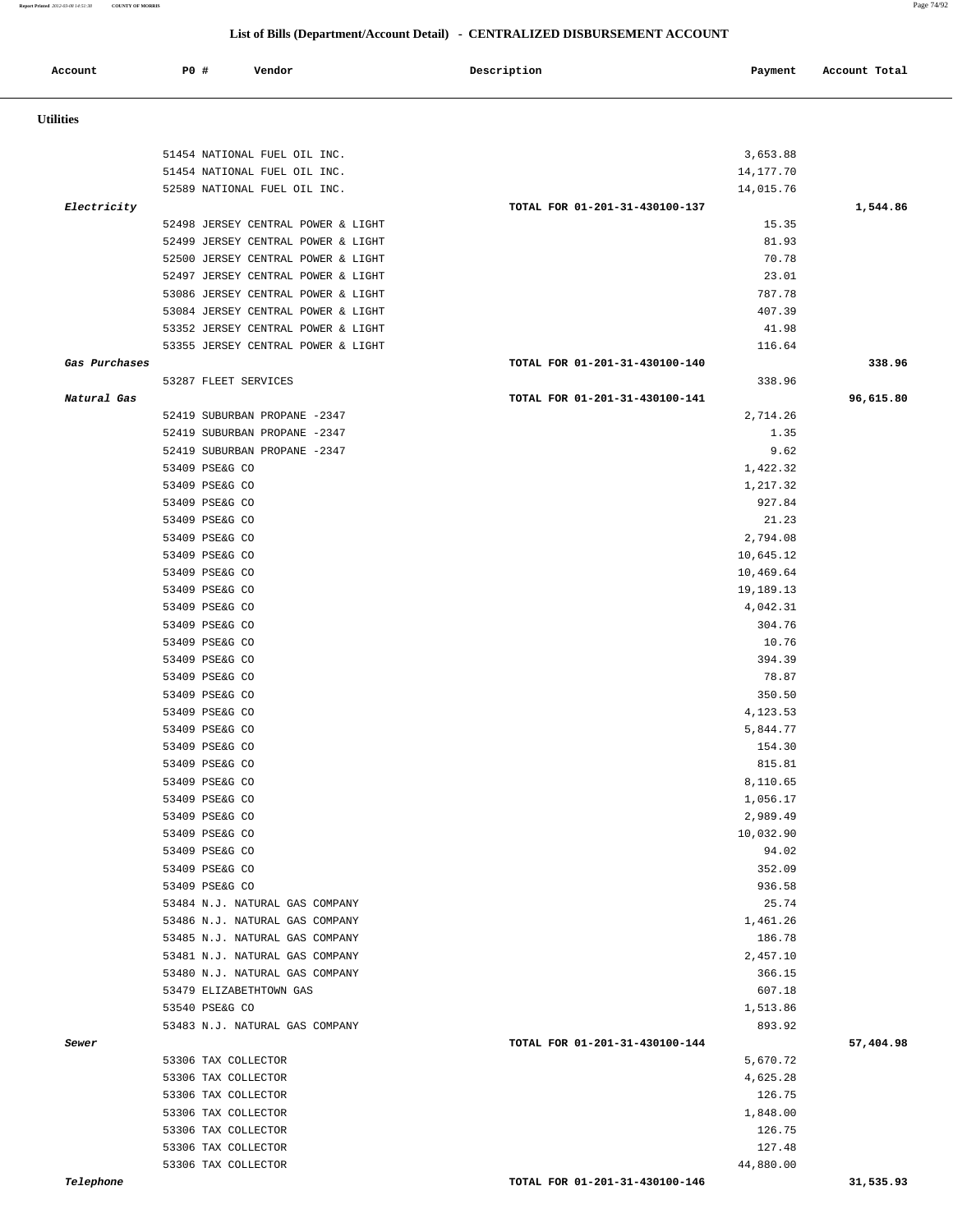**Report Printed** *2012-03-08 14:51:38* **COUNTY OF MORRIS** Page 75/92

## **List of Bills (Department/Account Detail) - CENTRALIZED DISBURSEMENT ACCOUNT**

| Account | PO # | Vendor<br>. | Description | Payment | Account Total |
|---------|------|-------------|-------------|---------|---------------|
|         |      |             |             |         |               |

 **Utilities** 

|                    |                                             |                                         | ============ |
|--------------------|---------------------------------------------|-----------------------------------------|--------------|
| (2011) Water       | 53411 TOWNSHIP OF RANDOLPH                  | TOTAL FOR 01-203-31-430100-147<br>44.37 | 44.37        |
|                    | 51499 VERIZON BUSINESS                      | 1,760.91                                |              |
|                    | 52825 CABLEVISION                           | 204.85                                  |              |
|                    | 52728 AT&T                                  | 1,090.00                                |              |
| (2011) Telephone   |                                             | TOTAL FOR 01-203-31-430100-146          | 3,055.76     |
|                    | 50622 US BANK OPERATIONS CENTER             | 315.99                                  |              |
|                    | 50622 US BANK OPERATIONS CENTER             | 210.62                                  |              |
|                    | 50622 US BANK OPERATIONS CENTER             | 580.67                                  |              |
| (2011) Electricity |                                             | TOTAL FOR 01-203-31-430100-137          | 1,107.28     |
|                    | 53543 TOWNSHIP OF PARSIPPANY -              | 1,844.46                                |              |
|                    | 53543 TOWNSHIP OF PARSIPPANY -              | 770.00                                  |              |
|                    | 53543 TOWNSHIP OF PARSIPPANY -              | 145.00                                  |              |
|                    | 53543 TOWNSHIP OF PARSIPPANY -              | 1,160.04                                |              |
|                    | 53516 SOUTHEAST MORRIS COUNTY               | 73.69                                   |              |
|                    | 53516 SOUTHEAST MORRIS COUNTY               | 491.57                                  |              |
|                    | 53332 WHARTON WATER DEPARTMENT              | 36.95                                   |              |
|                    | 53332 WHARTON WATER DEPARTMENT              | 20.20                                   |              |
|                    | 53332 WHARTON WATER DEPARTMENT              | 29.05                                   |              |
|                    | 53332 WHARTON WATER DEPARTMENT              | 11.35                                   |              |
|                    | 53461 SOUTHEAST MORRIS COUNTY               | 4,417.88                                |              |
|                    | 53461 SOUTHEAST MORRIS COUNTY               | 345.11                                  |              |
|                    | 53461 SOUTHEAST MORRIS COUNTY               | 5,930.02                                |              |
|                    | 53461 SOUTHEAST MORRIS COUNTY               | 430.63                                  |              |
|                    | 53461 SOUTHEAST MORRIS COUNTY               | 563.70                                  |              |
| Water              |                                             | TOTAL FOR 01-201-31-430100-147          | 16,269.65    |
|                    | 53150 VERIZON                               | 30.65                                   |              |
|                    | 53150 VERIZON                               | 27.11                                   |              |
|                    | 53150 VERIZON                               | 133.41                                  |              |
|                    | 53487 VERIZON                               | 65.12                                   |              |
|                    | 53488 VERIZON                               | 68.82                                   |              |
|                    | 53488 VERIZON                               | 26.95                                   |              |
|                    | 53489 VERIZON                               | 77.90                                   |              |
|                    | 51130 VERIZON                               | 4,343.90                                |              |
|                    | 52681 VERIZON                               | 468.49                                  |              |
|                    | 53274 VERIZON                               | 65.14                                   |              |
|                    | 52686 VERIZON                               | 1,423.70                                |              |
|                    | 53238 VERIZON                               | 29.76                                   |              |
|                    | 53241 SPRINT-NEXTEL                         | 2,594.78                                |              |
|                    | 52317 VERIZON BUSINESS                      | 5,619.58                                |              |
|                    | 52315 VERIZON                               | 12,146.34                               |              |
|                    | 52316 VERIZON                               | 602.15                                  |              |
|                    | 52539 VERIZON                               | 65.12                                   |              |
|                    | 52539 VERIZON                               | 30.65                                   |              |
|                    | 52539 VERIZON                               | 106.15                                  |              |
|                    | 52535 VERIZON                               | 110.66                                  |              |
|                    | 52535 VERIZON                               | 27.17                                   |              |
|                    | 52535 VERIZON                               | 27.20                                   |              |
|                    | 52535 VERIZON                               | 30.94                                   |              |
|                    | 51660 VERIZON CABS                          | 2,278.46                                |              |
|                    | 52825 CABLEVISION<br>51727 VERIZON BUSINESS | 204.85<br>449.00                        |              |
|                    |                                             |                                         |              |
|                    | 51507 CENTURYLINK                           | 416.52                                  |              |